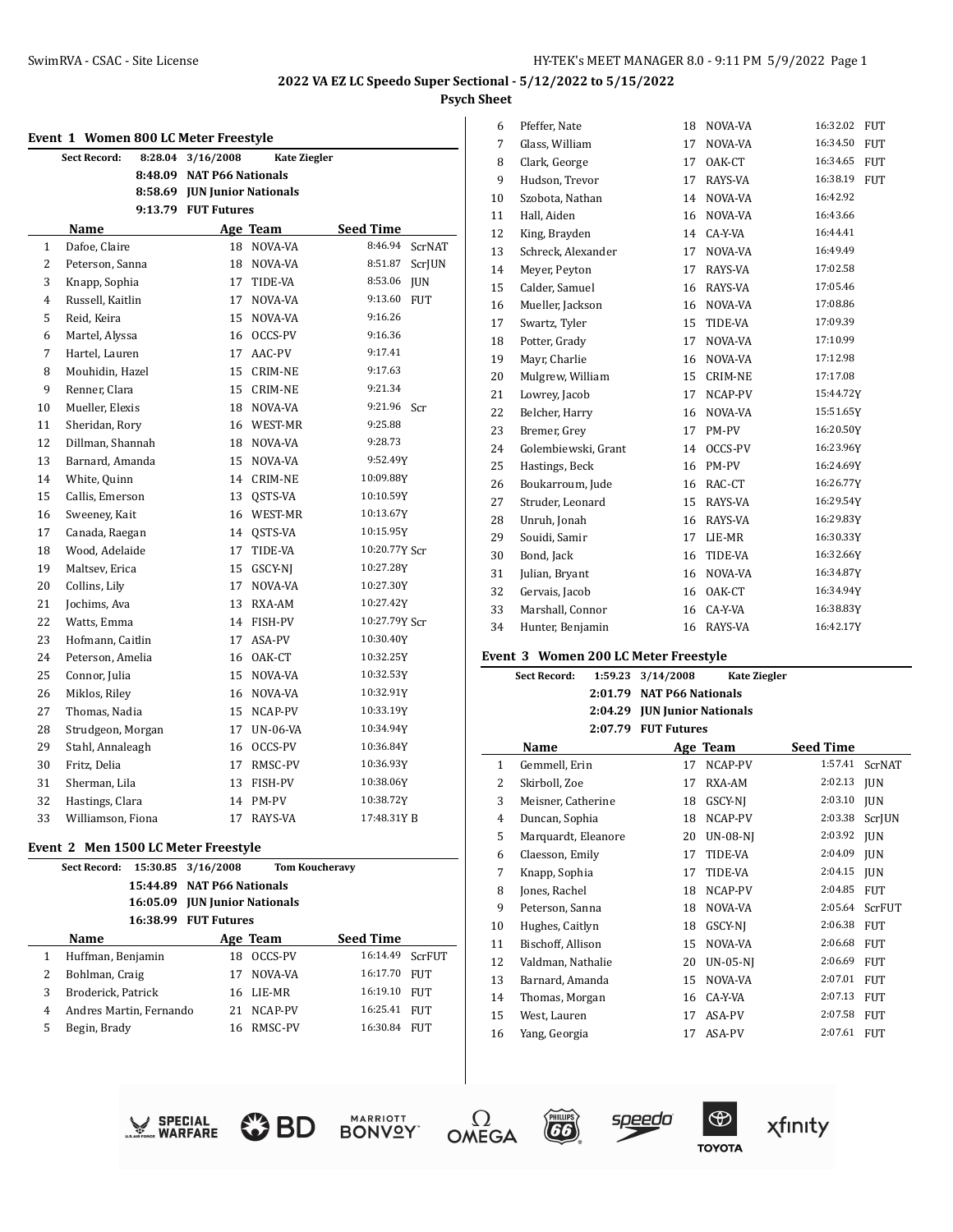# **Event 3 ...(Women 200 LC Meter Freestyle)**

|    | Event 5 (women 200 LC meter rreestyle) |    |                 |                  |     |
|----|----------------------------------------|----|-----------------|------------------|-----|
|    | Name                                   |    | Age Team        | <b>Seed Time</b> |     |
| 17 | Martel, Alyssa                         | 16 | OCCS-PV         | 2:07.74          | FUT |
| 18 | Meisner, Julia                         | 18 | GSCY-NJ         | 2:07.83          |     |
| 19 | Maltsev, Erica                         | 15 | GSCY-NJ         | 2:07.85          |     |
| 20 | Ivan, Teresa                           | 18 | OSU-OH          | 2:07.86          |     |
| 21 | Deierlein, Brianna                     | 15 | RAC-CT          | 2:07.88          |     |
| 22 | Wieczorek, Hannah                      | 16 | <b>CRIM-NE</b>  | 2:08.09          | Scr |
| 23 | Hartley, Madison                       | 18 | TIDE-VA         | 2:08.25          |     |
| 24 | Golembiewski, Sienna                   | 16 | OCCS-PV         | 2:08.28          |     |
| 25 | Canada, Raegan                         | 14 | QSTS-VA         | 2:08.54          |     |
| 26 | Swatts, Chloe                          | 16 | TIDE-VA         | 2:08.62          |     |
| 27 | Hartel, Lauren                         | 17 | AAC-PV          | 2:08.78          |     |
| 28 | Duffy, Dara                            | 14 | TIDE-VA         | 2:08.94          |     |
| 29 | Duffy, Kayleigh                        | 16 | TIDE-VA         | 2:09.00          |     |
| 30 | Suggs, Eva                             | 21 | LIB-VA          | 2:09.05          |     |
| 31 | Gormley, Breckin                       | 18 | <b>UN-10-VA</b> | 2:09.26          | Scr |
| 32 | Langenburg, Erin                       | 18 | NOVA-VA         | 2:09.52          | Scr |
| 33 | Appleton, Emily                        | 19 | <b>UN-04-NI</b> | 2:09.72          |     |
| 34 | Noll, Emily                            | 18 | ASA-PV          | 2:09.93          |     |
| 35 | Mouhidin, Hazel                        | 15 | CRIM-NE         | 2:10.41          |     |
| 36 | Lefaivre, Darby                        | 16 | NCAP-PV         | 2:10.82          |     |
| 37 | Archibald, Lily                        | 15 | RAC-CT          | 2:10.85          |     |
| 38 | Dodd, Allison                          | 17 | QSTS-VA         | 1:51.60Y         |     |
| 39 | White, Quinn                           | 14 | CRIM-NE         | 1:52.07Y         |     |
| 40 | Cornwell, Jamie                        | 17 | OCCS-PV         | 1:52.36Y Scr     |     |
| 41 | Vanyo, Sofie                           | 13 | CA-Y-VA         | 1:52.75Y         |     |
| 42 | White, Alden                           | 16 | CRIM-NE         | 1:52.87Y         |     |
| 43 | Berenguer, Elizabeth                   | 16 | TIDE-VA         | 1:53.27Y         |     |
| 44 | Datovech, Christine                    | 16 | NOVA-VA         | 1:53.57Y         |     |
| 45 | Harrington, Ava                        | 16 | MERC-MA         | 1:53.67Y         |     |
| 46 | Morgan, Healey                         | 16 | ASA-PV          | 1:53.92Y         |     |
| 47 | Zerkle, Alden                          | 17 | AAC-PV          | 1:53.99Y         |     |
| 48 | Scogna, Charlotte                      | 15 | AAC-PV          | 1:54.01Y         |     |
| 49 | Tucker, Lauren                         | 17 | NCAP-PV         | 1:54.05Y         |     |
| 50 | Byrne, Kelly                           | 16 | WEST-MR         | 1:54.11Y         |     |
| 51 | Witdoeckt, Allison                     | 16 | NOVA-VA         | 1:54.16Y         |     |
| 52 | Renner, Clara                          | 15 | <b>CRIM-NE</b>  | 1:54.21Y         |     |
| 53 | Cosner, Emerson                        | 15 | QSTS-VA         | 1:54.28Y         |     |
| 54 | Thomas, Nadia                          |    | 15 NCAP-PV      | 1:54.33Y         |     |
| 55 | Giles, Keira                           |    | 14 RAC-CT       | 1:54.46Y         |     |
| 56 | McCardle, Grace                        | 16 | CA-Y-VA         | 1:54.47Y         |     |
| 57 | Yuen, Crystal                          | 16 | MERC-MA         | 1:54.48Y         |     |
| 58 | Fatouros, Lauren                       | 17 | AAC-PV          | 1:54.49Y         |     |
| 59 | Law, Emily                             | 16 | NOVA-VA         | 1:54.56Y         |     |
| 60 | Teague, Sara                           | 15 | TIDE-VA         | 1:54.76Y         |     |
| 61 | Cleal, Lilly                           | 18 | FISH-PV         | 1:54.94Y         |     |
| 62 | Hinds, Virginia                        | 14 | ASA-PV          | 1:54.97Y         |     |
| 63 | Kelly, Bridget                         | 15 | RAC-CT          | 2:14.53LB        |     |
| 64 | Collins, Lily                          | 17 | NOVA-VA         | 2:14.94LB        |     |
| 65 | Worth, Brooke                          | 16 | OCCS-PV         | 2:16.14L B       |     |
| 66 | Langmyer, Lacie                        | 17 | WHY-AM          | 2:17.39LB        |     |
|    |                                        |    |                 |                  |     |
|    |                                        |    |                 |                  |     |

| -67 | Wood, Adelaide            | 17 TIDE-VA | 2:17.72L ScrB            |
|-----|---------------------------|------------|--------------------------|
| 68  | Addison, Julia            | 17 CA-Y-VA | $2:19.88$ <sub>L</sub> B |
| 69  | Strober, Lila             | 16 0AK-CT  | $2:22.70$ , B            |
| 70  | Ozment, Alexa             | 16 TIDE-VA | $2:23.32$ , R            |
| 71  | Goodwin-Birnie, Elizabeth | 16 NOVA-VA | 1:57.60Y R               |
| 72  | Latini, Sophia            | GSCY-NI    | 2:04.97YB                |

#### **Event 4 Men 200 LC Meter Freestyle**

|                | <b>Sect Record:</b>      | 1:50.14 | 3/25/2022                    | <b>Daniel Diehl</b> |                  |            |
|----------------|--------------------------|---------|------------------------------|---------------------|------------------|------------|
|                |                          |         | 1:51.29 NAT P66 Nationals    |                     |                  |            |
|                |                          |         | 1:54.29 JUN Junior Nationals |                     |                  |            |
|                |                          |         | 1:58.09 FUT Futures          |                     |                  |            |
|                | Name                     |         |                              | Age Team            | <b>Seed Time</b> |            |
| $\mathbf{1}$   | Heilman, Thomas          |         |                              | 15 CA-Y-VA          | 1:51.27          | <b>NAT</b> |
| 2              | Dinunzio, Robert         |         | 17                           | TIDE-VA             | 1:54.75 FUT      |            |
| 3              | Huffman, Benjamin        |         | 18                           | OCCS-PV             | 1:54.91 FUT      |            |
| $\overline{4}$ | Bermudez, Simon          |         | 16                           | NCAP-PV             | 1:55.32 FUT      |            |
| 5              | Bohlman, Craig           |         | 17                           | NOVA-VA             | 1:55.55 FUT      |            |
| 6              | Alexy, Rob               |         | 17                           | GSCY-NI             | 1:55.76 FUT      |            |
| 7              | Hufford, Ryan            |         | 16                           | NOVA-VA             | 1:55.97 FUT      |            |
| 8              | Schwabe, Alexavier       |         | 18                           | NOVA-VA             | 1:56.23 FUT      |            |
| 9              | Jobe, Dalton             |         | 18                           | NOVA-VA             | 1:56.86 FUT      |            |
| 10             | Bolz, Andrew             |         | 17                           | NCAP-PV             | 1:57.37 FUT      |            |
| 11             | Blake, Teddy             |         | 16                           | UN-MA               | 1:57.67          | <b>FUT</b> |
| 12             | Andres Martin, Fernando  |         | 21                           | NCAP-PV             | 1:57.77 FUT      |            |
| 13             | Browne, William          |         | 15                           | CA-Y-VA             | 1:57.83 FUT      |            |
| 14             | Pfeffer, Nate            |         | 18                           | NOVA-VA             | 1:57.86 FUT      |            |
| 15             | Hall, Aiden              |         | 16                           | NOVA-VA             | 1:58.08 FUT      |            |
| 16             | Mayr, Christian          |         | 18                           | NOVA-VA             | 1:58.39          |            |
| 17             | Mamaril, Colin           |         | 17                           | TIDE-VA             | 1:58.44          |            |
| 18             | Gilbert, Peter           |         | 17                           | OCCS-PV             | 1:58.62          |            |
| 19             | Lambert, Eric            |         | 15                           | NOVA-VA             | 1:58.62          |            |
| 20             | Belcher, Harry           |         | 16                           | NOVA-VA             | 1:58.72          |            |
| 21             | Cameron, Kellen          |         | 17                           | AAC-PV              | 1:58.85          |            |
| 22             | Duren, Matthew           |         | 18                           | QSTS-VA             | 1:58.86          |            |
| 23             | Szobota, Nathan          |         | 14                           | NOVA-VA             | 1:59.27          |            |
| 24             | Vanslyke, John           |         | 15                           | TIDE-VA             | 1:59.48          |            |
| 25             | Glass, William           |         | 17                           | NOVA-VA             | 1:59.88          |            |
| 26             | Kojanov, Mikhail         |         | 15                           | NCAP-PV             | 2:00.04          |            |
| 27             | King, David              |         | 16                           | CA-Y-VA             | 2:00.08          |            |
| 28             | Naoroz, Devin            |         | 17                           | NOVA-VA             | 2:00.50          |            |
| 29             | Keenan, Nathaniel        |         | 16                           | TIDE-VA             | 2:00.55          |            |
| 30             | Van Eybergen, Mark       |         | 18                           | MERC-MA             | 2:00.56          |            |
| 31             | Kupsky, Eric             |         | 16                           | UN-04-MA            | 2:00.82          |            |
| 32             | Wang, Kyle               |         | 15                           | ASA-PV              | 2:00.85          |            |
| 33             | Howat, Joshua            |         | 15                           | NCAP-PV             | 2:00.93          |            |
| 34             | Zornan Ferguson, Zachary |         | 16                           | RXA-AM              | 2:00.95          |            |
| 35             | Verosko, John            |         | 18                           | OCCS-PV             | 2:00.96          |            |
| 36             | Schreck, Alexander       |         | 17                           | NOVA-VA             | 2:01.22          |            |
| 37             | Lim, Nicholas            |         | 21                           | $UN-01-NJ$          | 1:34.80Y         |            |
| 38             | Jones, Ian               |         | 17                           | RAYS-VA             | 1:41.14Y         |            |
| 39             | McKenzie, Malcolm        |         | 16                           | AAC-PV              | 1:41.72Y         |            |
|                |                          |         |                              |                     |                  |            |









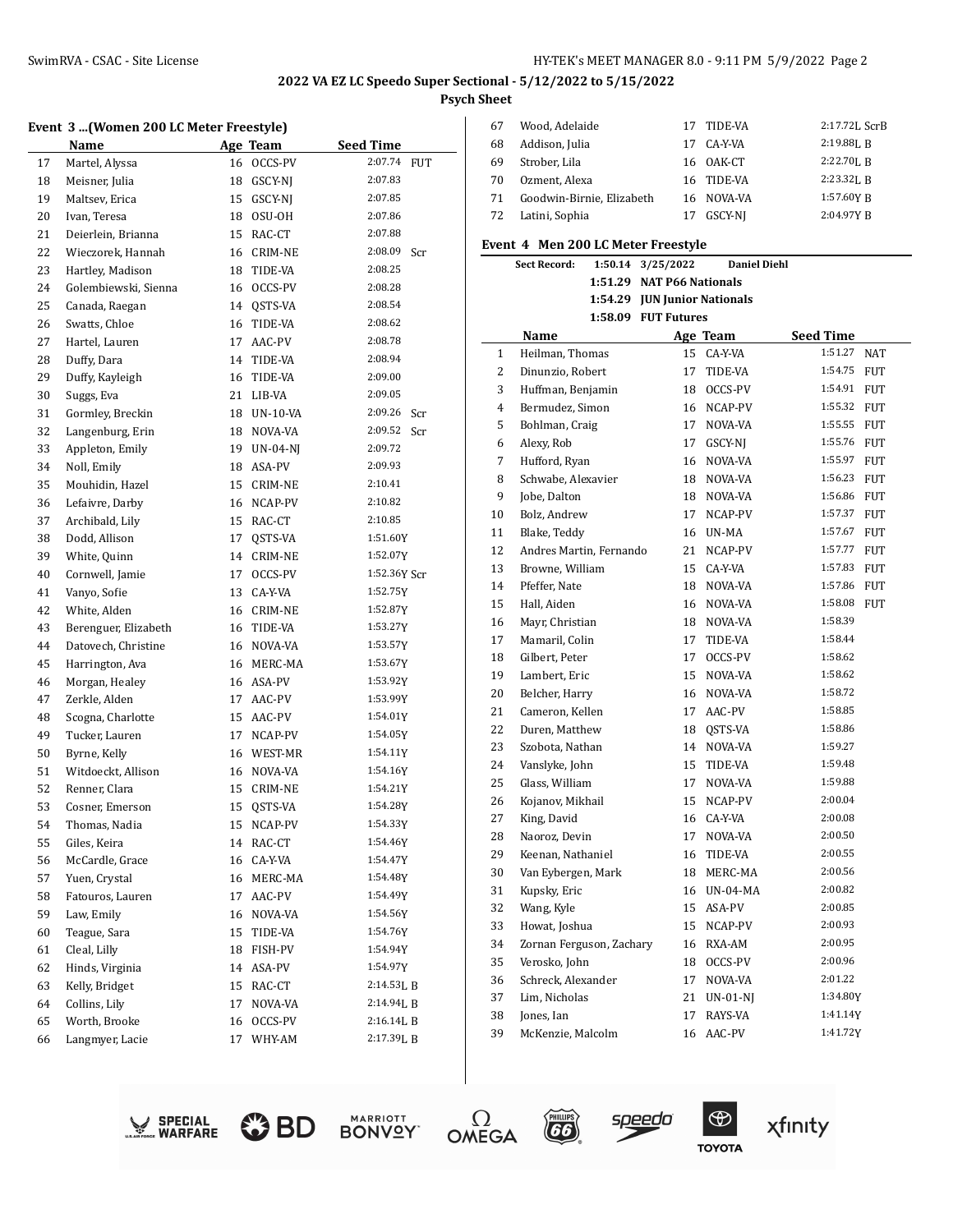#### **Event 4 ...(Men 200 LC Meter Freestyle)**

|    | Event  4 …(Men 200 LC Meter Freestyle) |    |                 |                  |
|----|----------------------------------------|----|-----------------|------------------|
|    | Name                                   |    | Age Team        | <b>Seed Time</b> |
| 40 | Hastings, Beck                         | 16 | PM-PV           | 1:42.46Y         |
| 41 | Calder, Samuel                         | 16 | RAYS-VA         | 1:42.99Y         |
| 42 | Pfannenstein, Jeffrey                  | 25 | SRVA-VA         | 1:43.28Y         |
| 43 | Malinovski, Matvey                     |    | 16 CRIM-NE      | 1:43.37Y         |
| 44 | Lowrey, Jacob                          | 17 | NCAP-PV         | 1:43.49Y         |
| 45 | Bremer, Grey                           | 17 | PM-PV           | 1:43.57Y         |
| 46 | Garono, Anthony                        | 17 | CA-Y-VA         | 1:43.82Y         |
| 47 | Gould, Garrett                         | 16 | GSCY-NJ         | 1:44.01Y         |
| 48 | Unruh, Jonah                           | 16 | RAYS-VA         | 1:44.01Y         |
| 49 | Firtag, Benjamin                       | 18 | OCCS-PV         | 1:44.11Y         |
| 50 | Fulham, Jack                           | 15 | NCAP-PV         | 1:44.15Y         |
| 51 | Barnicle, Kenneth                      | 15 | GSCY-NJ         | 1:44.19Y         |
| 52 | Maconochie, Ethan                      | 18 | <b>CRIM-NE</b>  | 1:44.27Y         |
| 53 | Euker, Regan                           | 16 | RAYS-VA         | 1:44.57Y         |
| 54 | Bartz, Hayden                          | 16 | NOVA-VA         | 1:44.64Y         |
| 55 | Rzezwicki, Gabriel                     | 17 | WEST-MR         | 1:44.76Y         |
| 56 | Clark, George                          | 17 | OAK-CT          | 1:44.79Y         |
| 57 | Pearcy, Mark                           | 17 | <b>UN-08-VA</b> | 1:44.91Y         |
| 58 | Heilman, Matthew                       | 18 | CA-Y-VA         | 1:44.96Y         |
| 59 | Puchalski, Nathan                      | 17 | RAYS-VA         | 1:45.02Y         |
| 60 | Pearson, Boden                         | 16 | OCCS-PV         | 1:45.05Y         |
| 61 | Runyon, Jacob                          | 16 | HAST-NI         | 1:45.32Y         |
| 62 | Boukarroum, Jude                       | 16 | RAC-CT          | 1:45.36Y         |
| 63 | Grocholski, Alexander                  | 14 | OCCS-PV         | 1:45.47Y         |
| 64 | Cook, Cameron                          | 16 | NOVA-VA         | 1:45.49Y         |
| 65 | Clarkson, Joseph                       | 18 | TIDE-VA         | 1:45.49Y         |
| 66 | Gervais, Jacob                         | 16 | OAK-CT          | 1:45.68Y         |
| 67 | Kratowicz, Michael                     | 16 | RAYS-VA         | 1:45.75Y         |
| 68 | Friend, Andre                          | 16 | OCCS-PV         | 1:45.84Y         |
| 69 | Gray, Joseph                           | 17 | OCCS-PV         | 1:45.97Y         |
| 70 | Garth, Connor                          | 17 | TIDE-VA         | 1:46.01Y Scr     |
| 71 | Castle, Samuel                         | 17 | HNVR-VA         | 1:46.02Y         |
| 72 | Connell, Seamus                        | 17 | NOVA-VA         | 1:46.04Y         |
| 73 | Kryszon, Guenter                       | 18 | QSTS-VA         | 1:46.11Y         |
| 74 | Opipari, Nicolas                       | 16 | ASA-PV          | 1:46.16Y         |
| 75 | Gorzula, Alexander                     | 17 | WEST-MR         | 1:46.18Y         |
| 76 | Gjivoje, Vedran                        | 17 | GSCY-NJ         | 1:46.21Y         |
| 77 | Wang, Kai                              | 15 | AAC-PV          | 1:46.28Y         |
| 78 | Knapp, Parker                          | 13 | TIDE-VA         | 1:46.28Y         |
| 79 | Gertner, Alex                          | 15 | NOVA-VA         | 2:03.43LB        |
| 80 | Woodson, Ahmad                         | 18 | CA-Y-VA         | 2:04.27L B       |
| 81 | King, Michael                          | 16 | NOVA-VA         | 2:04.81L B       |
| 82 | Diouf, Ibrahima                        | 16 | AAC-PV          | 2:05.06LB        |
| 83 | Popovich, Cole                         | 16 | FISH-PV         | 2:05.83LB        |
| 84 | Fayed, Zachary                         | 15 | ASA-PV          | 2:06.21L B       |
| 85 | Bond, Jack                             | 16 | TIDE-VA         | 2:06.36LB        |
| 86 | King, Brayden                          | 14 | CA-Y-VA         | 2:06.38LB        |
| 87 | Chiappinelli, Jason                    | 17 | KASC-NE         | 2:06.60L B       |
| 88 | Wang, Richard                          | 15 | CA-Y-VA         | 2:08.21L B       |
| 89 | Struder, Leonard                       | 15 | RAYS-VA         | 2:09.24LB        |
|    |                                        |    |                 |                  |
|    |                                        |    |                 |                  |

| 90 | Golembiewski, Grant | 14 OCCS-PV | $2:10.17$ . R  |
|----|---------------------|------------|----------------|
| 91 | Easton, Chase       | 13 CA-Y-VA | $2:10.59$ . R  |
| 92 | Enser, Justin       | 16 HAST-NI | $2:10.74I$ . R |
| 93 | Buniowski, Kacper   | 16 GSCY-NI | $2:14.45$ , R  |

#### **Event 5 Women 100 LC Meter Breaststroke**

|    | <b>Sect Record:</b> | 1:08.90 | 7/26/2002                    | Masami Tanaka   |                  |            |
|----|---------------------|---------|------------------------------|-----------------|------------------|------------|
|    |                     |         | 1:10.99 NAT P66 Nationals    |                 |                  |            |
|    |                     |         | 1:13.29 JUN Junior Nationals |                 |                  |            |
|    |                     |         | 1:15.99 FUT Futures          |                 |                  |            |
|    | Name                |         |                              | Age Team        | <b>Seed Time</b> |            |
| 1  | Skirboll, Zoe       |         | 17                           | RXA-AM          | 1:09.32 NAT      |            |
| 2  | Sun, Eleanor        |         | 17                           | NCAP-PV         | 1:11.95          | <b>JUN</b> |
| 3  | Joyce, Genevieve    |         |                              | 20 LIB-VA       | 1:12.04 JUN      |            |
| 4  | Scott, Elle         |         |                              | 14 NOVA-VA      | 1:12.73 JUN      |            |
| 5  | Yeager, Jessica     |         | 20                           | UN-03-NJ        | 1:13.32 FUT      |            |
| 6  | Welsch, Layla       |         |                              | 15 CA-Y-VA      | 1:13.39 FUT      |            |
| 7  | Kantner, Emily      |         |                              | 16 NOVA-VA      | 1:13.59 FUT      |            |
| 8  | Czirjak, Sara       |         | 14                           | CA-Y-VA         | 1:13.72 FUT      |            |
| 9  | House, Cameron      |         |                              | 15 ASA-PV       | 1:13.73 FUT      |            |
| 10 | Bridgman, Riley     |         | 17                           | QSTS-VA         | 1:14.11 FUT      |            |
| 11 | Sharma, Meghan      |         | 16                           | GSCY-NJ         | 1:14.17          | <b>FUT</b> |
| 12 | King, Abigail       |         | 14                           | WEST-MR         | 1:14.71 FUT      |            |
| 13 | Brown, Rachael      |         | 18                           | QSTS-VA         | 1:14.72 FUT      |            |
| 14 | Prima, Marija       |         | 20                           | <b>UN-01-PV</b> | 1:14.78 FUT      |            |
| 15 | Heilen, Sophia      |         | 18                           | OCCS-PV         | 1:14.79 FUT      |            |
| 16 | Nelson, Brooke      |         | 18                           | NOVA-VA         | 1:14.89 FUT      |            |
| 17 | Shaffer, Sarah      |         |                              | 14 PRA-AM       | 1:15.27          | <b>FUT</b> |
| 18 | Tegler, Taiylor     |         |                              | 16 WA-MA        | 1:15.65 FUT      |            |
| 19 | Hofmann, Caitlin    |         |                              | 17 ASA-PV       | 1:15.80 FUT      |            |
| 20 | Hofer. Natalie      |         | 17                           | <b>UN-02-MA</b> | 1:16.02          |            |
| 21 | Hughes, Catherine   |         |                              | 16 AAC-PV       | 1:16.11          |            |
| 22 | Price, Piper        |         | 14                           | SRVA-VA         | 1:16.23          |            |
| 23 | Macholz, Amelia     |         | 18                           | NOVA-VA         | 1:16.43          |            |
| 24 | Simko, Paige        |         | 18                           | WST-VA          | 1:16.60          |            |
| 25 | Dillman, Shannah    |         | 18                           | NOVA-VA         | 1:16.99          |            |
| 26 | Russell, Kaitlin    |         | 17                           | NOVA-VA         | 1:17.23          |            |
| 27 | Hannam, Emma        |         | 17                           | OCCS-PV         | 1:17.35          |            |
| 28 | Bauer, Cassandra    |         | 16                           | NOVA-VA         | 1:17.45          |            |
| 29 | Lundeberg, Ilsa     |         | 15                           | QSTS-VA         | 1:17.60          |            |
| 30 | Shaffer, Elizabeth  |         |                              | 16 PRA-AM       | 1:17.73          |            |
| 31 | Gugino, Lilyann     |         |                              | 16 MERC-MA      | 1:17.78          |            |
| 32 | Ortolano, Mckenzie  |         | 16                           | TIDE-VA         | 1:15.44S         |            |
| 33 | Sens, Natalie       |         | 15                           | RXA-AM          | 1:03.15Y Scr     |            |
| 34 | Rigg, Charlotte     |         | 19                           | UN-02-VA        | 1:03.27Y         |            |
| 35 | Redman, Emma        |         | 15                           | FISH-PV         | 1:03.67Y         |            |
| 36 | Schorr, Sophia      |         | 17                           | QSTS-VA         | 1:04.33Y         |            |
| 37 | Bradley, Isabelle   |         | 18                           | CA-Y-VA         | 1:04.41Y         |            |
| 38 | Luce, Annika        |         | 18                           | RAYS-VA         | 1:05.47Y         |            |
| 39 | White, Alden        |         | 16                           | CRIM-NE         | 1:05.47Y         |            |
| 40 | Carter, Courtney    |         | 17                           | NOVA-VA         | 1:05.69Y         |            |
| 41 | Haugen, Emily       |         | 18                           | OCCS-PV         | 1:05.75Y Scr     |            |











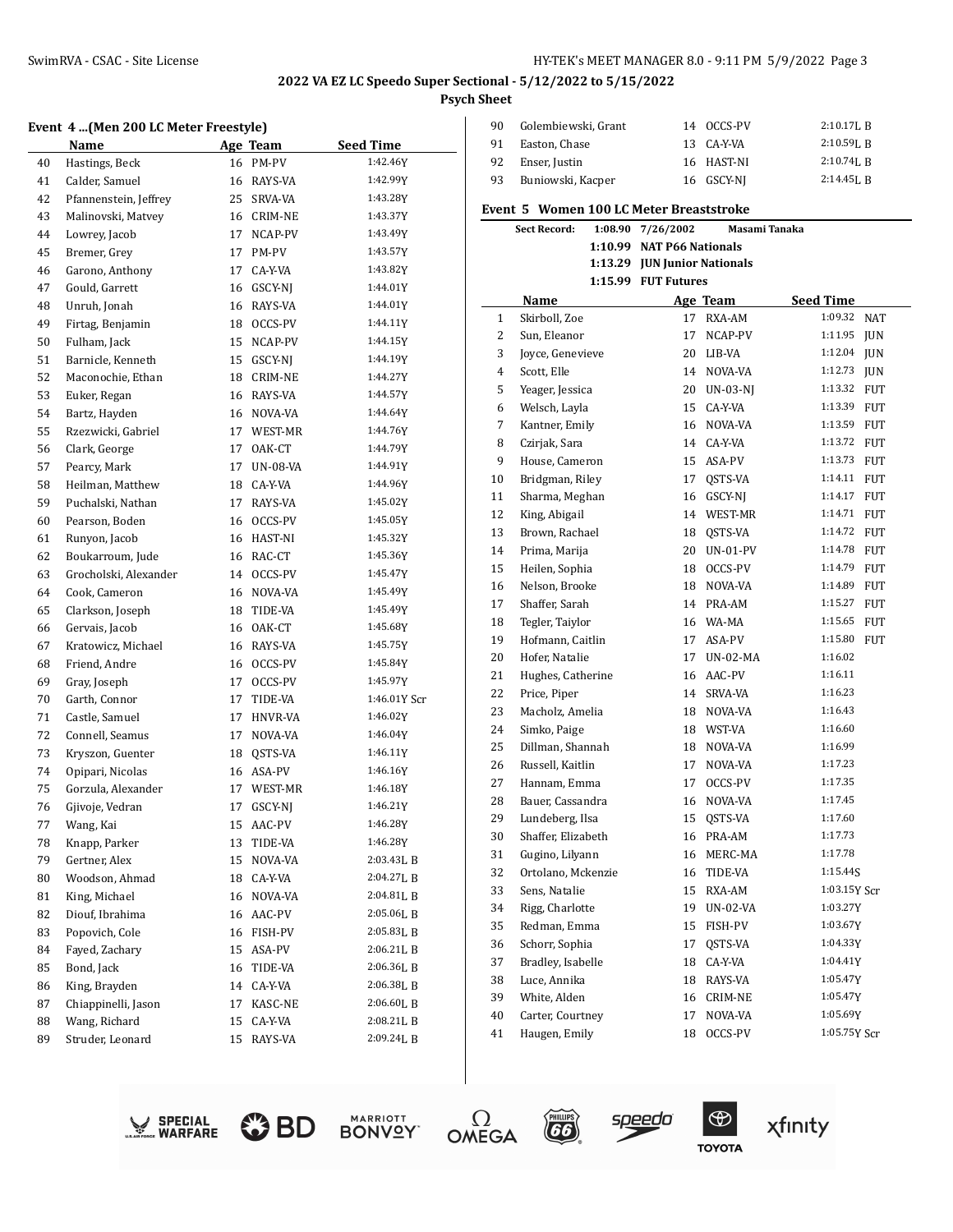#### **Event 5 ...(Women 100 LC Meter Breaststroke)**

|    | <b>Name</b>          |    | Age Team       | <b>Seed Time</b> |
|----|----------------------|----|----------------|------------------|
| 42 | Scogna, Charlotte    | 15 | AAC-PV         | 1:06.39Y         |
| 43 | Malpeso, Emily       | 17 | WEST-MR        | 1:06.52Y Scr     |
| 44 | McGerald, Riley      | 14 | RAC-CT         | 1:06.62Y         |
| 45 | Bremner, Annabelle   | 13 | AAC-PV         | 1:06.67Y         |
| 46 | Ozment, Alexa        | 16 | TIDE-VA        | 1:06.71Y         |
| 47 | Armstrong, Lauren    | 17 | NOVA-VA        | 1:06.94Y         |
| 48 | Bailey, Brooke       | 19 | AAC-PV         | 1:06.99Y         |
| 49 | Wang, Cindy          | 16 | WEST-MR        | 1:07.05Y         |
| 50 | Ebanks, Madison      | 15 | WEST-MR        | 1:07.16Y         |
| 51 | Mosley, Kristilynn   | 17 | TIDE-VA        | 1:07.17Y         |
| 52 | Lawlor, Jena         | 17 | TIDE-VA        | 1:07.26Y         |
| 53 | Byrne, Kelly         | 16 | WEST-MR        | 1:07.36Y         |
| 54 | Fatouros, Lauren     | 17 | AAC-PV         | 1:07.37Y         |
| 55 | Hotem, Kaitlyn       | 15 | NOVA-VA        | 1:07.38Y         |
| 56 | Avery, Anne          | 15 | TIDE-VA        | 1:07.45Y         |
| 57 | Schwarz, Maren       | 14 | AAC-PV         | 1:07.51Y         |
| 58 | Miklos, Riley        | 16 | NOVA-VA        | 1:07.51Y         |
| 59 | Gieseman, Josephine  | 16 | AAC-PV         | 1:07.85Y         |
| 60 | Scofield, Campbell   | 15 | NCAP-PV        | 1:08.02Y         |
| 61 | Attar, Clara         | 18 | NCAP-PV        | 1:08.12Y         |
| 62 | Franco, Lucia        | 16 | TIDE-VA        | 1:19.43L B       |
| 63 | Hawkins, Mary-stuart | 14 | NOVA-VA        | $1:19.53$ J, B   |
| 64 | McCoy, Kassy         | 18 | TIDE-VA        | 1:20.03LB        |
| 65 | Rojas, Samantha      | 18 | PM-PV          | 1:22.92LB        |
| 66 | Kim. Allison         | 15 | PM-PV          | 1:27.27LB        |
| 67 | Knapp, Sophia        | 17 | TIDE-VA        | 1:31.96LB        |
| 68 | Weingarten, Sophie   | 15 | <b>CRIM-NE</b> | 1:09.25YB        |
| 69 | Schomaker, Allison   | 13 | PRA-AM         | 1:10.51YB        |
| 70 | Svensson, Victoria   | 17 | ASA-PV         | 1:13.96Y B       |
|    |                      |    |                |                  |

#### **Event 6 Men 100 LC Meter Breaststroke**

|    | <b>Sect Record:</b>      | 1:01.06 | 7/17/2015                   |                | <b>Brendan McHugh</b> |            |
|----|--------------------------|---------|-----------------------------|----------------|-----------------------|------------|
|    |                          | 1:03.29 | <b>NAT P66 Nationals</b>    |                |                       |            |
|    |                          | 1:05.89 | <b>JUN Junior Nationals</b> |                |                       |            |
|    |                          | 1:08.69 | <b>FUT Futures</b>          |                |                       |            |
|    | Name                     |         |                             | Age Team       | <b>Seed Time</b>      |            |
| 1  | McKee, Anton             |         | 28                          | $UN-01-VA$     | 1:01.30               | <b>NAT</b> |
| 2  | Do, Aiken                |         | 18                          | FISH-PV        | 1:03.38               | <b>IUN</b> |
| 3  | Baytin, Daniel           |         | 16                          | XCEL-NJ        | 1:04.17               | <b>IUN</b> |
| 4  | Stankiewicz, Christopher |         | 24                          | TANK-PV        | 1:04.65               | <b>IUN</b> |
| 5  | Zhang, Michael           |         | 18                          | AAC-PV         | 1:05.19               | <b>IUN</b> |
| 6  | Hong, Joseph             |         | 19                          | VT-VA          | 1:05.45               | <b>IUN</b> |
| 7  | Rempe, Brockman          |         | 18                          | <b>HNVR-VA</b> | 1:05.60               | <b>IUN</b> |
| 8  | Smith, Jack              |         | 17                          | CA-Y-VA        | 1:06.27               | <b>FUT</b> |
| 9  | Heilman, Matthew         |         | 18                          | CA-Y-VA        | 1:06.39               | <b>FUT</b> |
| 10 | Truong, Dawson           |         | 17                          | OCCS-PV        | 1:07.20               | <b>FUT</b> |
| 11 | Mortimer, Bryce          |         | 17                          | <b>SRVA-VA</b> | 1:07.67               | <b>FUT</b> |
| 12 | Deal, Logan              |         | 19                          | HNVR-VA        | 1:07.85               | <b>FUT</b> |
| 13 | Boudjemaa, Adam          |         | 16                          | NCAP-PV        | 1:08.37               | <b>FUT</b> |
| 14 | Silva, Pablo             |         | 16                          | NOVA-VA        | 1:08.49               | <b>FUT</b> |

| 15 | Johnson, Matthew     | 17 | NCAP-PV        | 1:08.60<br><b>FUT</b> |
|----|----------------------|----|----------------|-----------------------|
| 16 | Maconochie, Ethan    | 18 | <b>CRIM-NE</b> | 1:08.79               |
| 17 | Schundler, Charles   | 17 | CA-Y-VA        | 1:08.91               |
| 18 | Newland, Bennett     | 17 | OCCS-PV        | 1:09.22               |
| 19 | Zimmer, Johnathan    | 18 | OSTS-VA        | 1:09.43               |
| 20 | Farney, Thomas       | 16 | NOVA-VA        | 1:09.57               |
| 21 | Warnagiris, Paul     | 17 | WST-VA         | 1:09.66               |
| 22 | Luzak, Landon        | 16 | TIDE-VA        | 1:07.585              |
| 23 | Heilman, Thomas      | 15 | CA-Y-VA        | 56.83Y                |
| 24 | Carper, Matt         | 17 | PRA-AM         | 58.86Y                |
| 25 | Oppenheim, Nathaniel | 16 | RAC-CT         | 58.87Y                |
| 26 | Martin, Eli          | 16 | AAC-PV         | 58.96Y                |
| 27 | Hitt, Travis         | 15 | CA-Y-VA        | 59.00Y                |
| 28 | Weston, Wade         | 17 | AAC-PV         | 59.11Y                |
| 29 | Cannistra, Jake      | 16 | ASA-PV         | 59.15Y                |
| 30 | Kassab, Elliott      | 17 | SRVA-VA        | 59.25Y                |
| 31 | Lee, Aidan           | 16 | WEST-MR        | 59.74Y                |
| 32 | Kidchob, Andrew      | 17 | EAG-NJ         | 59.87Y                |
| 33 | Vacula, Trent        | 17 | PRA-AM         | 59.90Y                |
| 34 | Bowman, Max          | 17 | ASA-PV         | 59.96Y                |
| 35 | Williams, Michael    | 19 | NCAP-PV        | 59.98Y                |
| 36 | Foronda, Jolan       | 16 | AAC-PV         | 59.99Y                |
| 37 | Caballero, Malachi   | 16 | RAYS-VA        | 1:00.10Y              |
| 38 | Gorzula, Alexander   | 17 | WEST-MR        | 1:00.22Y              |
| 39 | Kim, Ted             | 16 | PM-PV          | 1:00.43Y              |
| 40 | Grendysz, Aiden      | 15 | OCCS-PV        | 1:00.67Y              |
| 41 | Perkins, Carter      | 17 | NOVA-VA        | 1:00.72Y              |
| 42 | Warnagiris, Joseph   | 14 | WST-VA         | 1:00.86Y              |
| 43 | Mercer, Cooper       | 17 | OCCS-PV        | 1:01.07Y              |
| 44 | Conner, Joseph       | 15 | NOVA-VA        | 1:01.12Y              |
| 45 | Laufer. Abraham      | 14 | ASA-PV         | 1:01.14Y              |
| 46 | Nham, Nathan         | 18 | OCCS-PV        | 1:01.23Y              |
| 47 | Shin, Ethan          | 14 | FISH-PV        | 1:01.30Y              |
| 48 | Kryszon, Guenter     | 18 | QSTS-VA        | 1:01.39Y              |
| 49 | Swartz, Tyler        | 15 | TIDE-VA        | 1:01.47Y              |
| 50 | Steadman, Spencer    | 16 | NOVA-VA        | 1:13.04L B            |
| 51 | Rojas, Daniel        | 18 | PM-PV          | 1:17.55L B            |
| 52 | McMillan, Max        | 16 | ASA-PV         | 1:05.71YB             |

#### **Event 7 Women 100 LC Meter Butterfly**

|   | <b>Sect Record:</b>  |         | 59.78 3/12/2004                     | <b>Jenny Thompson</b> |                  |                |
|---|----------------------|---------|-------------------------------------|-----------------------|------------------|----------------|
|   |                      |         | 1:00.89 NAT P66 Nationals           |                       |                  |                |
|   |                      |         | 1:02.39 <b>JUN</b> Junior Nationals |                       |                  |                |
|   |                      | 1:04.69 | <b>FUT Futures</b>                  |                       |                  |                |
|   | <b>Name</b>          |         |                                     | Age Team              | <b>Seed Time</b> |                |
| 1 | Davis, Grey          |         |                                     | 16 CA-Y-VA            | 1:00.22 NAT      |                |
| 2 | Gormley, Breckin     |         |                                     | 18 UN-10-VA           |                  | 1:00.53 ScrNAT |
| 3 | Gemmell, Erin        |         | 17                                  | NCAP-PV               |                  | 1:00.82 ScrNAT |
| 4 | Dixon, Zoe           |         | 18                                  | NOVA-VA               |                  | 1:01.02 ScrJUN |
| 5 | Skirboll, Zoe        |         | 17                                  | RXA-AM                | 1:01.43          | <b>IUN</b>     |
| 6 | Golembiewski, Sienna |         |                                     | 16 OCCS-PV            | 1:01.72          | IUN            |
| 7 | Sun, Eleanor         |         |                                     | 17 NCAP-PV            | 1:01.89          | <b>IUN</b>     |













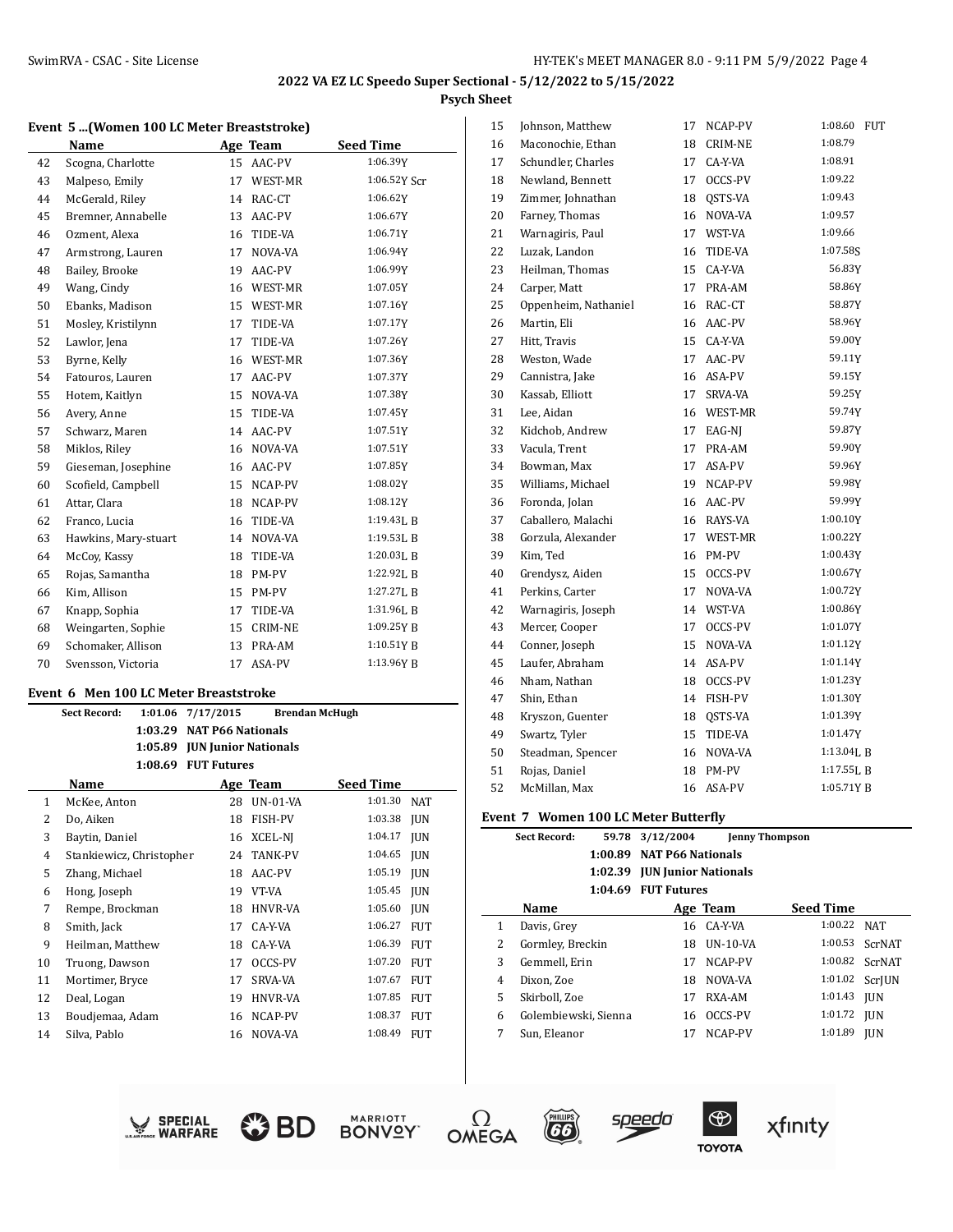# **Event 7.** *(Women 100 LC Meter Butterfly)*

| <b>Seed Time</b><br><b>Name</b><br>Age Team<br>1:01.98<br>Whitmire, Eliza<br>8<br>20<br><b>UN-06-NJ</b><br>9<br>Hartley, Madison<br>1:02.30<br>18<br>TIDE-VA<br>Duncan, Sophia<br>1:02.42<br>10<br>18<br>NCAP-PV<br>Witdoeckt, Allison<br>1:02.62<br>11<br>NOVA-VA<br>16<br>1:02.74<br>12<br>Korbly, Isabella<br>$UN-02-NI$<br>19<br>13<br>1:02.92<br>Yang, Georgia<br>17<br>ASA-PV<br>Pappas, Alexa<br>1:03.19<br>14<br>18<br><b>UN-07-NJ</b><br>1:03.21<br>15<br>Claesson, Emily<br>17<br>TIDE-VA<br>1:03.35<br>16<br>Callis, Emerson<br>13<br>QSTS-VA<br>1:03.59<br>17<br>Scott, Elle<br>14<br>NOVA-VA<br>1:03.91<br>Meisner, Catherine<br>GSCY-NJ<br>18<br>18<br>1:04.15<br>Datovech, Christine<br>19<br>NOVA-VA<br>16<br>1:04.21<br>Scofield, Campbell<br>20<br>15<br>NCAP-PV<br>1:04.27<br>21<br>Archibald, Lily<br>15<br>RAC-CT<br>22<br>Langenburg, Erin<br>1:04.32<br>18<br>NOVA-VA<br>Bradley, Isabelle<br>1:04.33<br>23<br>18<br>CA-Y-VA<br>24<br>Duffy, Kayleigh<br>TIDE-VA<br>1:04.65<br>16<br>1:04.73<br>25<br>Wieczorek, Hannah<br><b>CRIM-NE</b><br>16<br>1:04.83<br>Goodwin-Birnie, Elizabeth<br>26<br>NOVA-VA<br>16<br>1:04.84<br>27<br>Mouhidin, Hazel<br>CRIM-NE<br>15<br>1:05.29<br>28<br>Dunnigan, Megan<br>17<br>OAK-CT<br>1:05.29<br>29<br>Zerkle, Alden<br>17<br>AAC-PV<br>1:05.32<br>30<br>Renner, Clara<br>15<br>CRIM-NE<br>1:05.44<br>31<br>Huang, Cynthia<br>QSTS-VA<br>18<br>1:05.54<br>Dillman, Carleigh<br>32<br>17<br>NOVA-VA<br>1:05.67<br>33<br>Sens, Natalie<br>15<br>RXA-AM<br>1:05.69<br>34<br>Thomas, Morgan<br>CA-Y-VA<br>16<br>Neilly, Claire<br>1:05.77<br>35<br>16<br>CRIM-NE<br>1:05.79<br>36<br>Canada, Raegan<br>QSTS-VA<br>14<br>37<br>1:05.92<br>Deierlein, Brianna<br>15<br>RAC-CT<br>1:06.08<br>38<br>Haugen, Emily<br>OCCS-PV<br>18<br>1:06.08<br>39<br>Gallagher, Zoe<br>NOVA-VA<br>17<br>1:06.19<br>40<br>Osada, Elizabeth<br>14<br>CA-Y-VA<br>54.70Y<br>41<br>Yeager, Jessica<br>20<br>UN-03-NJ<br>42<br>Meisner, Julia<br>GSCY-NJ<br>55.17Y<br>18<br>55.81Y<br>43<br>Redman, Emma<br>15<br>FISH-PV<br>56.45Y<br>Owen, Veronika<br>44<br>15<br>HACC-PV<br>45<br>17 WST-VA<br>56.94Y<br>Masters, Lauren<br>57.40Y<br>Simmons, Madeleine<br>46<br>15 ASA-PV<br>47<br>Sowers, Samantha<br>57.47Y<br>15<br>RAYS-VA<br>48<br>Joseph, Asher<br>57.53Y<br>16<br>RAYS-VA<br>57.56Y<br>49<br>Peterson, Amelia<br>16<br>OAK-CT<br>Latini, Sophia<br>57.78Y<br>50<br>17<br>GSCY-NJ<br>51<br>Cosner, Emerson<br>QSTS-VA<br>57.85Y<br>15<br>52<br>57.86Y<br>Strudgeon, Morgan<br>17<br>UN-06-VA<br>53<br>Hughes, Danielle<br>57.92Y<br>14<br>AAC-PV<br>54<br>Goetcheus, Liza<br>17<br>57.93Y<br>ASA-PV<br>55<br>Sherman, Nora<br>57.95Y<br>15<br>UN-AA-PV<br>Cronin, Amelia<br>57.96Y<br>56<br>16<br>AAC-PV<br>57<br>Law, Emily<br>57.98Y<br>16<br>NOVA-VA | Event 7 (women too la meter butterny) |  |            |
|-----------------------------------------------------------------------------------------------------------------------------------------------------------------------------------------------------------------------------------------------------------------------------------------------------------------------------------------------------------------------------------------------------------------------------------------------------------------------------------------------------------------------------------------------------------------------------------------------------------------------------------------------------------------------------------------------------------------------------------------------------------------------------------------------------------------------------------------------------------------------------------------------------------------------------------------------------------------------------------------------------------------------------------------------------------------------------------------------------------------------------------------------------------------------------------------------------------------------------------------------------------------------------------------------------------------------------------------------------------------------------------------------------------------------------------------------------------------------------------------------------------------------------------------------------------------------------------------------------------------------------------------------------------------------------------------------------------------------------------------------------------------------------------------------------------------------------------------------------------------------------------------------------------------------------------------------------------------------------------------------------------------------------------------------------------------------------------------------------------------------------------------------------------------------------------------------------------------------------------------------------------------------------------------------------------------------------------------------------------------------------------------------------------------------------------------------------------------------------------------------------------------------------------------------------------------------------------------------------------------------------------------------------------------------------------------------------------------------------------------------------------------------------------------------------|---------------------------------------|--|------------|
|                                                                                                                                                                                                                                                                                                                                                                                                                                                                                                                                                                                                                                                                                                                                                                                                                                                                                                                                                                                                                                                                                                                                                                                                                                                                                                                                                                                                                                                                                                                                                                                                                                                                                                                                                                                                                                                                                                                                                                                                                                                                                                                                                                                                                                                                                                                                                                                                                                                                                                                                                                                                                                                                                                                                                                                                     |                                       |  |            |
|                                                                                                                                                                                                                                                                                                                                                                                                                                                                                                                                                                                                                                                                                                                                                                                                                                                                                                                                                                                                                                                                                                                                                                                                                                                                                                                                                                                                                                                                                                                                                                                                                                                                                                                                                                                                                                                                                                                                                                                                                                                                                                                                                                                                                                                                                                                                                                                                                                                                                                                                                                                                                                                                                                                                                                                                     |                                       |  | <b>JUN</b> |
|                                                                                                                                                                                                                                                                                                                                                                                                                                                                                                                                                                                                                                                                                                                                                                                                                                                                                                                                                                                                                                                                                                                                                                                                                                                                                                                                                                                                                                                                                                                                                                                                                                                                                                                                                                                                                                                                                                                                                                                                                                                                                                                                                                                                                                                                                                                                                                                                                                                                                                                                                                                                                                                                                                                                                                                                     |                                       |  | <b>JUN</b> |
|                                                                                                                                                                                                                                                                                                                                                                                                                                                                                                                                                                                                                                                                                                                                                                                                                                                                                                                                                                                                                                                                                                                                                                                                                                                                                                                                                                                                                                                                                                                                                                                                                                                                                                                                                                                                                                                                                                                                                                                                                                                                                                                                                                                                                                                                                                                                                                                                                                                                                                                                                                                                                                                                                                                                                                                                     |                                       |  | ScrFUT     |
|                                                                                                                                                                                                                                                                                                                                                                                                                                                                                                                                                                                                                                                                                                                                                                                                                                                                                                                                                                                                                                                                                                                                                                                                                                                                                                                                                                                                                                                                                                                                                                                                                                                                                                                                                                                                                                                                                                                                                                                                                                                                                                                                                                                                                                                                                                                                                                                                                                                                                                                                                                                                                                                                                                                                                                                                     |                                       |  | <b>FUT</b> |
|                                                                                                                                                                                                                                                                                                                                                                                                                                                                                                                                                                                                                                                                                                                                                                                                                                                                                                                                                                                                                                                                                                                                                                                                                                                                                                                                                                                                                                                                                                                                                                                                                                                                                                                                                                                                                                                                                                                                                                                                                                                                                                                                                                                                                                                                                                                                                                                                                                                                                                                                                                                                                                                                                                                                                                                                     |                                       |  | FUT        |
|                                                                                                                                                                                                                                                                                                                                                                                                                                                                                                                                                                                                                                                                                                                                                                                                                                                                                                                                                                                                                                                                                                                                                                                                                                                                                                                                                                                                                                                                                                                                                                                                                                                                                                                                                                                                                                                                                                                                                                                                                                                                                                                                                                                                                                                                                                                                                                                                                                                                                                                                                                                                                                                                                                                                                                                                     |                                       |  | FUT        |
|                                                                                                                                                                                                                                                                                                                                                                                                                                                                                                                                                                                                                                                                                                                                                                                                                                                                                                                                                                                                                                                                                                                                                                                                                                                                                                                                                                                                                                                                                                                                                                                                                                                                                                                                                                                                                                                                                                                                                                                                                                                                                                                                                                                                                                                                                                                                                                                                                                                                                                                                                                                                                                                                                                                                                                                                     |                                       |  | FUT        |
|                                                                                                                                                                                                                                                                                                                                                                                                                                                                                                                                                                                                                                                                                                                                                                                                                                                                                                                                                                                                                                                                                                                                                                                                                                                                                                                                                                                                                                                                                                                                                                                                                                                                                                                                                                                                                                                                                                                                                                                                                                                                                                                                                                                                                                                                                                                                                                                                                                                                                                                                                                                                                                                                                                                                                                                                     |                                       |  | FUT        |
|                                                                                                                                                                                                                                                                                                                                                                                                                                                                                                                                                                                                                                                                                                                                                                                                                                                                                                                                                                                                                                                                                                                                                                                                                                                                                                                                                                                                                                                                                                                                                                                                                                                                                                                                                                                                                                                                                                                                                                                                                                                                                                                                                                                                                                                                                                                                                                                                                                                                                                                                                                                                                                                                                                                                                                                                     |                                       |  | FUT        |
|                                                                                                                                                                                                                                                                                                                                                                                                                                                                                                                                                                                                                                                                                                                                                                                                                                                                                                                                                                                                                                                                                                                                                                                                                                                                                                                                                                                                                                                                                                                                                                                                                                                                                                                                                                                                                                                                                                                                                                                                                                                                                                                                                                                                                                                                                                                                                                                                                                                                                                                                                                                                                                                                                                                                                                                                     |                                       |  | FUT        |
|                                                                                                                                                                                                                                                                                                                                                                                                                                                                                                                                                                                                                                                                                                                                                                                                                                                                                                                                                                                                                                                                                                                                                                                                                                                                                                                                                                                                                                                                                                                                                                                                                                                                                                                                                                                                                                                                                                                                                                                                                                                                                                                                                                                                                                                                                                                                                                                                                                                                                                                                                                                                                                                                                                                                                                                                     |                                       |  | FUT        |
|                                                                                                                                                                                                                                                                                                                                                                                                                                                                                                                                                                                                                                                                                                                                                                                                                                                                                                                                                                                                                                                                                                                                                                                                                                                                                                                                                                                                                                                                                                                                                                                                                                                                                                                                                                                                                                                                                                                                                                                                                                                                                                                                                                                                                                                                                                                                                                                                                                                                                                                                                                                                                                                                                                                                                                                                     |                                       |  | FUT        |
|                                                                                                                                                                                                                                                                                                                                                                                                                                                                                                                                                                                                                                                                                                                                                                                                                                                                                                                                                                                                                                                                                                                                                                                                                                                                                                                                                                                                                                                                                                                                                                                                                                                                                                                                                                                                                                                                                                                                                                                                                                                                                                                                                                                                                                                                                                                                                                                                                                                                                                                                                                                                                                                                                                                                                                                                     |                                       |  | FUT        |
|                                                                                                                                                                                                                                                                                                                                                                                                                                                                                                                                                                                                                                                                                                                                                                                                                                                                                                                                                                                                                                                                                                                                                                                                                                                                                                                                                                                                                                                                                                                                                                                                                                                                                                                                                                                                                                                                                                                                                                                                                                                                                                                                                                                                                                                                                                                                                                                                                                                                                                                                                                                                                                                                                                                                                                                                     |                                       |  | FUT        |
|                                                                                                                                                                                                                                                                                                                                                                                                                                                                                                                                                                                                                                                                                                                                                                                                                                                                                                                                                                                                                                                                                                                                                                                                                                                                                                                                                                                                                                                                                                                                                                                                                                                                                                                                                                                                                                                                                                                                                                                                                                                                                                                                                                                                                                                                                                                                                                                                                                                                                                                                                                                                                                                                                                                                                                                                     |                                       |  | ScrFUT     |
|                                                                                                                                                                                                                                                                                                                                                                                                                                                                                                                                                                                                                                                                                                                                                                                                                                                                                                                                                                                                                                                                                                                                                                                                                                                                                                                                                                                                                                                                                                                                                                                                                                                                                                                                                                                                                                                                                                                                                                                                                                                                                                                                                                                                                                                                                                                                                                                                                                                                                                                                                                                                                                                                                                                                                                                                     |                                       |  | <b>FUT</b> |
|                                                                                                                                                                                                                                                                                                                                                                                                                                                                                                                                                                                                                                                                                                                                                                                                                                                                                                                                                                                                                                                                                                                                                                                                                                                                                                                                                                                                                                                                                                                                                                                                                                                                                                                                                                                                                                                                                                                                                                                                                                                                                                                                                                                                                                                                                                                                                                                                                                                                                                                                                                                                                                                                                                                                                                                                     |                                       |  | FUT        |
|                                                                                                                                                                                                                                                                                                                                                                                                                                                                                                                                                                                                                                                                                                                                                                                                                                                                                                                                                                                                                                                                                                                                                                                                                                                                                                                                                                                                                                                                                                                                                                                                                                                                                                                                                                                                                                                                                                                                                                                                                                                                                                                                                                                                                                                                                                                                                                                                                                                                                                                                                                                                                                                                                                                                                                                                     |                                       |  | Scr        |
|                                                                                                                                                                                                                                                                                                                                                                                                                                                                                                                                                                                                                                                                                                                                                                                                                                                                                                                                                                                                                                                                                                                                                                                                                                                                                                                                                                                                                                                                                                                                                                                                                                                                                                                                                                                                                                                                                                                                                                                                                                                                                                                                                                                                                                                                                                                                                                                                                                                                                                                                                                                                                                                                                                                                                                                                     |                                       |  |            |
|                                                                                                                                                                                                                                                                                                                                                                                                                                                                                                                                                                                                                                                                                                                                                                                                                                                                                                                                                                                                                                                                                                                                                                                                                                                                                                                                                                                                                                                                                                                                                                                                                                                                                                                                                                                                                                                                                                                                                                                                                                                                                                                                                                                                                                                                                                                                                                                                                                                                                                                                                                                                                                                                                                                                                                                                     |                                       |  |            |
|                                                                                                                                                                                                                                                                                                                                                                                                                                                                                                                                                                                                                                                                                                                                                                                                                                                                                                                                                                                                                                                                                                                                                                                                                                                                                                                                                                                                                                                                                                                                                                                                                                                                                                                                                                                                                                                                                                                                                                                                                                                                                                                                                                                                                                                                                                                                                                                                                                                                                                                                                                                                                                                                                                                                                                                                     |                                       |  |            |
|                                                                                                                                                                                                                                                                                                                                                                                                                                                                                                                                                                                                                                                                                                                                                                                                                                                                                                                                                                                                                                                                                                                                                                                                                                                                                                                                                                                                                                                                                                                                                                                                                                                                                                                                                                                                                                                                                                                                                                                                                                                                                                                                                                                                                                                                                                                                                                                                                                                                                                                                                                                                                                                                                                                                                                                                     |                                       |  |            |
|                                                                                                                                                                                                                                                                                                                                                                                                                                                                                                                                                                                                                                                                                                                                                                                                                                                                                                                                                                                                                                                                                                                                                                                                                                                                                                                                                                                                                                                                                                                                                                                                                                                                                                                                                                                                                                                                                                                                                                                                                                                                                                                                                                                                                                                                                                                                                                                                                                                                                                                                                                                                                                                                                                                                                                                                     |                                       |  |            |
|                                                                                                                                                                                                                                                                                                                                                                                                                                                                                                                                                                                                                                                                                                                                                                                                                                                                                                                                                                                                                                                                                                                                                                                                                                                                                                                                                                                                                                                                                                                                                                                                                                                                                                                                                                                                                                                                                                                                                                                                                                                                                                                                                                                                                                                                                                                                                                                                                                                                                                                                                                                                                                                                                                                                                                                                     |                                       |  |            |
|                                                                                                                                                                                                                                                                                                                                                                                                                                                                                                                                                                                                                                                                                                                                                                                                                                                                                                                                                                                                                                                                                                                                                                                                                                                                                                                                                                                                                                                                                                                                                                                                                                                                                                                                                                                                                                                                                                                                                                                                                                                                                                                                                                                                                                                                                                                                                                                                                                                                                                                                                                                                                                                                                                                                                                                                     |                                       |  |            |
|                                                                                                                                                                                                                                                                                                                                                                                                                                                                                                                                                                                                                                                                                                                                                                                                                                                                                                                                                                                                                                                                                                                                                                                                                                                                                                                                                                                                                                                                                                                                                                                                                                                                                                                                                                                                                                                                                                                                                                                                                                                                                                                                                                                                                                                                                                                                                                                                                                                                                                                                                                                                                                                                                                                                                                                                     |                                       |  | Scr        |
|                                                                                                                                                                                                                                                                                                                                                                                                                                                                                                                                                                                                                                                                                                                                                                                                                                                                                                                                                                                                                                                                                                                                                                                                                                                                                                                                                                                                                                                                                                                                                                                                                                                                                                                                                                                                                                                                                                                                                                                                                                                                                                                                                                                                                                                                                                                                                                                                                                                                                                                                                                                                                                                                                                                                                                                                     |                                       |  |            |
|                                                                                                                                                                                                                                                                                                                                                                                                                                                                                                                                                                                                                                                                                                                                                                                                                                                                                                                                                                                                                                                                                                                                                                                                                                                                                                                                                                                                                                                                                                                                                                                                                                                                                                                                                                                                                                                                                                                                                                                                                                                                                                                                                                                                                                                                                                                                                                                                                                                                                                                                                                                                                                                                                                                                                                                                     |                                       |  |            |
|                                                                                                                                                                                                                                                                                                                                                                                                                                                                                                                                                                                                                                                                                                                                                                                                                                                                                                                                                                                                                                                                                                                                                                                                                                                                                                                                                                                                                                                                                                                                                                                                                                                                                                                                                                                                                                                                                                                                                                                                                                                                                                                                                                                                                                                                                                                                                                                                                                                                                                                                                                                                                                                                                                                                                                                                     |                                       |  |            |
|                                                                                                                                                                                                                                                                                                                                                                                                                                                                                                                                                                                                                                                                                                                                                                                                                                                                                                                                                                                                                                                                                                                                                                                                                                                                                                                                                                                                                                                                                                                                                                                                                                                                                                                                                                                                                                                                                                                                                                                                                                                                                                                                                                                                                                                                                                                                                                                                                                                                                                                                                                                                                                                                                                                                                                                                     |                                       |  |            |
|                                                                                                                                                                                                                                                                                                                                                                                                                                                                                                                                                                                                                                                                                                                                                                                                                                                                                                                                                                                                                                                                                                                                                                                                                                                                                                                                                                                                                                                                                                                                                                                                                                                                                                                                                                                                                                                                                                                                                                                                                                                                                                                                                                                                                                                                                                                                                                                                                                                                                                                                                                                                                                                                                                                                                                                                     |                                       |  | Scr        |
|                                                                                                                                                                                                                                                                                                                                                                                                                                                                                                                                                                                                                                                                                                                                                                                                                                                                                                                                                                                                                                                                                                                                                                                                                                                                                                                                                                                                                                                                                                                                                                                                                                                                                                                                                                                                                                                                                                                                                                                                                                                                                                                                                                                                                                                                                                                                                                                                                                                                                                                                                                                                                                                                                                                                                                                                     |                                       |  |            |
|                                                                                                                                                                                                                                                                                                                                                                                                                                                                                                                                                                                                                                                                                                                                                                                                                                                                                                                                                                                                                                                                                                                                                                                                                                                                                                                                                                                                                                                                                                                                                                                                                                                                                                                                                                                                                                                                                                                                                                                                                                                                                                                                                                                                                                                                                                                                                                                                                                                                                                                                                                                                                                                                                                                                                                                                     |                                       |  |            |
|                                                                                                                                                                                                                                                                                                                                                                                                                                                                                                                                                                                                                                                                                                                                                                                                                                                                                                                                                                                                                                                                                                                                                                                                                                                                                                                                                                                                                                                                                                                                                                                                                                                                                                                                                                                                                                                                                                                                                                                                                                                                                                                                                                                                                                                                                                                                                                                                                                                                                                                                                                                                                                                                                                                                                                                                     |                                       |  |            |
|                                                                                                                                                                                                                                                                                                                                                                                                                                                                                                                                                                                                                                                                                                                                                                                                                                                                                                                                                                                                                                                                                                                                                                                                                                                                                                                                                                                                                                                                                                                                                                                                                                                                                                                                                                                                                                                                                                                                                                                                                                                                                                                                                                                                                                                                                                                                                                                                                                                                                                                                                                                                                                                                                                                                                                                                     |                                       |  |            |
|                                                                                                                                                                                                                                                                                                                                                                                                                                                                                                                                                                                                                                                                                                                                                                                                                                                                                                                                                                                                                                                                                                                                                                                                                                                                                                                                                                                                                                                                                                                                                                                                                                                                                                                                                                                                                                                                                                                                                                                                                                                                                                                                                                                                                                                                                                                                                                                                                                                                                                                                                                                                                                                                                                                                                                                                     |                                       |  |            |
|                                                                                                                                                                                                                                                                                                                                                                                                                                                                                                                                                                                                                                                                                                                                                                                                                                                                                                                                                                                                                                                                                                                                                                                                                                                                                                                                                                                                                                                                                                                                                                                                                                                                                                                                                                                                                                                                                                                                                                                                                                                                                                                                                                                                                                                                                                                                                                                                                                                                                                                                                                                                                                                                                                                                                                                                     |                                       |  |            |
|                                                                                                                                                                                                                                                                                                                                                                                                                                                                                                                                                                                                                                                                                                                                                                                                                                                                                                                                                                                                                                                                                                                                                                                                                                                                                                                                                                                                                                                                                                                                                                                                                                                                                                                                                                                                                                                                                                                                                                                                                                                                                                                                                                                                                                                                                                                                                                                                                                                                                                                                                                                                                                                                                                                                                                                                     |                                       |  |            |
|                                                                                                                                                                                                                                                                                                                                                                                                                                                                                                                                                                                                                                                                                                                                                                                                                                                                                                                                                                                                                                                                                                                                                                                                                                                                                                                                                                                                                                                                                                                                                                                                                                                                                                                                                                                                                                                                                                                                                                                                                                                                                                                                                                                                                                                                                                                                                                                                                                                                                                                                                                                                                                                                                                                                                                                                     |                                       |  |            |
|                                                                                                                                                                                                                                                                                                                                                                                                                                                                                                                                                                                                                                                                                                                                                                                                                                                                                                                                                                                                                                                                                                                                                                                                                                                                                                                                                                                                                                                                                                                                                                                                                                                                                                                                                                                                                                                                                                                                                                                                                                                                                                                                                                                                                                                                                                                                                                                                                                                                                                                                                                                                                                                                                                                                                                                                     |                                       |  |            |
|                                                                                                                                                                                                                                                                                                                                                                                                                                                                                                                                                                                                                                                                                                                                                                                                                                                                                                                                                                                                                                                                                                                                                                                                                                                                                                                                                                                                                                                                                                                                                                                                                                                                                                                                                                                                                                                                                                                                                                                                                                                                                                                                                                                                                                                                                                                                                                                                                                                                                                                                                                                                                                                                                                                                                                                                     |                                       |  |            |
|                                                                                                                                                                                                                                                                                                                                                                                                                                                                                                                                                                                                                                                                                                                                                                                                                                                                                                                                                                                                                                                                                                                                                                                                                                                                                                                                                                                                                                                                                                                                                                                                                                                                                                                                                                                                                                                                                                                                                                                                                                                                                                                                                                                                                                                                                                                                                                                                                                                                                                                                                                                                                                                                                                                                                                                                     |                                       |  |            |
|                                                                                                                                                                                                                                                                                                                                                                                                                                                                                                                                                                                                                                                                                                                                                                                                                                                                                                                                                                                                                                                                                                                                                                                                                                                                                                                                                                                                                                                                                                                                                                                                                                                                                                                                                                                                                                                                                                                                                                                                                                                                                                                                                                                                                                                                                                                                                                                                                                                                                                                                                                                                                                                                                                                                                                                                     |                                       |  |            |
|                                                                                                                                                                                                                                                                                                                                                                                                                                                                                                                                                                                                                                                                                                                                                                                                                                                                                                                                                                                                                                                                                                                                                                                                                                                                                                                                                                                                                                                                                                                                                                                                                                                                                                                                                                                                                                                                                                                                                                                                                                                                                                                                                                                                                                                                                                                                                                                                                                                                                                                                                                                                                                                                                                                                                                                                     |                                       |  |            |
|                                                                                                                                                                                                                                                                                                                                                                                                                                                                                                                                                                                                                                                                                                                                                                                                                                                                                                                                                                                                                                                                                                                                                                                                                                                                                                                                                                                                                                                                                                                                                                                                                                                                                                                                                                                                                                                                                                                                                                                                                                                                                                                                                                                                                                                                                                                                                                                                                                                                                                                                                                                                                                                                                                                                                                                                     |                                       |  |            |
|                                                                                                                                                                                                                                                                                                                                                                                                                                                                                                                                                                                                                                                                                                                                                                                                                                                                                                                                                                                                                                                                                                                                                                                                                                                                                                                                                                                                                                                                                                                                                                                                                                                                                                                                                                                                                                                                                                                                                                                                                                                                                                                                                                                                                                                                                                                                                                                                                                                                                                                                                                                                                                                                                                                                                                                                     |                                       |  |            |
|                                                                                                                                                                                                                                                                                                                                                                                                                                                                                                                                                                                                                                                                                                                                                                                                                                                                                                                                                                                                                                                                                                                                                                                                                                                                                                                                                                                                                                                                                                                                                                                                                                                                                                                                                                                                                                                                                                                                                                                                                                                                                                                                                                                                                                                                                                                                                                                                                                                                                                                                                                                                                                                                                                                                                                                                     |                                       |  |            |
|                                                                                                                                                                                                                                                                                                                                                                                                                                                                                                                                                                                                                                                                                                                                                                                                                                                                                                                                                                                                                                                                                                                                                                                                                                                                                                                                                                                                                                                                                                                                                                                                                                                                                                                                                                                                                                                                                                                                                                                                                                                                                                                                                                                                                                                                                                                                                                                                                                                                                                                                                                                                                                                                                                                                                                                                     |                                       |  |            |
|                                                                                                                                                                                                                                                                                                                                                                                                                                                                                                                                                                                                                                                                                                                                                                                                                                                                                                                                                                                                                                                                                                                                                                                                                                                                                                                                                                                                                                                                                                                                                                                                                                                                                                                                                                                                                                                                                                                                                                                                                                                                                                                                                                                                                                                                                                                                                                                                                                                                                                                                                                                                                                                                                                                                                                                                     |                                       |  |            |
|                                                                                                                                                                                                                                                                                                                                                                                                                                                                                                                                                                                                                                                                                                                                                                                                                                                                                                                                                                                                                                                                                                                                                                                                                                                                                                                                                                                                                                                                                                                                                                                                                                                                                                                                                                                                                                                                                                                                                                                                                                                                                                                                                                                                                                                                                                                                                                                                                                                                                                                                                                                                                                                                                                                                                                                                     |                                       |  |            |
|                                                                                                                                                                                                                                                                                                                                                                                                                                                                                                                                                                                                                                                                                                                                                                                                                                                                                                                                                                                                                                                                                                                                                                                                                                                                                                                                                                                                                                                                                                                                                                                                                                                                                                                                                                                                                                                                                                                                                                                                                                                                                                                                                                                                                                                                                                                                                                                                                                                                                                                                                                                                                                                                                                                                                                                                     |                                       |  |            |

| 58 | Moore, Reily        | 16 | NOVA-VA        | 58.03Y         |
|----|---------------------|----|----------------|----------------|
| 59 | Ratliff, Charlotte  | 17 | NOVA-VA        | 58.08Y         |
| 60 | Deabler, Ashley     | 18 | AAC-PV         | 58.17Y         |
| 61 | King, Abigail       | 14 | WEST-MR        | 58.31Y         |
| 62 | Hoffman, Bella      | 17 | GSCY-NJ        | 58.48Y         |
| 63 | Cai, Beatrice       | 17 | WW-NJ          | 1:06.87LB      |
| 64 | Duffy, Dara         | 14 | TIDE-VA        | $1:06.96$ . B  |
| 65 | Mostofi, Addison    | 15 | ASA-PV         | $1:07.08$ J, B |
| 66 | Hastings, Clara     | 14 | PM-PV          | 1:08.30LB      |
| 67 | Armstrong, Lauren   | 17 | NOVA-VA        | $1:08.76$ , B  |
| 68 | Kelly, Carter       | 17 | NOVA-VA        | 1:08.83L B     |
| 69 | Fickenscher, Elliot | 14 | TIDE-VA        | 1:09.13LB      |
| 70 | Johnston, Emma      | 17 | TIDE-VA        | 1:10.25L B     |
| 71 | Svensson, Victoria  | 17 | ASA-PV         | 1:11.05L B     |
| 72 | Worth, Brooke       | 16 | OCCS-PV        | 1:11.47LB      |
| 73 | Hannam, Emma        | 17 | OCCS-PV        | $1:12.89$ LB   |
| 74 | Ortolano, Mckenzie  | 16 | TIDE-VA        | $1:14.46$ . B  |
| 75 | House, Cameron      | 15 | ASA-PV         | 1:14.47LB      |
| 76 | Arnall, Ines        | 13 | <b>WEST-MR</b> | 58.85Y B       |
| 77 | Arnall, Alba        | 13 | <b>WEST-MR</b> | 58.95Y B       |
| 78 | Gieseman, Josephine | 16 | AAC-PV         | 1:01.04YB      |
| 79 | Hughes, Caitlyn     | 18 | GSCY-NJ        | 1:01.79Y B     |
| 80 | Coates, Nina        | 15 | UN-NC          | 1:03.98Y B     |

#### **Event 8 Men 100 LC Meter Butterfly**

|              | <b>Sect Record:</b><br>53.59 | 3/25/2022                   | <b>Daniel Diehl</b> |                  |            |
|--------------|------------------------------|-----------------------------|---------------------|------------------|------------|
|              | 54.39                        | <b>NAT P66 Nationals</b>    |                     |                  |            |
|              | 56.49                        | <b>JUN Junior Nationals</b> |                     |                  |            |
|              |                              | 58.39 FUT Futures           |                     |                  |            |
|              | Name                         |                             | Age Team            | <b>Seed Time</b> |            |
| $\mathbf{1}$ | Bermudez, Simon              | 16                          | NCAP-PV             | 55.54            | <b>JUN</b> |
| 2            | Temme, Ashton                | 18                          | TIDE-VA             | 56.59            | <b>FUT</b> |
| 3            | Peck, Kyle                   | 16                          | RAYS-VA             | 57.14            | <b>FUT</b> |
| 4            | Naoroz, Devin                | 17                          | NOVA-VA             | 57.23            | <b>FUT</b> |
| 5            | Truong, Dawson               | 17                          | OCCS-PV             | 57.44            | <b>FUT</b> |
| 6            | Browne, William              | 15                          | CA-Y-VA             | 57.48            | <b>FUT</b> |
| 7            | Schmid, It                   | 16                          | NCAP-PV             | 57.77            | <b>FUT</b> |
| 8            | Wang, Kyle                   | 15                          | ASA-PV              | 57.92            | <b>FUT</b> |
| 9            | Huffman, Benjamin            | 18                          | OCCS-PV             | 57.99            | <b>FUT</b> |
| 10           | Schundler, Charles           | 17                          | CA-Y-VA             | 58.18            | <b>FUT</b> |
| 11           | Farney, Andrew               | 18                          | NOVA-VA             | 58.29            | <b>FUT</b> |
| 12           | Gould, Garrett               | 16                          | GSCY-NI             | 58.41            |            |
| 13           | Jacobs, Aidan                | 16                          | NOVA-VA             | 58.54            |            |
| 14           | Runyon, Jacob                | 16                          | <b>HAST-NI</b>      | 58.58            |            |
| 15           | Hufford, Ryan                | 16                          | NOVA-VA             | 58.70            |            |
| 16           | Oppenheim, Nathaniel         | 16                          | RAC-CT              | 58.77            |            |
| 17           | Gertner, Alex                | 15                          | NOVA-VA             | 58.81            |            |
| 18           | Farney, Thomas               | 16                          | NOVA-VA             | 58.85            |            |
| 19           | Cross, Teddy                 | 17                          | CA-Y-VA             | 59.15            |            |
| 20           | Shively, Robert              | 17                          | NCAP-PV             | 59.28            |            |
| 21           | Fulham, Jack                 | 15                          | NCAP-PV             | 59.47            |            |
| 22           | Lambert, Eric                | 15                          | NOVA-VA             | 59.60            |            |
|              |                              |                             |                     |                  |            |













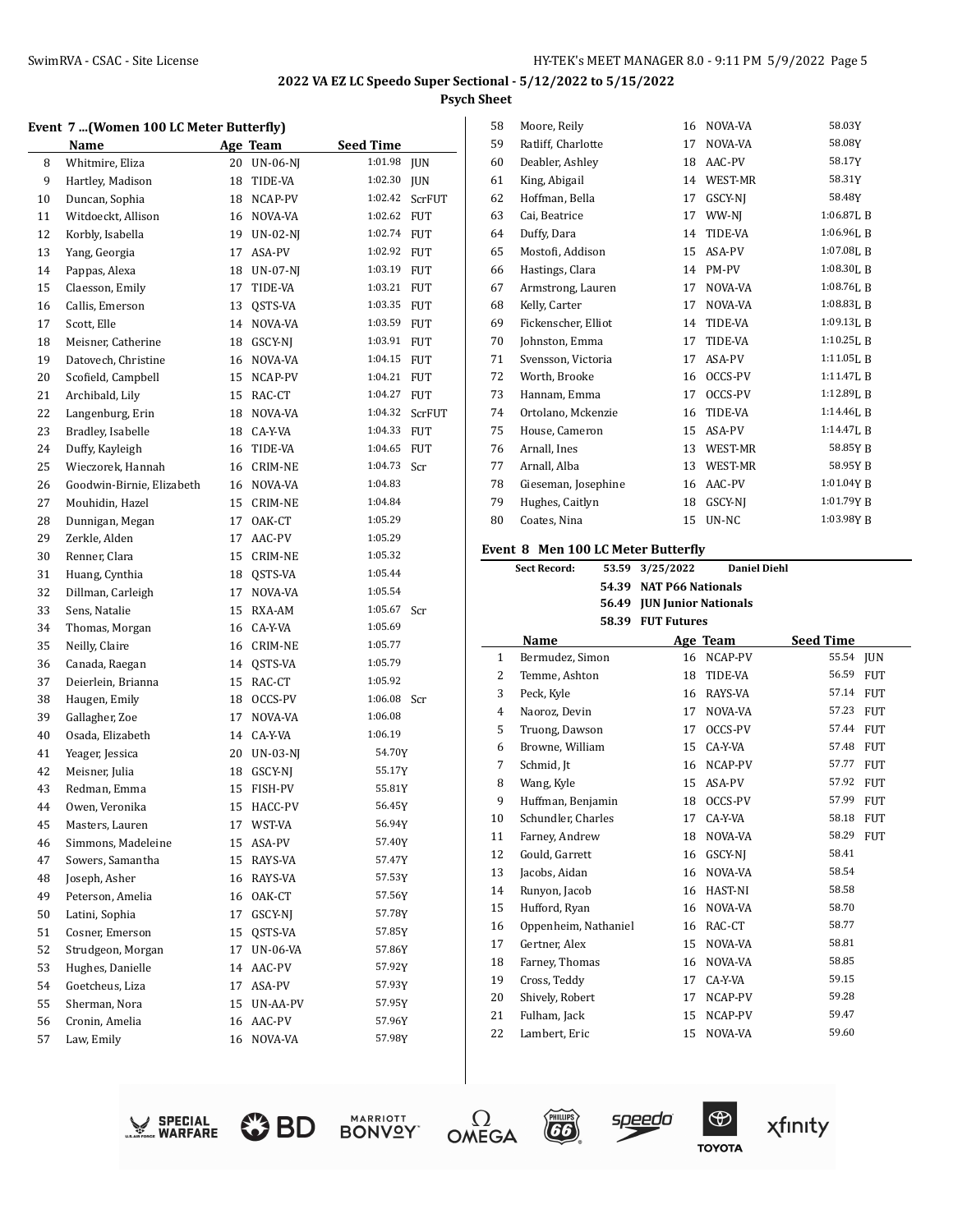#### **Event 8 ...(Men 100 LC Meter Butterfly)**

|          | <b>Name</b>              |          | <b>Age Team</b>     | <b>Seed Time</b> |
|----------|--------------------------|----------|---------------------|------------------|
| 23       | Pfeffer, Nate            | 18       | NOVA-VA             | 59.62            |
| 24       | O'Dea, Evan              | 17       | FREE-MR             | 59.69            |
| 25       | Schreck, Alexander       | 17       | NOVA-VA             | 59.77            |
| 26       | Mayr, Charlie            | 16       | NOVA-VA             | 59.94            |
| 27       | Bolz, Andrew             | 17       | NCAP-PV             | 1:00.00          |
| 28       | Namakonov, Matvei        | 19       | AAC-PV              | 1:00.06          |
| 29       | Kidchob, Andrew          |          | 17 EAG-NJ           | 1:00.13          |
| 30       | Zornan Ferguson, Zachary | 16       | RXA-AM              | 1:00.18          |
| 31       | Lim, Nicholas            | 21       | $UN-01-NI$          | 46.63Y           |
| 32       | Moore, Brandon           | 16       | NOVA-VA             | 50.61Y           |
| 33       | Pfannenstein, Jeffrey    | 25       | SRVA-VA             | 50.94Y           |
| 34       | McKenzie, Malcolm        | 16       | AAC-PV              | 51.00Y           |
| 35       | Puchalski, Nathan        | 17       | RAYS-VA             | 51.61Y           |
| 36       | Deal, Logan              | 19       | HNVR-VA             | 51.64Y           |
| 37       | Hill, Tyler              |          | 16 HNVR-VA          | 51.64Y           |
| 38       | Grendysz, Aiden          | 15       | OCCS-PV             | 51.69Y           |
| 39       | Cameron, Kellen          | 17       | AAC-PV              | 51.79Y           |
| 40       | Jones, Ian               | 17       | RAYS-VA             | 51.92Y           |
| 41       | Rempe, Brockman          |          | 18 HNVR-VA          | 51.92Y           |
| 42       | Connell, Seamus          | 17       | NOVA-VA             | 51.96Y           |
| 43       | Dillman, Cooper          | 14       | NOVA-VA             | 51.98Y           |
| 44       | Gibbons, Getchell        | 18       | KASC-NE             | 52.02Y           |
| 45       | Clarkson, Joseph         | 18       | TIDE-VA             | 52.11Y           |
| 46       | Bove, Amedeo             | 18       | GSCY-NJ             | 52.15Y           |
| 47       | Boudjemaa, Adam          | 16       | NCAP-PV             | 52.22Y           |
| 48       | Zimmer, Johnathan        | 18       | QSTS-VA             | 52.23Y           |
| 49       | Duren, Matthew           | 18       | QSTS-VA             | 52.25Y           |
| 50       | Keenan, Nathaniel        | 16       | TIDE-VA             | 52.31Y           |
| 51       | King, Michael            | 16       | NOVA-VA             | 52.47Y           |
| 52       | Hastings, Beck           | 16       | PM-PV               | 52.49Y           |
| 53       | Lingafelt, Sean          | 15       | OCCS-PV             | 52.52Y           |
| 54       | Walters, Robert          | 16       | AAC-PV              | 52.54Y           |
| 55       | Buniowski, Kacper        |          | 16 GSCY-NJ          | 52.59Y           |
| 56       | Bartz, Hayden            | 16       | NOVA-VA             | 52.59Y           |
| 57       | McOsker, Ryan            | 16       | RAYS-VA             | 52.75Y           |
| 58       | Friend, Andre            | 16       | OCCS-PV             | 52.82Y           |
| 59       | Mayr, Christian          | 18       | NOVA-VA             | 52.84Y           |
| 60       | Chiappinelli, Jason      | 17       | KASC-NE             | 52.91Y           |
| 61       | Verosko, John            | 18       | OCCS-PV             | 52.95Y           |
| 62       | Popovich, Cole           | 16       | FISH-PV             | 53.04Y           |
| 63       | Boukarroum, Jude         | 16       | RAC-CT              | 53.09Y           |
| 64       | Wang, Richard            | 15       | CA-Y-VA             | 53.15Y           |
| 65       | Gibbs, Daniel            | 16       | RAYS-VA             | 53.16Y           |
| 66       | Wang, Kai                | 15       | AAC-PV              | 53.19Y           |
| 67       | Kulak, Andrew            | 16       | NOVA-VA             | 1:01.10LB        |
|          | Vanslyke, John           |          |                     | 1:01.13L B       |
| 68<br>69 | Luzak, Landon            | 15<br>16 | TIDE-VA             | 1:01.36LB        |
| 70       | Strudgeon, George        | 15       | TIDE-VA<br>UN-05-VA | 1:01.59LB        |
|          | Kratowicz, Michael       |          |                     | 1:02.72LB        |
| 71<br>72 | Hunter, Benjamin         | 16       | RAYS-VA<br>RAYS-VA  | 1:02.84L B       |
|          |                          | 16       |                     |                  |

| 73 | Garth, Connor      | 17 | TIDE-VA | 1:02.88L ScrB  |
|----|--------------------|----|---------|----------------|
| 74 | Potter, Noah       | 15 | ASA-PV  | $1:03.07$ J, B |
| 75 | Mamaril, Colin     | 17 | TIDE-VA | $1:03.18$ , B  |
| 76 | Weston, Wade       | 17 | AAC-PV  | 1:03.78L R     |
| 77 | Caballero, Malachi | 16 | RAYS-VA | $1:04.02$ I. R |
| 78 | Everett, Darl      | 19 | SRVA-VA | $1:04.76$ , B  |
| 79 | Laufer, Abraham    | 14 | ASA-PV  | $1:06.44$ LR   |
| 80 | Foronda, Jolan     | 16 | AAC-PV  | $1:07.08$ LR   |
| 81 | Easton, Chase      | 13 | CA-Y-VA | 1:09.67LB      |
| 82 | McEnaney, Anderson | 15 | EDGE-NE | 53.74Y B       |
| 83 | Williams, David    | 18 | RAYS-VA | 54.66Y R       |
| 84 | Gjivoje, Vedran    | 17 | GSCY-NI | 59.14Y B       |

#### **Event 9 Women 400 LC Meter IM**

|                | <b>Sect Record:</b>  | 4:46.43 | 4/1/2016                     |                 | Makayla Sargent  |            |
|----------------|----------------------|---------|------------------------------|-----------------|------------------|------------|
|                |                      |         | 4:53.19 NAT P66 Nationals    |                 |                  |            |
|                |                      |         | 4:57.29 JUN Junior Nationals |                 |                  |            |
|                |                      |         | 5:07.29 FUT Futures          |                 |                  |            |
|                | Name                 |         |                              | Age Team        | <b>Seed Time</b> |            |
| 1              | Dixon, Zoe           |         | 18                           | NOVA-VA         | 4:42.25          | ScrNAT     |
| $\overline{c}$ | Duncan, Sophia       |         | 18                           | NCAP-PV         | 4:46.38          | ScrNAT     |
| 3              | Peterson, Sanna      |         | 18                           | NOVA-VA         | 4:55.74          | ScrJUN     |
| $\overline{4}$ | Davis, Grey          |         | 16                           | CA-Y-VA         | 4:57.31          | <b>FUT</b> |
| 5              | Hartley, Madison     |         | 18                           | TIDE-VA         | 4:58.92          | <b>FUT</b> |
| 6              | Appleton, Emily      |         | 19                           | <b>UN-04-NI</b> | 5:00.33          | <b>FUT</b> |
| $\overline{7}$ | Maltsev, Erica       |         | 15                           | GSCY-NJ         | 5:00.58 FUT      |            |
| 8              | Russell, Kaitlin     |         | 17                           | NOVA-VA         | 5:01.48 FUT      |            |
| 9              | Marquardt, Eleanore  |         | 20                           | UN-08-NJ        | 5:02.86          | <b>FUT</b> |
| 10             | Callis, Emerson      |         | 13                           | QSTS-VA         | 5:04.09 FUT      |            |
| 11             | Barnard, Amanda      |         | 15                           | NOVA-VA         | 5:06.11 FUT      |            |
| 12             | Dodd, Allison        |         | 17                           | OSTS-VA         | 5:06.26 FUT      |            |
| 13             | Hofmann, Caitlin     |         | 17                           | ASA-PV          | 5:06.60 FUT      |            |
| 14             | Bridgman, Riley      |         | 17                           | QSTS-VA         | 5:07.44          |            |
| 15             | Jones, Rachel        |         | 18                           | NCAP-PV         | 5:07.76          |            |
| 16             | Dillman, Shannah     |         | 18                           | NOVA-VA         | 5:07.96          |            |
| 17             | Tucker, Lauren       |         | 17                           | NCAP-PV         | 5:08.94          |            |
| 18             | Langenburg, Erin     |         | 18                           | NOVA-VA         | 5:09.40 Scr      |            |
| 19             | Stahl, Annaleagh     |         | 16                           | OCCS-PV         | 5:09.67          |            |
| 20             | Kantner, Emily       |         | 16                           | NOVA-VA         | 5:09.68          |            |
| 21             | Mouhidin, Hazel      |         | 15                           | <b>CRIM-NE</b>  | 5:09.84          |            |
| 22             | Reid, Keira          |         | 15                           | NOVA-VA         | 5:10.11          |            |
| 23             | Scofield, Campbell   |         | 15                           | NCAP-PV         | 5:10.45          |            |
| 24             | Price, Piper         |         | 14                           | <b>SRVA-VA</b>  | 5:10.51          |            |
| 25             | King, Abigail        |         | 14                           | WEST-MR         | 5:10.76          |            |
| 26             | Bailey, Brooke       |         | 16                           | NOVA-VA         | 5:11.14          |            |
| 27             | Mueller, Elexis      |         | 18                           | NOVA-VA         | 5:11.19          | Scr        |
| 28             | Huang, Cynthia       |         | 18                           | QSTS-VA         | 5:12.05          |            |
| 29             | Meisner, Catherine   |         | 18                           | GSCY-NJ         | 5:12.09          |            |
| 30             | Hawkins, Mary-stuart |         | 14                           | NOVA-VA         | 5:12.22          |            |
| 31             | Welsch, Layla        |         | 15                           | CA-Y-VA         | 5:13.08          |            |
| 32             | Neilly, Claire       |         | 16                           | <b>CRIM-NE</b>  | 5:15.13          |            |
| 33             | Knapp, Sophia        |         | 17                           | TIDE-VA         | 5:15.49          |            |
|                |                      |         |                              |                 |                  |            |













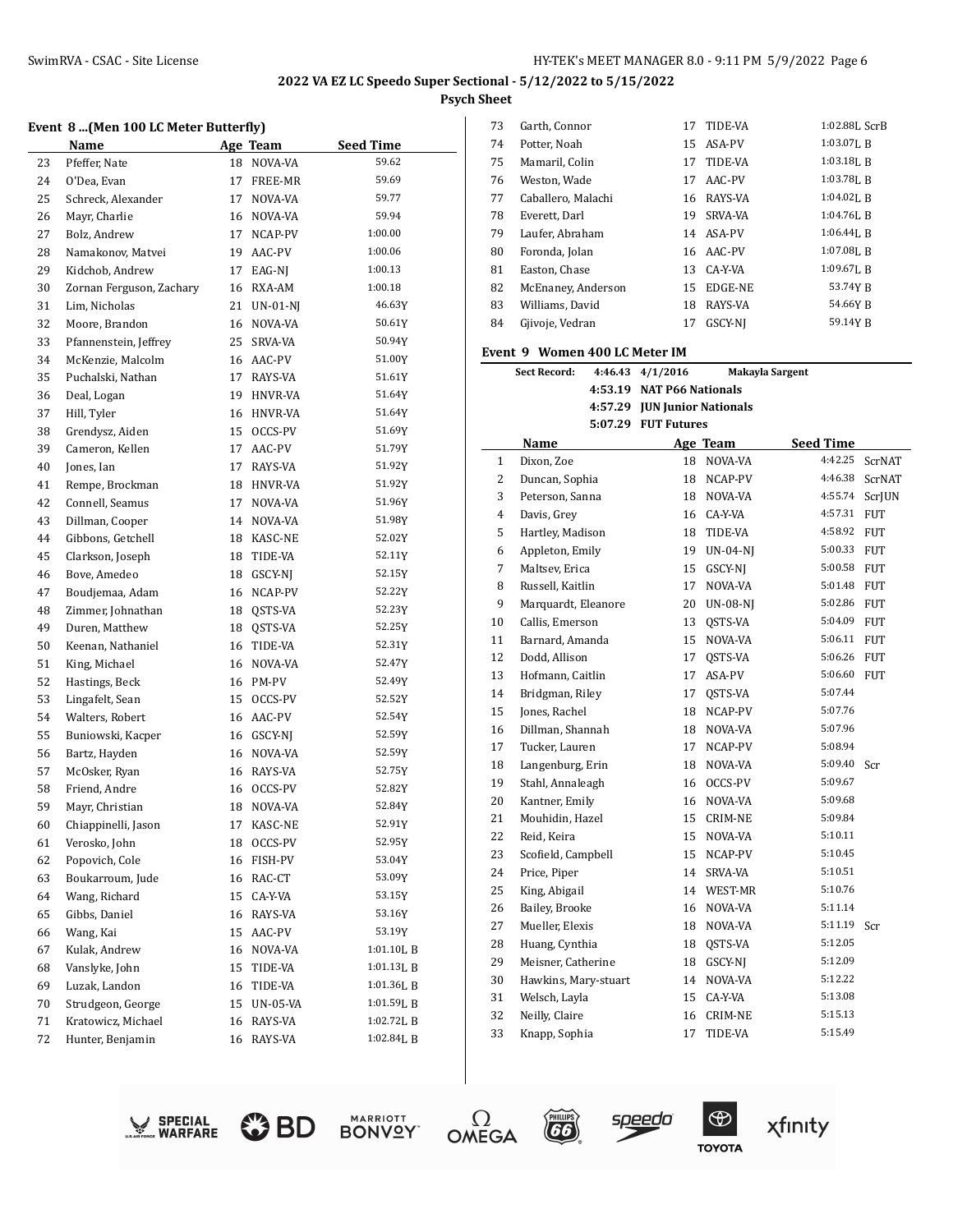#### **Event 9 ...(Women 400 LC Meter IM)**

|    | Name                 |    | Age Team        | <b>Seed Time</b> |
|----|----------------------|----|-----------------|------------------|
| 34 | Bischoff, Allison    | 15 | NOVA-VA         | 5:17.29          |
| 35 | Vanyo, Sofie         |    | 13 CA-Y-VA      | 5:17.51          |
| 36 | Maierle, Lauren      | 14 | WEST-MR         | 5:18.23          |
| 37 | Zuo, Bonita          | 15 | <b>UN-03-MA</b> | 5:18.57          |
| 38 | Dunnigan, Megan      | 17 | OAK-CT          | 5:18.63          |
| 39 | Williamson, Fiona    | 17 | RAYS-VA         | 5:18.64          |
| 40 | Hoffman, Bella       | 17 | GSCY-NJ         | 5:19.08          |
| 41 | Addison, Julia       | 17 | CA-Y-VA         | 5:19.17          |
| 42 | Osada, Elizabeth     | 14 | CA-Y-VA         | 5:19.52          |
| 43 | Byrne, Kelly         |    | 16 WEST-MR      | 5:20.21          |
| 44 | Mosley, Kristilynn   | 17 | TIDE-VA         | 5:20.35          |
| 45 | Brown, Rachael       | 18 | QSTS-VA         | 4:27.80Y         |
| 46 | Inch, Emma           | 20 | VT-VA           | 4:29.50Y         |
| 47 | Simmons, Madeleine   | 15 | ASA-PV          | 4:29.75Y         |
| 48 | Zerkle, Alden        | 17 | AAC-PV          | 4:30.63Y         |
| 49 | Bilger, Skye         | 17 | NCAP-PV         | 4:30.73Y         |
| 50 | Deierlein, Brianna   |    | 15 RAC-CT       | 4:31.40Y         |
| 51 | Nelson, Brooke       |    | 18 NOVA-VA      | 4:31.97Y         |
| 52 | Scogna, Charlotte    | 15 | AAC-PV          | 4:33.00Y         |
| 53 | Shaps, Katherine     | 13 | CA-Y-VA         | 4:33.61Y         |
| 54 | Kelly, Carter        | 17 | NOVA-VA         | 4:34.53Y         |
| 55 | Miklos, Riley        |    | 16 NOVA-VA      | 4:34.87Y         |
| 56 | Watts, Emma          |    | 14 FISH-PV      | 4:35.34Y         |
| 57 | Masters, Lauren      | 17 | WST-VA          | 4:36.25Y         |
| 58 | Lundeberg, Ilsa      | 15 | QSTS-VA         | 4:36.57Y         |
| 59 | Pfeiffer, Alexandra  |    | 16 WEST-MR      | 4:36.70Y         |
| 60 | Janney, Ingrid       |    | 15 MERC-MA      | 4:36.86Y         |
| 61 | Jochims, Ava         |    | 13 RXA-AM       | 4:37.26Y         |
| 62 | Gugino, Lilyann      | 16 | MERC-MA         | 4:37.64Y         |
| 63 | Lawlor, Jena         | 17 | TIDE-VA         | 4:37.73Y         |
| 64 | Nicholson, Lucille   | 15 | CA-Y-VA         | 4:37.79Y         |
| 65 | Kupsky, Mary         | 15 | <b>UN-05-MA</b> | 4:37.89Y         |
| 66 | Johnston, Emma       | 17 | TIDE-VA         | 4:38.03Y         |
| 67 | Gray, Lauren         | 15 | TIDE-VA         | 4:38.15Y         |
| 68 | Sherman, Nora        | 15 | UN-AA-PV        | 4:38.38Y         |
| 69 | McCoy, Kassy         | 18 | TIDE-VA         | 5:24.18LB        |
| 70 | Roberts, Addyson     | 16 | TIDE-VA         | 5:31.13LB        |
| 71 | Berenguer, Elizabeth |    | 16 TIDE-VA      | 5:38.11LB        |
| 72 | Avery, Anne          | 15 | TIDE-VA         | 5:42.76LB        |
| 73 | Bremner, Annabelle   | 13 | AAC-PV          | 6:05.28LB        |

# **Event 10 Men 400 LC Meter IM**

|   | <b>Sect Record:</b> | 4:16.83 3/14/2008<br>4:26.89 NAT P66 Nationals<br>4:33.09 <b>JUN</b> Junior Nationals | <b>Pat Mellors</b> |                  |            |
|---|---------------------|---------------------------------------------------------------------------------------|--------------------|------------------|------------|
|   | Name                | 4:42.39 FUT Futures                                                                   | Age Team           | <b>Seed Time</b> |            |
|   | Kupsky, Eric        |                                                                                       | 16 UN-04-MA        | 4:35.81          | <b>FUT</b> |
| 2 | Gilbert, Stephen    | 19                                                                                    | OCCS-PV            | 4:36.93          | FUT        |
| 3 | Bohlman, Craig      |                                                                                       | NOVA-VA            | 4:38.18          | FUT        |

| 4  | Zhang, Michael        | 18 | AAC-PV   | 4:38.83<br>FUT        |
|----|-----------------------|----|----------|-----------------------|
| 5  | Ackerly, Benjamin     | 16 | NOVA-VA  | 4:40.00<br><b>FUT</b> |
| 6  | Mayr, Charlie         | 16 | NOVA-VA  | 4:41.19<br><b>FUT</b> |
| 7  | Warnagiris, Paul      | 17 | WST-VA   | 4:41.77<br><b>FUT</b> |
| 8  | Szobota, Nathan       | 14 | NOVA-VA  | 4:42.56               |
| 9  | Vacula, Trent         | 17 | PRA-AM   | 4:42.67               |
| 10 | Dinunzio, Robert      | 17 | TIDE-VA  | 4:42.87               |
| 11 | Smith, Jack           | 17 | CA-Y-VA  | 4:43.33               |
| 12 | Bermudez, Simon       | 16 | NCAP-PV  | 4:43.98               |
| 13 | Van Eybergen, Mark    | 18 | MERC-MA  | 4:44.65               |
| 14 | Silva. Pablo          | 16 | NOVA-VA  | 4:44.68               |
| 15 | Schreck, Alexander    | 17 | NOVA-VA  | 4:44.98               |
| 16 | Barnicle, Kenneth     | 15 | GSCY-NJ  | 4:44.99               |
| 17 | Jacobs, Aidan         | 16 | NOVA-VA  | 4:45.62               |
| 18 | Gilbert, Peter        | 17 | OCCS-PV  | 4:46.28               |
| 19 | Naoroz, Devin         | 17 | NOVA-VA  | 4:46.35               |
| 20 | Hudson, Trevor        | 17 | RAYS-VA  | 4:46.57               |
| 21 | Jobe, Dalton          | 18 | NOVA-VA  | 4:47.01               |
| 22 | Heilman, Matthew      | 18 | CA-Y-VA  | 4:47.52               |
| 23 | Zimmer, Johnathan     | 18 | QSTS-VA  | 4:48.20               |
| 24 | Potter, Grady         | 17 | NOVA-VA  | 4:49.26               |
| 25 | Heilman, Thomas       | 15 | CA-Y-VA  | 3:49.31Y              |
| 26 | King, David           | 16 | CA-Y-VA  | 3:57.42Y              |
| 27 | Hall, Aiden           | 16 | NOVA-VA  | 4:00.86Y              |
| 28 | Hitt, Travis          | 15 | CA-Y-VA  | 4:00.95Y              |
| 29 | Lee, Aidan            | 16 | WEST-MR  | 4:01.85Y              |
| 30 | Blake, Teddy          | 16 | UN-MA    | 4:04.19Y              |
| 31 | Lowrey, Jacob         | 17 | NCAP-PV  | 4:04.73Y              |
| 32 | Schwabe, Alexavier    | 18 | NOVA-VA  | 4:06.81Y              |
| 33 | Schardt, James        | 16 | NOVA-VA  | 4:07.22Y              |
| 34 | Grocholski, Alexander | 14 | OCCS-PV  | 4:07.87Y              |
| 35 | Glass, William        | 17 | NOVA-VA  | 4:08.18Y              |
| 36 | Swartz, Tyler         | 15 | TIDE-VA  | 4:09.18Y              |
| 37 | Snow, Christopher     | 19 | UN-09-VA | 4:09.42Y              |
| 38 | Senfield, Thomas      | 14 | SRVA-VA  | 4:09.79Y              |
| 39 | Martin, Eli           | 16 | AAC-PV   | 4:10.44Y              |
| 40 | Pearson, Boden        | 16 | OCCS-PV  | 4:10.80Y              |
| 41 | Zhou, Michael         | 14 | NCAP-PV  | 4:11.07Y              |
| 42 | Clark, George         | 17 | OAK-CT   | 4:11.23Y              |
| 43 | Warnagiris, Joseph    | 14 | WST-VA   | 4:12.43Y              |
| 44 | Calder, Samuel        | 16 | RAYS-VA  | 4:13.04Y              |
| 45 | Shively, Robert       | 17 | NCAP-PV  | 4:13.94Y              |
| 46 | Meyer, Peyton         | 17 | RAYS-VA  | 4:14.43Y              |
| 47 | Cannistra, Jake       | 16 | ASA-PV   | 4:57.64L B            |
| 48 | Johnson, Matthew      | 17 | NCAP-PV  | 4:59.22LB             |
| 49 | Carper, Matt          | 17 | PRA-AM   | 5:04.09LB             |
| 50 | Olson, Thomas         | 16 | CA-Y-VA  | 5:17.26L B            |
| 51 | Marshall, Connor      | 16 | CA-Y-VA  | $5:17.81L$ B          |
| 52 | Kim, Ted              | 16 | PM-PV    | 4:28.30Y B            |











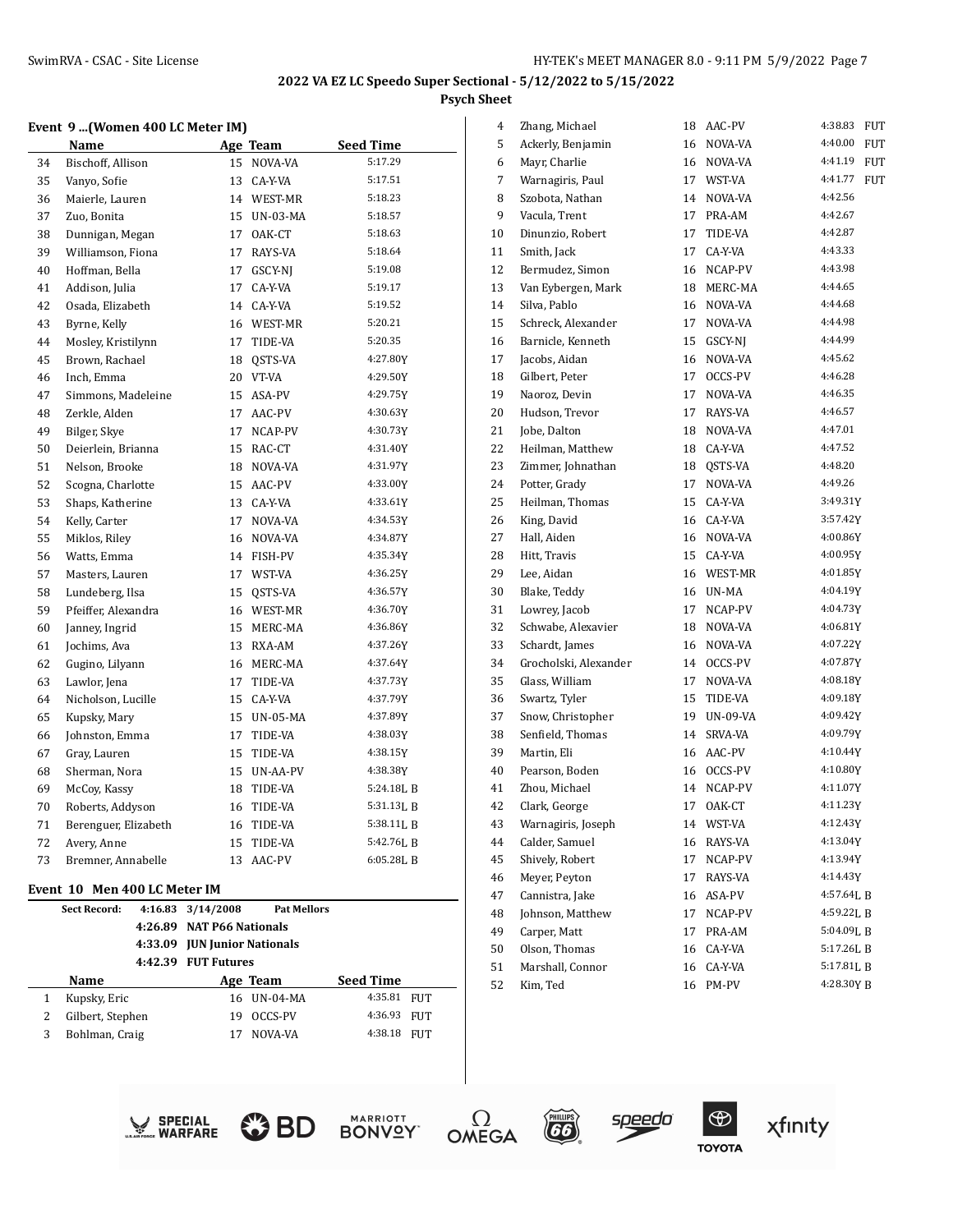#### **Event 11 Women 400 LC Meter Freestyle Relay**

|    | Sect Record:<br>3:52.82  | 3/22/2013                   | <b>Carmel Swim Club</b> |            |
|----|--------------------------|-----------------------------|-------------------------|------------|
|    | 3:55.69                  | <b>JUN Junior Nationals</b> |                         |            |
|    | 4:04.29                  | <b>FUT Futures</b>          |                         |            |
|    | Team                     | Relay                       | <b>Seed Time</b>        |            |
| 1  | Nation's Capital-PV      | A                           | 3:47.78                 | <b>IUN</b> |
| 2  | <b>Quest Swimming-VA</b> | A                           | 3:59.69                 | <b>FUT</b> |
| 3  | Cavalier Aquatic-VA      | A                           | 3:59.85                 | <b>FUT</b> |
| 4  | Westchester Aqua-MR      | A                           | 4:01.48                 | <b>FUT</b> |
| 5  | Occoquan Swimmin-PV      | A                           | 4:01.74                 | <b>FUT</b> |
| 6  | Stingrays Swim T-VA      | A                           | 4:07.74                 |            |
| 7  | Westchester Aqua-MR      | B                           | 4:12.30                 |            |
| 8  | Cavalier Aquatic-VA      | B                           | 3:32.66Y                |            |
| 9  | Potomac Marlins-PV       | A                           | 3:41.44Y                |            |
| 10 | Herndon Aquatic-PV       | А                           | 3:44.24Y                |            |

#### **Event 12 Men 400 LC Meter Freestyle Relay**

|              | <b>Sect Record:</b> | 3:27.46 | 3/24/2018                   | <b>Allegheny North Swim Club</b> |            |
|--------------|---------------------|---------|-----------------------------|----------------------------------|------------|
|              |                     | 3:33.59 | <b>JUN Junior Nationals</b> |                                  |            |
|              |                     | 3:40.89 | <b>FUT Futures</b>          |                                  |            |
|              | Team                |         | Relay                       | <b>Seed Time</b>                 |            |
| $\mathbf{1}$ | Nation's Capital-PV |         | A                           | 3:30.93                          | <b>JUN</b> |
| 2            | Cavalier Aquatic-VA |         | A                           | 3:32.25                          | <b>IUN</b> |
| 3            | Stingrays Swim T-VA |         | A                           | 3:32.75                          | <b>IUN</b> |
| 4            | Occoquan Swimmin-PV |         | A                           | 3:34.61                          | <b>FUT</b> |
| 5            | Hanover Aquatics-VA |         | A                           | 3:43.61                          |            |
| 6            | Hilton Area Swim-NI |         | A                           | 3:45.94                          |            |
| 7            | Cavalier Aquatic-VA |         | B                           | 3:13.37Y                         |            |
| 8            | Potomac Marlins-PV  |         | A                           | 3:13.63Y                         |            |
| 9            | Karishim Swim Cl-NE |         | A                           | 3:20.51Y                         |            |
|              |                     |         |                             |                                  |            |

#### **Event 13 Women 200 LC Meter Butterfly**

|                | <b>Sect Record:</b>  | 2:13.73 | 3/25/2012                   |                 | <b>Megan Brown</b> |               |
|----------------|----------------------|---------|-----------------------------|-----------------|--------------------|---------------|
|                |                      | 2:14.59 | <b>NAT P66 Nationals</b>    |                 |                    |               |
|                |                      | 2:16.99 | <b>JUN Junior Nationals</b> |                 |                    |               |
|                |                      | 2:21.89 | <b>FUT Futures</b>          |                 |                    |               |
|                | Name                 |         |                             | Age Team        | <b>Seed Time</b>   |               |
| $\mathbf{1}$   | Dixon, Zoe           |         | 18                          | NOVA-VA         | 2:12.29            | <b>ScrNAT</b> |
| 2              | Sun, Eleanor         |         | 17                          | NCAP-PV         | 2:13.09            | <b>NAT</b>    |
| 3              | Scofield, Campbell   |         | 15                          | NCAP-PV         | 2:17.14            | <b>FUT</b>    |
| $\overline{4}$ | Davis, Grey          |         | 16                          | CA-Y-VA         | 2:17.20            | <b>FUT</b>    |
| 5              | Skirboll, Zoe        |         | 17                          | RXA-AM          | 2:18.33            | <b>FUT</b>    |
| 6              | Golembiewski, Sienna |         | 16                          | OCCS-PV         | 2:18.37            | <b>FUT</b>    |
| 7              | Yang, Georgia        |         | 17                          | ASA-PV          | 2:19.20            | <b>FUT</b>    |
| 8              | Barnard, Amanda      |         | 15                          | NOVA-VA         | 2:19.96            | <b>FUT</b>    |
| 9              | Meisner, Julia       |         | 18                          | GSCY-NI         | 2:20.62            | <b>FUT</b>    |
| 10             | Peterson, Amelia     |         | 16                          | OAK-CT          | 2:20.94            | <b>FUT</b>    |
| 11             | Callis, Emerson      |         | 13                          | OSTS-VA         | 2:21.18            | <b>FUT</b>    |
| 12             | Langenburg, Erin     |         | 18                          | NOVA-VA         | 2:21.22            | ScrFUT        |
| 13             | Gormley, Breckin     |         | 18                          | <b>UN-10-VA</b> | 2:21.89            | <b>ScrFUT</b> |
| 14             | Heilen, Sophia       |         | 18                          | OCCS-PV         | 2:22.37            |               |

| 15 | Yeager, Jessica     | 20 | UN-03-NJ        | 2:22.70    |
|----|---------------------|----|-----------------|------------|
| 16 | Mouhidin, Hazel     | 15 | CRIM-NE         | 2:22.73    |
| 17 | Huang, Cynthia      | 18 | QSTS-VA         | 2:24.09    |
| 18 | Bailey, Brooke      | 16 | NOVA-VA         | 2:24.74    |
| 19 | Renner, Clara       | 15 | <b>CRIM-NE</b>  | 2:25.07    |
| 20 | Dillman, Carleigh   | 17 | NOVA-VA         | 2:25.21    |
| 21 | Simmons, Madeleine  | 15 | ASA-PV          | 2:26.72    |
| 22 | Gallagher, Zoe      | 17 | NOVA-VA         | 2:26.78    |
| 23 | Strudgeon, Morgan   | 17 | <b>UN-06-VA</b> | 2:26.96    |
| 24 | Zerkle, Alden       | 17 | AAC-PV          | 2:27.00    |
| 25 | Witdoeckt, Allison  | 16 | NOVA-VA         | 2:27.42    |
| 26 | Osada, Elizabeth    | 14 | CA-Y-VA         | 2:27.59    |
| 27 | Maierle, Lauren     | 14 | WEST-MR         | 2:27.66    |
| 28 | Tucker, Lauren      | 17 | NCAP-PV         | 2:27.67    |
| 29 | Strober, Lila       | 16 | OAK-CT          | 2:27.85    |
| 30 | Reid, Keira         | 15 | NOVA-VA         | 2:27.91    |
| 31 | Archibald, Lily     | 15 | RAC-CT          | 2:27.98    |
| 32 | Mostofi, Addison    | 15 | ASA-PV          | 2:28.79    |
| 33 | Attar, Clara        | 18 | NCAP-PV         | 2:29.07    |
| 34 | Marquardt, Eleanore | 20 | <b>UN-08-NJ</b> | 2:00.86Y   |
| 35 | Inch, Emma          | 20 | VT-VA           | 2:03.45Y   |
| 36 | Moore, Reily        | 16 | NOVA-VA         | 2:04.94Y   |
| 37 | Hoffman, Bella      | 17 | GSCY-NJ         | 2:05.69Y   |
| 38 | Neilly, Claire      | 16 | <b>CRIM-NE</b>  | 2:06.63Y   |
| 39 | Cosner, Emerson     | 15 | QSTS-VA         | 2:06.69Y   |
| 40 | Peny, Tess          | 18 | OCCS-PV         | 2:07.33Y   |
| 41 | Kelly, Carter       | 17 | NOVA-VA         | 2:07.83Y   |
| 42 | Cronin, Amelia      | 16 | AAC-PV          | 2:07.84Y   |
| 43 | Arnall, Alba        | 13 | WEST-MR         | 2:07.85Y   |
| 44 | Bilger, Skye        | 17 | NCAP-PV         | 2:08.31Y   |
| 45 | Cai, Beatrice       | 17 | WW-NJ           | 2:08.92Y   |
| 46 | Johnston, Emma      | 17 | TIDE-VA         | 2:09.26Y   |
| 47 | Sherman, Nora       | 15 | UN-AA-PV        | 2:09.40Y   |
| 48 | Hughes, Danielle    | 14 | AAC-PV          | 2:09.46Y   |
| 49 | Shaps, Katherine    | 13 | CA-Y-VA         | 2:09.56Y   |
| 50 | Goetcheus, Liza     | 17 | ASA-PV          | 2:09.65Y   |
| 51 | Miklos, Riley       | 16 | NOVA-VA         | 2:09.92Y   |
| 52 | Ismailova, Diana    | 14 | CA-Y-VA         | 2:09.94Y   |
| 53 | Truong, Melia       | 17 | OCCS-PV         | 2:10.20Y   |
| 54 | Zuo, Bonita         | 15 | UN-03-MA        | 2:10.49Y   |
| 55 | Pfeiffer, Alexandra | 16 | WEST-MR         | 2:10.89Y   |
| 56 | Fickenscher, Elliot | 14 | TIDE-VA         | 2:11.32Y   |
| 57 | Owen, Veronika      | 15 | HACC-PV         | 2:11.43Y   |
| 58 | Hastings, Clara     | 14 | PM-PV           | 2:11.56Y   |
| 59 | McCoy, Kassy        | 18 | TIDE-VA         | 2:11.75Y   |
| 60 | Sheridan, Rory      | 16 | WEST-MR         | 2:31.37L B |
| 61 | Kupsky, Mary        | 15 | <b>UN-05-MA</b> | 2:32.21L B |











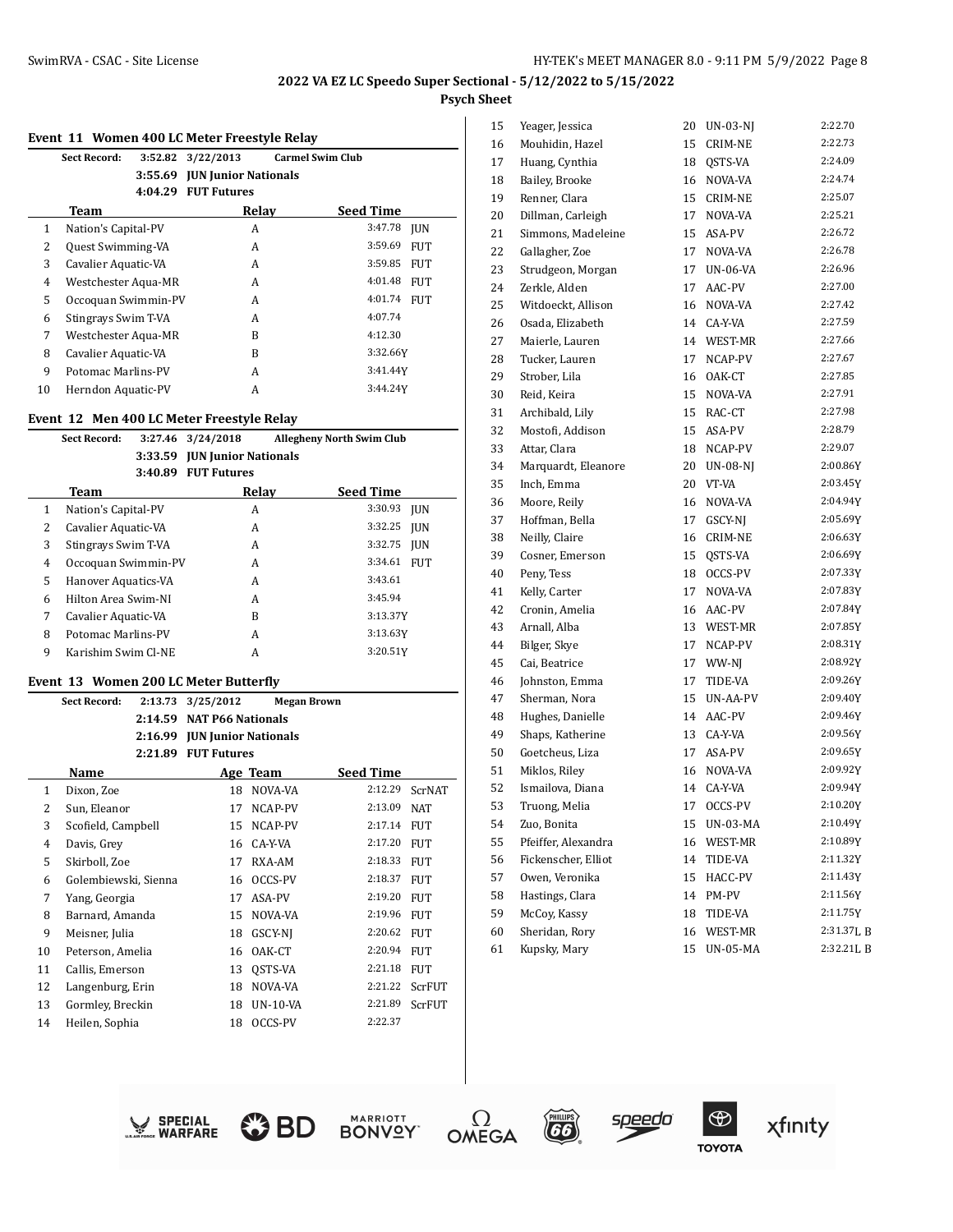|                | Event 14 Men 200 LC Meter Butterfly |         |                              |                     |                       |  |
|----------------|-------------------------------------|---------|------------------------------|---------------------|-----------------------|--|
|                | Sect Record:                        | 2:00.03 | 7/27/2003                    | <b>Michael Raab</b> |                       |  |
|                |                                     | 2:01.69 | <b>NAT P66 Nationals</b>     |                     |                       |  |
|                |                                     |         | 2:05.09 JUN Junior Nationals |                     |                       |  |
|                |                                     |         | 2:10.19 FUT Futures          |                     |                       |  |
|                | Name                                |         |                              | Age Team            | Seed Time             |  |
| $\mathbf{1}$   | Bermudez, Simon                     |         | 16                           | NCAP-PV             | 2:05.98<br><b>FUT</b> |  |
| $\overline{2}$ | Temme, Ashton                       |         | 18                           | TIDE-VA             | 2:06.45<br>FUT        |  |
| 3              | Van Eybergen, Mark                  |         |                              | 18 MERC-MA          | 2:06.48 FUT           |  |
| 4              | Kupsky, Eric                        |         |                              | 16 UN-04-MA         | 2:06.87<br>FUT        |  |
| 5              | Farney, Andrew                      |         |                              | 18 NOVA-VA          | 2:07.77<br><b>FUT</b> |  |
| 6              | Browne, William                     |         |                              | 15 CA-Y-VA          | 2:07.80<br><b>FUT</b> |  |
| 7              | Pfeffer, Nate                       |         | 18                           | NOVA-VA             | 2:08.97<br>FUT        |  |
| 8              | Schreck, Alexander                  |         | 17                           | NOVA-VA             | 2:09.16<br><b>FUT</b> |  |
| 9              | Jacobs, Aidan                       |         | 16                           | NOVA-VA             | 2:09.35<br><b>FUT</b> |  |
| 10             | Shively, Robert                     |         | 17                           | NCAP-PV             | 2:09.97<br><b>FUT</b> |  |
| 11             | Mayr, Charlie                       |         | 16                           | NOVA-VA             | 2:10.96               |  |
| 12             | Keenan, Nathaniel                   |         | 16                           | TIDE-VA             | 2:11.07               |  |
| 13             | Puchalski, Nathan                   |         | 17                           | RAYS-VA             | 2:11.09               |  |
| 14             | Gertner, Alex                       |         | 15                           | NOVA-VA             | 2:11.43               |  |
| 15             | Gilbert, Stephen                    |         | 19                           | OCCS-PV             | 2:11.78               |  |
| 16             | Naoroz, Devin                       |         | 17                           | NOVA-VA             | 2:12.14               |  |
| 17             | Kulak, Andrew                       |         | 16                           | NOVA-VA             | 2:12.71               |  |
| 18             | Bohlman, Craig                      |         | 17                           | NOVA-VA             | 2:12.89               |  |
| 19             | Wang, Kyle                          |         |                              | 15 ASA-PV           | 2:13.01               |  |
| 20             | Hunter, Benjamin                    |         | 16                           | RAYS-VA             | 2:13.97               |  |
| 21             | Zimmer, Johnathan                   |         | 18                           | QSTS-VA             | 2:14.27               |  |
| 22             | Gilbert, Peter                      |         | 17                           | OCCS-PV             | 2:14.90               |  |
| 23             | Gray, Joseph                        |         | 17                           | OCCS-PV             | 2:14.96               |  |
| 24             | Farney, Thomas                      |         | 16                           | NOVA-VA             | 2:15.09               |  |
| 25             | Vanslyke, John                      |         | 15                           | TIDE-VA             | 2:15.33               |  |
| 26             | Clarkson, Joseph                    |         | 18                           | TIDE-VA             | 2:15.34               |  |
| 27             | Strudgeon, George                   |         |                              | 15 UN-05-VA         | 2:16.19               |  |
| 28             | Peck, Kyle                          |         |                              | 16 RAYS-VA          | 1:48.71Y              |  |
| 29             | Bolz, Andrew                        |         | 17                           | NCAP-PV             | 1:52.31Y              |  |
| 30             | Ackerly, Benjamin                   |         | 16                           | NOVA-VA             | 1:54.15Y              |  |
| 31             | Kidchob, Andrew                     |         | 17                           | EAG-NJ              | 1:55.18Y              |  |
| 32             | Grendysz, Aiden                     |         | 15                           | OCCS-PV             | 1:55.42Y              |  |
| 33             | Cannistra, Jake                     |         |                              | 16 ASA-PV           | 1:55.99Y              |  |
| 34             | Smith, Jack                         |         | 17                           | CA-Y-VA             | 1:56.04Y              |  |
| 35             | Verosko, John                       |         | 18                           | OCCS-PV             | 1:56.65Y              |  |
| 36             | Szobota, Nathan                     |         | 14                           | NOVA-VA             | 1:56.66Y              |  |
| 37             | Bove, Amedeo                        |         | 18                           | GSCY-NJ             | 1:56.84Y              |  |
| 38             | Hastings, Beck                      |         | 16                           | PM-PV               | 1:56.92Y              |  |
| 39             | Pfannenstein, Jeffrey               |         | 25                           | SRVA-VA             | 1:57.03Y              |  |
| 40             | Walters, Robert                     |         | 16                           | AAC-PV              | 1:57.16Y              |  |
| 41             | Garono, Anthony                     |         | 17                           | CA-Y-VA             | 1:57.23Y              |  |
| 42             | Gibbs, Daniel                       |         | 16                           | RAYS-VA             | 1:57.27Y              |  |
| 43             | Swartz, Tyler                       |         | 15                           | TIDE-VA             | 1:57.57Y              |  |
| 44             | Wright, James                       |         | 18                           | SRVA-VA             | 1:57.58Y              |  |
| 45             | Marshall, Connor                    |         | 16                           | CA-Y-VA             | 1:57.91Y              |  |

| 46 | Easton, Chase      | 13 | CA-Y-VA | 1:57.93Y     |
|----|--------------------|----|---------|--------------|
| 47 | Hill, Tyler        | 16 | HNVR-VA | 1:58.03Y     |
| 48 | Garth, Connor      | 17 | TIDE-VA | 1:58.51Y Scr |
| 49 | Potter, Noah       | 15 | ASA-PV  | 1:58.73Y     |
| 50 | Hufford, Ryan      | 16 | NOVA-VA | 1:58.86Y     |
| 51 | Lugo, Andrew       | 15 | WST-VA  | 1:58.89Y     |
| 52 | Cameron, Kellen    | 17 | AAC-PV  | 1:59.05Y     |
| 53 | Friend, Andre      | 16 | OCCS-PV | 1:59.38Y     |
| 54 | Schardt, James     | 16 | NOVA-VA | 1:59.99Y     |
| 55 | Lynch, Drew        | 16 | CAC-MD  | 1:59.99Y     |
| 56 | King, David        | 16 | CA-Y-VA | 2:00.47Y     |
| 57 | Lee, Aidan         | 16 | WEST-MR | 2:00.60Y     |
| 58 | Vacula, Trent      | 17 | PRA-AM  | 2:00.60Y     |
| 59 | Pinto, Benjamin    | 18 | CAC-MD  | 2:00.77Y     |
| 60 | Barnicle, Kenneth  | 15 | GSCY-NI | 2:00.93Y     |
| 61 | King, Michael      | 16 | NOVA-VA | 2:00.96Y     |
| 62 | Brooks, Andrejs    | 15 | ASA-PV  | 2:00.99Y     |
| 63 | Schundler, Charles | 17 | CA-Y-VA | 2:01.09Y     |

#### **Event 15 Women 50 LC Meter Freestyle**

| <b>Sect Record:</b><br>25.58 |                           |       | 3/26/2012                  | Ann Fittin               |                  |            |
|------------------------------|---------------------------|-------|----------------------------|--------------------------|------------------|------------|
|                              |                           | 25.99 |                            | <b>NAT P66 Nationals</b> |                  |            |
|                              |                           |       | 26.59 JUN Junior Nationals |                          |                  |            |
|                              |                           |       | 27.39 FUT Futures          |                          |                  |            |
|                              | Name                      |       |                            | Age Team                 | <b>Seed Time</b> |            |
| $\mathbf{1}$                 | Ivan, Teresa              |       | 18                         | OSU-OH                   | 25.65            | <b>NAT</b> |
| 2                            | Gemmell, Erin             |       | 17                         | NCAP-PV                  | 25.80            | ScrNAT     |
| 3                            | Skirboll, Zoe             |       | 17                         | RXA-AM                   | 25.96            | <b>NAT</b> |
| $\overline{4}$               | Claesson, Emily           |       | 17                         | TIDE-VA                  | 26.41            | <b>JUN</b> |
| 5                            | Thomas, Morgan            |       | 16                         | CA-Y-VA                  | 26.48            | <b>JUN</b> |
| 6                            | West, Lauren              |       | 17                         | ASA-PV                   | 26.57            | <b>JUN</b> |
| 7                            | McKee, Marin              |       | 17                         | TIDE-VA                  | 26.67            | <b>FUT</b> |
| 8                            | Cornwell, Jamie           |       | 17                         | OCCS-PV                  | 26.68            | ScrFUT     |
| 9                            | Meisner, Catherine        |       | 18                         | GSCY-NJ                  | 26.71 FUT        |            |
| 10                           | Bradley, Isabelle         |       | 18                         | CA-Y-VA                  | 26.77 FUT        |            |
| 11                           | Golembiewski, Sienna      |       | 16                         | OCCS-PV                  | 26.92 FUT        |            |
| 12                           | Datovech, Christine       |       | 16                         | NOVA-VA                  | 26.97            | <b>FUT</b> |
| 13                           | Hughes, Caitlyn           |       | 18                         | GSCY-NJ                  | 27.09 FUT        |            |
| 14                           | Deierlein, Brianna        |       | 15                         | RAC-CT                   | 27.11            | <b>FUT</b> |
| 15                           | Bischoff, Allison         |       | 15                         | NOVA-VA                  | 27.16            | <b>FUT</b> |
| 16                           | Duffy, Kayleigh           |       | 16                         | TIDE-VA                  | 27.16 FUT        |            |
| 17                           | Canada, Raegan            |       | 14                         | QSTS-VA                  | 27.22 FUT        |            |
| 18                           | Scott, Elle               |       | 14                         | NOVA-VA                  | 27.26 FUT        |            |
| 19                           | Joseph, Asher             |       | 16                         | RAYS-VA                  | 27.36            | FUT        |
| 20                           | Pappas, Alexa             |       | 18                         | <b>UN-07-NI</b>          | 27.42            |            |
| 21                           | Little, Isabella          |       | 15                         | NOVA-VA                  | 27.44            |            |
| 22                           | Haugen, Emily             |       | 18                         | OCCS-PV                  | 27.46            | Scr        |
| 23                           | Goodwin-Birnie, Elizabeth |       | 16                         | NOVA-VA                  | 27.53            |            |
| 24                           | Witdoeckt. Allison        |       | 16                         | NOVA-VA                  | 27.60            |            |
| 25                           | Teague, Sara              |       | 15                         | TIDE-VA                  | 27.61            |            |
| 26                           | Sens, Natalie             |       | 15                         | RXA-AM                   | 27.62            | Scr        |
| 27                           | Yang, Georgia             |       | 17                         | ASA-PV                   | 27.80            |            |
|                              |                           |       |                            |                          |                  |            |













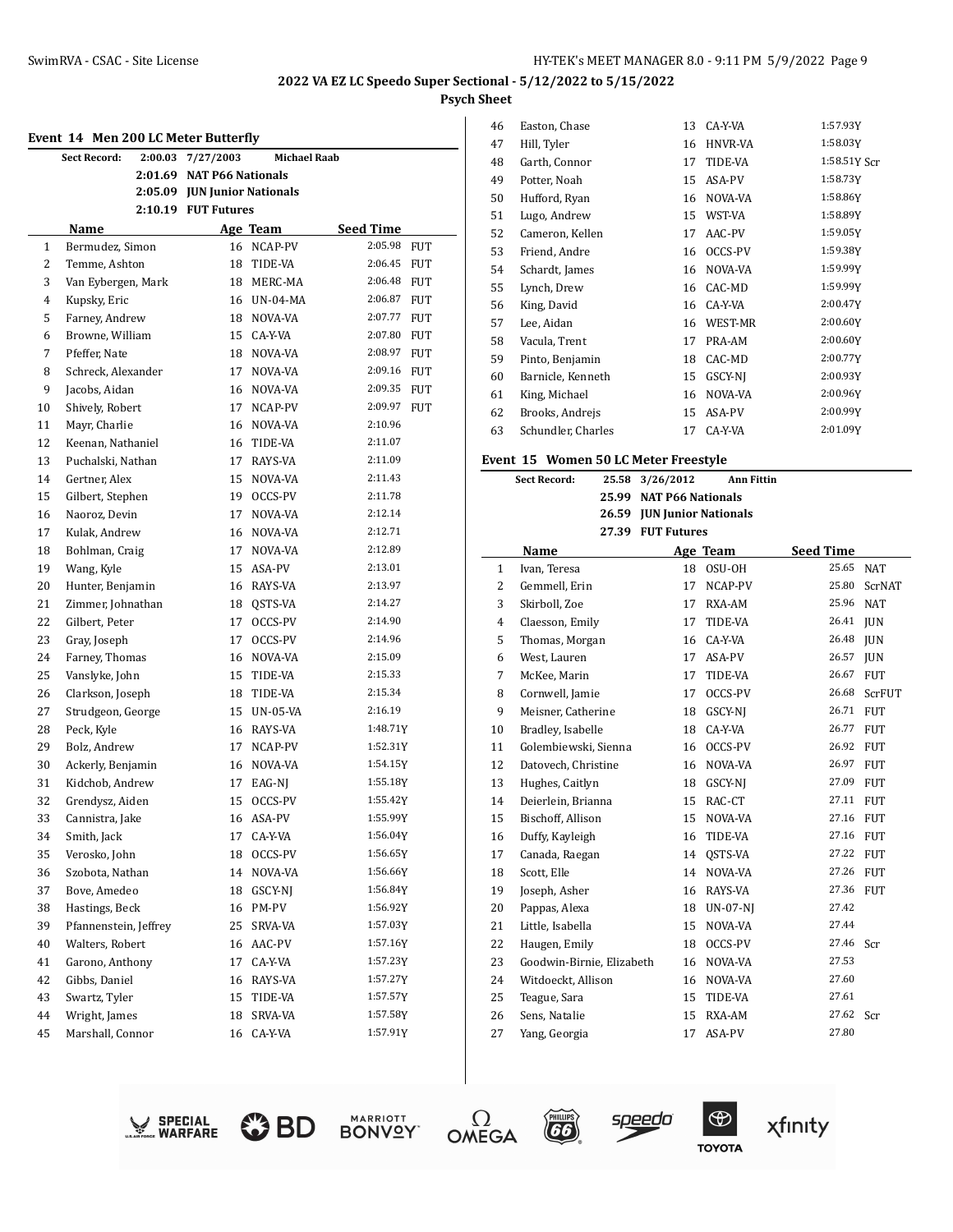# **Event 15 ...(Women 50 LC Meter Freestyle)**

|    | EVENt_15 (WOMEN 50 LC MEter Freestyle) |    |                |                  |
|----|----------------------------------------|----|----------------|------------------|
|    | Name                                   |    | Age Team       | <b>Seed Time</b> |
| 28 | Sowers, Samantha                       | 15 | RAYS-VA        | 27.85            |
| 29 | Duffy, Dara                            | 14 | TIDE-VA        | 27.91            |
| 30 | Ratliff, Charlotte                     | 17 | NOVA-VA        | 27.92            |
| 31 | Morgan, Healey                         | 16 | ASA-PV         | 27.95            |
| 32 | Archibald, Lily                        | 15 | RAC-CT         | 27.98            |
| 33 | Roberts, Addyson                       | 16 | TIDE-VA        | 27.99            |
| 34 | Green, Sarah                           | 16 | RAYS-VA        | 28.01            |
| 35 | Kelly, Bridget                         | 15 | RAC-CT         | 28.01            |
| 36 | Maltsev, Erica                         | 15 | GSCY-NJ        | 28.05            |
| 37 | Bever, Brady                           | 15 | NOVA-VA        | 28.06            |
| 38 | Wieczorek, Hannah                      | 16 | CRIM-NE        | 28.06<br>Scr     |
| 39 | Gallagher, Zoe                         | 17 | NOVA-VA        | 28.13            |
| 40 | Wedding, Jillian                       | 17 | RAYS-VA        | 28.14            |
| 41 | Hartel, Lauren                         | 17 | AAC-PV         | 28.19            |
| 42 | White, Quinn                           |    | 14 CRIM-NE     | 28.19            |
| 43 | Kohler, Sofia                          | 15 | TIDE-VA        | 28.20            |
| 44 | Ismailova, Diana                       | 14 | CA-Y-VA        | 28.25            |
| 45 | Kang, Sarah                            | 15 | <b>SRVA-VA</b> | 28.25            |
| 46 | Dunnigan, Megan                        | 17 | OAK-CT         | 28.29            |
| 47 | Duncan, Sophia                         | 18 | NCAP-PV        | 23.75Y Scr       |
| 48 | Ozment, Alexa                          | 16 | TIDE-VA        | 23.89Y           |
| 49 | Schorr, Sophia                         | 17 | QSTS-VA        | 23.97Y           |
| 50 | Suggs, Eva                             | 21 | LIB-VA         | 24.05Y           |
| 51 | Martel, Alyssa                         | 16 | OCCS-PV        | 24.09Y           |
| 52 | Masters, Lauren                        |    | 17 WST-VA      | 24.09Y           |
| 53 | Hughes, Catherine                      | 16 | AAC-PV         | 24.22Y           |
| 54 | Noll, Emily                            |    | 18 ASA-PV      | 24.27Y           |
| 55 | Yuen, Crystal                          | 16 | MERC-MA        | 24.33Y           |
| 56 | McCardle, Grace                        | 16 | CA-Y-VA        | 24.34Y           |
| 57 | Jones, Rachel                          | 18 | NCAP-PV        | 24.41Y           |
| 58 | Newman, Sarah                          | 17 | AAC-PV         | 24.43Y           |
| 59 | Von Herbulis, Lillian                  | 16 | OCCS-PV        | 24.51Y           |
| 60 | Smith, Lyla                            |    | 16 CAC-MD      | 24.53Y           |
| 61 | Harrington, Ava                        | 16 | MERC-MA        | 24.60Y           |
| 62 | Owen, Veronika                         | 15 | HACC-PV        | 24.63Y           |
| 63 | Kim, Allison                           | 15 | PM-PV          | 24.63Y           |
| 64 | Arnall, Ines                           | 13 | WEST-MR        | 24.67Y           |
| 65 | Ferguson, Mackenzie                    |    | 18 SRVA-VA     | 24.69Y           |
| 66 | Douglas, Katherine                     | 14 | AAC-PV         | 24.71Y           |
| 67 | Jochims, Ava                           | 13 | RXA-AM         | 24.74Y           |
| 68 | Dillard, Jordyn                        | 16 | HNVR-VA        | 24.79Y           |
| 69 | Gray, Lauren                           | 15 | TIDE-VA        | 24.79Y           |
| 70 | Armstrong, Lauren                      | 17 | NOVA-VA        | 28.57L B         |
| 71 | Bendall, Elisabeth                     | 18 | CA-Y-VA        | 28.75L B         |
| 72 | Twigg, Madelynn                        | 16 | UN-07-VA       | 28.99LB          |
| 73 | Rankin, Claire                         | 19 | NOVA-VA        | 29.08L B         |
| 74 | Simko, Paige                           | 18 | WST-VA         | 29.39L B         |
| 75 | Ortolano, Mckenzie                     | 16 | TIDE-VA        | 30.35LB          |
| 76 | Malpeso, Emily                         | 17 | WEST-MR        | 24.84Y ScrB      |
| 77 | Addison, Julia                         | 17 | CA-Y-VA        | 24.85YB          |
|    |                                        |    |                |                  |

| 78 | Weingarten, Sophie | 15 CRIM-NE | 24.89Y R |
|----|--------------------|------------|----------|
| 79 | Ebanks. Madison    | 15 WEST-MR | 25.03Y R |
| 80 | Schwarz, Maren     | 14 AAC-PV  | 26.26Y R |

#### **Event 16 Men 50 LC Meter Freestyle**

|    | <b>Sect Record:</b><br>22.76 | 4/2/2016                   | <b>Drew Modrov</b> |                  |            |
|----|------------------------------|----------------------------|--------------------|------------------|------------|
|    |                              | 23.09 NAT P66 Nationals    |                    |                  |            |
|    |                              | 23.99 JUN Junior Nationals |                    |                  |            |
|    |                              | 24.89 FUT Futures          |                    |                  |            |
|    | Name                         |                            | Age Team           | <b>Seed Time</b> |            |
| 1  | Namakonov, Matvei            |                            | 19 AAC-PV          | 23.45            | <b>JUN</b> |
| 2  | Stankiewicz, Christopher     | 24                         | TANK-PV            | 23.75            | <b>JUN</b> |
| 3  | Alexy, Rob                   | 17                         | GSCY-NJ            | 23.82 JUN        |            |
| 4  | Cross, Teddy                 | 17                         | CA-Y-VA            | 24.10 FUT        |            |
| 5  | McEnaney, Anderson           | 15                         | EDGE-NE            | 24.27            | <b>FUT</b> |
| 6  | Huffman, Benjamin            | 18                         | OCCS-PV            | 24.29 FUT        |            |
| 7  | Zornan Ferguson, Zachary     | 16                         | RXA-AM             | 24.36 FUT        |            |
| 8  | Mayr, Christian              | 18                         | NOVA-VA            | 24.46 FUT        |            |
| 9  | McEnaney, Jameson            | 16                         | EDGE-NE            | 24.65 FUT        |            |
| 10 | Howat, Joshua                | 15                         | NCAP-PV            | 24.67            | <b>FUT</b> |
| 11 | Truong, Dawson               | 17                         | OCCS-PV            | 24.69            | <b>FUT</b> |
| 12 | Puzon, Patrick               | 15                         | SRVA-VA            | 24.70 FUT        |            |
| 13 | Oppenheim, Nathaniel         |                            | 16 RAC-CT          | 24.72 FUT        |            |
| 14 | Hollinger, Jace              | 16                         | SRVA-VA            | 24.77 FUT        |            |
| 15 | Enser, Justin                |                            | 16 HAST-NI         | 24.82 FUT        |            |
| 16 | Schwabe, Alexavier           | 18                         | NOVA-VA            | 24.84 FUT        |            |
| 17 | Colalillo, Anthony           | 33                         | UN-12-VA           | 24.86 FUT        |            |
| 18 | Runyon, Jacob                | 16                         | HAST-NI            | 24.87            | <b>FUT</b> |
| 19 | Schmid, Jt                   | 16                         | NCAP-PV            | 24.91            |            |
| 20 | Williams, Michael            | 19                         | NCAP-PV            | 24.92            |            |
| 21 | Caten, Tyler                 | 18                         | SRVA-VA            | 24.93            |            |
| 22 | Deal, Logan                  | 19                         | HNVR-VA            | 25.02            |            |
| 23 | Connell, Seamus              | 17                         | NOVA-VA            | 25.03            |            |
| 24 | Browne, William              | 15                         | CA-Y-VA            | 25.04            |            |
| 25 | Maconochie, Ethan            | 18                         | CRIM-NE            | 25.10            |            |
| 26 | Mamaril, Colin               | 17                         | TIDE-VA            | 25.22            |            |
| 27 | Fulham, Jack                 | 15                         | NCAP-PV            | 25.31            |            |
| 28 | Elmore, Lance                | 15                         | CA-Y-VA            | 25.36            |            |
| 29 | Pfeffer, Nate                | 18                         | NOVA-VA            | 25.38            |            |
| 30 | Diouf, Ibrahima              | 16                         | AAC-PV             | 25.40            |            |
| 31 | Jones, Ian                   | 17                         | RAYS-VA            | 25.40            |            |
| 32 | Chiappinelli, Jason          | 17                         | KASC-NE            | 25.42            |            |
| 33 | Pearson, Boden               | 16                         | OCCS-PV            | 25.44            |            |
| 34 | Malinovski, Matvey           | 16                         | <b>CRIM-NE</b>     | 25.45            |            |
| 35 | Perkins, Carter              | 17                         | NOVA-VA            | 25.47            |            |
| 36 | Keenan, Nathaniel            | 16                         | TIDE-VA            | 25.48            |            |
| 37 | Hoban, Owen                  | 16                         | OCCS-PV            | 25.49            |            |
| 38 | Lim, Nicholas                | 21                         | $UN-01-NJ$         | 20.17Y           |            |
| 39 | Gould, Garrett               | 16                         | GSCY-NJ            | 21.10Y           |            |
| 40 | Pfannenstein, Jeffrey        | 25                         | SRVA-VA            | 21.12Y           |            |
| 41 | McKenzie, Malcolm            | 16                         | AAC-PV             | 21.34Y           |            |
| 42 | Firtag, Benjamin             | 18                         | OCCS-PV            | 21.51Y           |            |













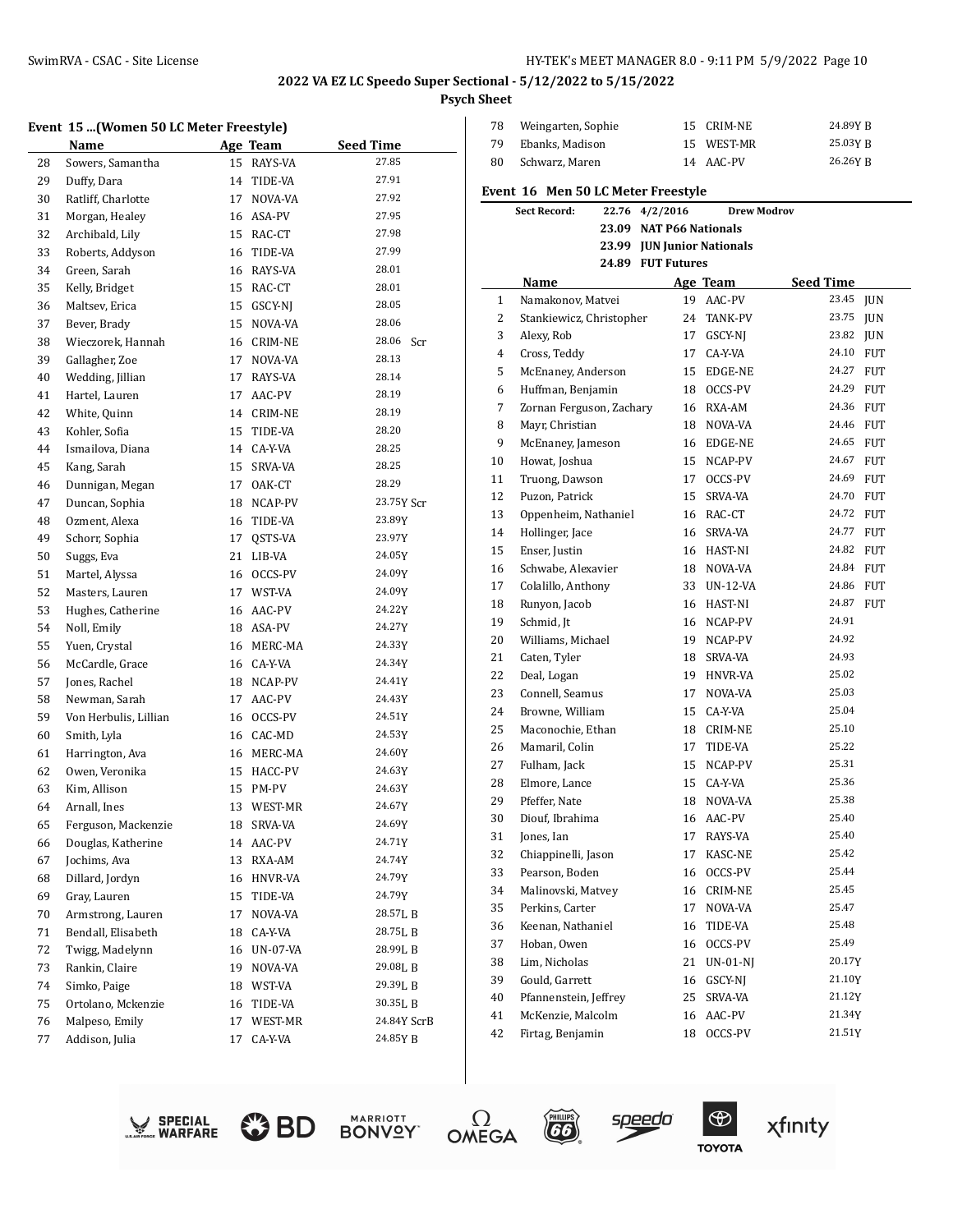#### **Event 16 ...(Men 50 LC Meter Freestyle)**

|    | Name                 |    | Age Team        | <b>Seed Time</b> |
|----|----------------------|----|-----------------|------------------|
| 43 | Martins, Alexander   | 16 | OCCS-PV         | 21.56Y           |
| 44 | Meretta, Casey       | 18 | ASA-PV          | 21.63Y           |
| 45 | Mortimer, Bryce      | 17 | SRVA-VA         | 21.79Y           |
| 46 | Friend, Andre        | 16 | OCCS-PV         | 21.84Y           |
| 47 | Everett, Darl        | 19 | SRVA-VA         | 21.87Y           |
| 48 | Popovich, Cole       | 16 | FISH-PV         | 21.89Y           |
| 49 | King, David          | 16 | CA-Y-VA         | 21.89Y           |
| 50 | Calder, Samuel       | 16 | RAYS-VA         | 21.89Y           |
| 51 | Gjivoje, Vedran      | 17 | GSCY-NJ         | 21.90Y           |
| 52 | Rzezwicki, Gabriel   | 17 | WEST-MR         | 21.90Y           |
| 53 | Lugo, Andrew         | 15 | WST-VA          | 21.90Y           |
| 54 | Jobe, Dalton         | 18 | NOVA-VA         | 21.98Y           |
| 55 | Moon, Daniel         | 17 | PM-PV           | 21.99Y           |
| 56 | Bremer, Grey         | 17 | PM-PV           | 22.02Y           |
| 57 | Bowles, Bowlman      | 18 | SRVA-VA         | 22.13Y           |
| 58 | Bashir, Ameer        | 18 | ROCS-MA         | 22.15Y           |
| 59 | Hu, Charles          | 16 | FISH-PV         | 22.16Y           |
| 60 | Dillman, Cooper      | 14 | NOVA-VA         | 22.17Y           |
| 61 | Spade, Gage          | 16 | TIDE-VA         | 22.17Y           |
| 62 | Buniowski, Kacper    | 16 | GSCY-NJ         | 22.20Y           |
| 63 | Castle, Samuel       | 17 | HNVR-VA         | 22.20Y           |
| 64 | Grendysz, Aiden      | 15 | OCCS-PV         | 22.25Y           |
| 65 | Haggard, Hugo        | 16 | FISH-PV         | 22.26Y           |
| 66 | Bartz, Hayden        | 16 | NOVA-VA         | 22.26Y           |
| 67 | Temme, Ashton        | 18 | TIDE-VA         | 22.26Y           |
| 68 | McAtee, Ryan         | 17 | SRVA-VA         | 22.28Y           |
| 69 | Williams, David      | 18 | RAYS-VA         | 22.29Y           |
| 70 | Warnagiris, Paul     | 17 | WST-VA          | 22.32Y           |
| 71 | Euker, Regan         | 16 | RAYS-VA         | 22.33Y           |
| 72 | Kryszon, Guenter     |    | 18 OSTS-VA      | 22.39Y           |
| 73 | Cook, Cameron        | 16 | NOVA-VA         | 26.22L B         |
| 74 | Pearcy, Mark         | 17 | <b>UN-08-VA</b> | 26.70LB          |
| 75 | Luzak, Landon        | 16 | TIDE-VA         | 26.76LB          |
| 76 | Garth, Connor        | 17 | TIDE-VA         | 26.83L ScrB      |
| 77 | Fayed, Zachary       | 15 | ASA-PV          | 27.06LB          |
| 78 | Lynch, Drew          |    | 16 CAC-MD       | 27.23LB          |
| 79 | Lingafelt, Sean      | 15 | OCCS-PV         | 27.89L B         |
| 80 | Lineberry, Alexander | 16 | TIDE-VA         | 28.09LB          |
| 81 | Pinto, Benjamin      | 18 | CAC-MD          | 29.62L B         |
| 82 | Kim, Ted             | 16 | PM-PV           | 23.48Y B         |
| 83 | Foronda, Jolan       | 16 | AAC-PV          | 24.28Y B         |
|    |                      |    |                 |                  |

#### **Event 17 Women 200 LC Meter Breaststroke**

 $\overline{a}$ 

| <b>Sect Record:</b> | 2:27.06 7/27/2002            | Masami Tanaka             |                  |                |  |
|---------------------|------------------------------|---------------------------|------------------|----------------|--|
|                     |                              | 2:33.79 NAT P66 Nationals |                  |                |  |
|                     | 2:38.29 JUN Junior Nationals |                           |                  |                |  |
|                     | 2:43.39 FUT Futures          |                           |                  |                |  |
| Name                |                              | Age Team                  | <b>Seed Time</b> |                |  |
| Dixon, Zoe          | 18.                          | NOVA-VA                   |                  | 2:29.82 ScrNAT |  |
| Joyce, Genevieve    |                              | LIB-VA                    | 2:33.75 NAT      |                |  |

| 3  | Sun, Eleanor       | 17 | NCAP-PV        | 2:34.63  | JUN        |
|----|--------------------|----|----------------|----------|------------|
| 4  | Kantner, Emily     | 16 | NOVA-VA        | 2:36.04  | <b>JUN</b> |
| 5  | Skirboll, Zoe      | 17 | RXA-AM         | 2:37.61  | <b>JUN</b> |
| 6  | Scott, Elle        | 14 | NOVA-VA        | 2:37.88  | <b>JUN</b> |
| 7  | Czirjak, Sara      | 14 | CA-Y-VA        | 2:38.70  | <b>FUT</b> |
| 8  | Hofmann, Caitlin   | 17 | ASA-PV         | 2:38.91  | FUT        |
| 9  | Hughes, Catherine  | 16 | AAC-PV         | 2:39.40  | FUT        |
| 10 | Sharma, Meghan     | 16 | GSCY-NJ        | 2:40.04  | FUT        |
| 11 | Heilen, Sophia     | 18 | OCCS-PV        | 2:40.25  | FUT        |
| 12 | Nelson, Brooke     | 18 | NOVA-VA        | 2:40.29  | <b>FUT</b> |
| 13 | Welsch, Layla      | 15 | CA-Y-VA        | 2:41.75  | FUT        |
| 14 | Shaffer, Sarah     | 14 | PRA-AM         | 2:42.23  | FUT        |
| 15 | King, Abigail      | 14 | WEST-MR        | 2:42.28  | <b>FUT</b> |
| 16 | Bridgman, Riley    | 17 | QSTS-VA        | 2:42.40  | <b>FUT</b> |
| 17 | Bendall, Allisan   | 16 | CA-Y-VA        | 2:42.48  | FUT        |
| 18 | Russell, Kaitlin   | 17 | NOVA-VA        | 2:42.69  | FUT        |
| 19 | House, Cameron     | 15 | ASA-PV         | 2:43.93  |            |
| 20 | Callis, Emerson    | 13 | OSTS-VA        | 2:43.96  |            |
| 21 | Hofer, Natalie     | 17 | UN-02-MA       | 2:44.25  |            |
| 22 | Redman, Emma       | 15 | <b>FISH-PV</b> | 2:44.29  |            |
| 23 | Byrne, Kelly       | 16 | WEST-MR        | 2:44.43  |            |
| 24 | Dillman, Shannah   | 18 | NOVA-VA        | 2:44.44  |            |
| 25 | Tegler, Taiylor    | 16 | WA-MA          | 2:44.56  |            |
| 26 | Price, Piper       | 14 | SRVA-VA        | 2:45.19  |            |
| 27 | Lundeberg, Ilsa    | 15 | QSTS-VA        | 2:46.23  |            |
| 28 | Vanyo, Sofie       | 13 | CA-Y-VA        | 2:46.90  |            |
| 29 | Prima, Marija      | 20 | UN-01-PV       | 2:47.10  |            |
| 30 | Avery, Anne        | 15 | TIDE-VA        | 2:47.17  |            |
| 31 | Shaffer, Elizabeth | 16 | PRA-AM         | 2:47.69  |            |
| 32 | Gugino, Lilyann    | 16 | MERC-MA        | 2:47.77  |            |
| 33 | Bendall, Elisabeth | 18 | CA-Y-VA        | 2:48.56  |            |
| 34 | Neilly, Claire     | 16 | <b>CRIM-NE</b> | 2:48.62  |            |
| 35 | Simko, Paige       | 18 | WST-VA         | 2:48.85  |            |
| 36 | Wang, Cindy        | 16 | WEST-MR        | 2:48.87  |            |
| 37 | White, Alden       | 16 | CRIM-NE        | 2:48.91  |            |
| 38 | Haugen, Emily      | 18 | OCCS-PV        | 2:49.11  | Scr        |
| 39 | Rigg, Charlotte    | 19 | UN-02-VA       | 2:15.93Y |            |
| 40 | Truong, Melia      | 17 | OCCS-PV        | 2:21.34Y |            |
| 41 | Schorr, Sophia     | 17 | QSTS-VA        | 2:21.64Y |            |
| 42 | Macholz, Amelia    | 18 | NOVA-VA        | 2:21.90Y |            |
| 43 | Maltsev, Erica     | 15 | GSCY-NJ        | 2:23.00Y |            |
| 44 | Luce, Annika       | 18 | RAYS-VA        | 2:23.02Y |            |
| 45 | Lawlor, Jena       | 17 | TIDE-VA        | 2:23.12Y |            |
| 46 | Carter, Courtney   | 17 | NOVA-VA        | 2:23.35Y |            |
| 47 | Sherman, Nora      | 15 | UN-AA-PV       | 2:24.15Y |            |
| 48 | Armstrong, Lauren  | 17 | NOVA-VA        | 2:24.34Y |            |
| 49 | Ebanks, Madison    | 15 | WEST-MR        | 2:24.68Y |            |
| 50 | Fatouros, Lauren   | 17 | AAC-PV         | 2:25.29Y |            |
| 51 | Bailey, Brooke     | 19 | AAC-PV         | 2:25.60Y |            |
| 52 | Killen, Ala        | 17 | UN-11-VA       | 2:25.79Y |            |
| 53 | McCoy, Kassy       | 18 | TIDE-VA        | 2:26.26Y |            |
| 54 | Hannam, Emma       | 17 | OCCS-PV        | 2:27.23Y |            |
|    |                    |    |                |          |            |











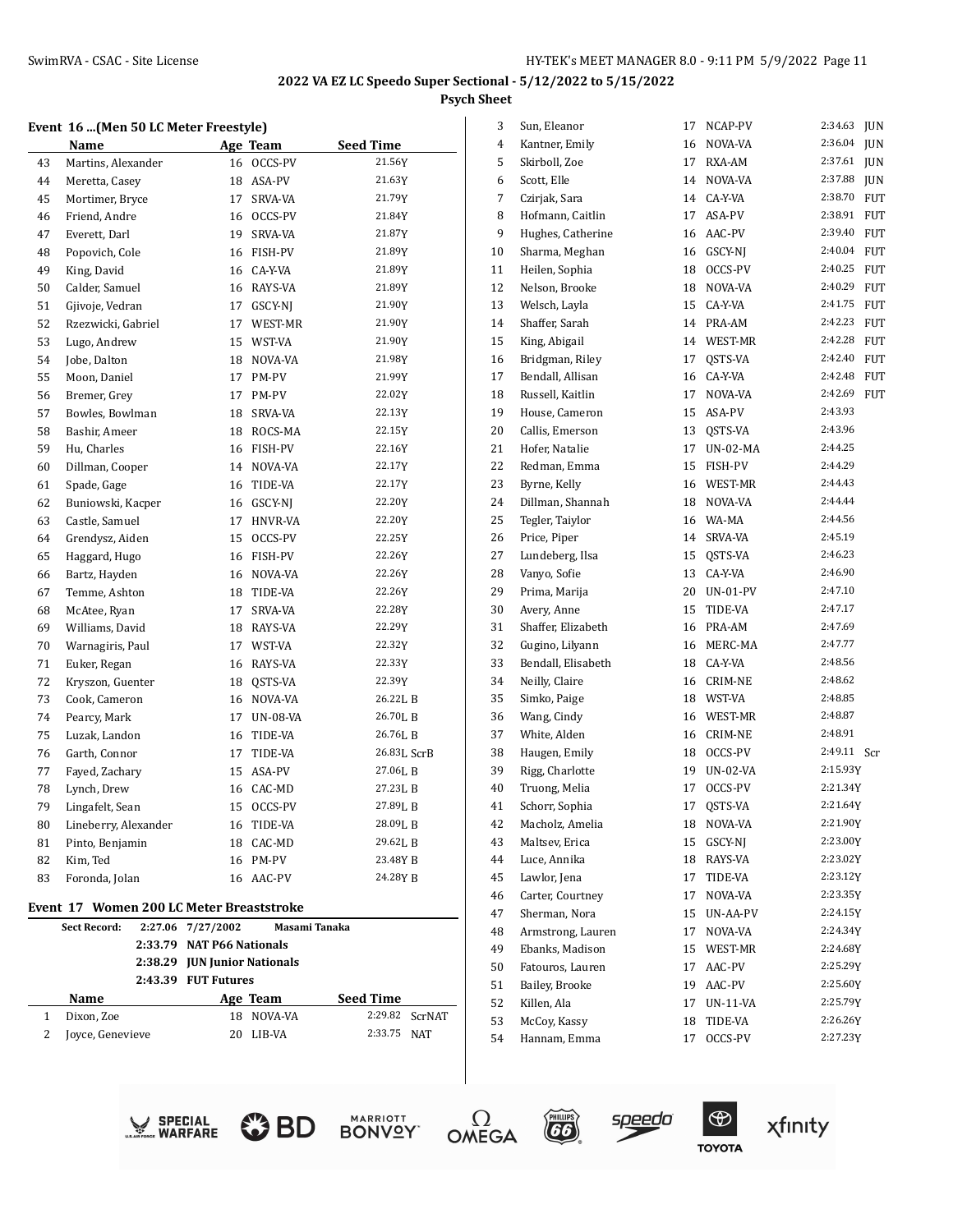#### **Event 17 ...(Women 200 LC Meter Breaststroke)**

| Name               |    |                | <b>Seed Time</b> |
|--------------------|----|----------------|------------------|
| Rojas, Samantha    | 18 | PM-PV          | 2:27.27Y         |
| Mosley, Kristilynn | 17 | TIDE-VA        | 2:27.40Y         |
| Williamson, Fiona  | 17 | RAYS-VA        | 2:27.43Y         |
| Scofield, Campbell | 15 | NCAP-PV        | 2:27.50Y         |
| McGerald, Riley    | 14 | RAC-CT         | 2:27.62Y         |
| Bremner, Annabelle | 13 | AAC-PV         | 2:27.74Y         |
| Ortolano, Mckenzie | 16 | TIDE-VA        | 2:27.79Y         |
| Scogna, Charlotte  | 15 | AAC-PV         | 2:28.07Y         |
| Diggs, Ellen       | 14 | OSTS-VA        | 2:28.24Y         |
| Watts, Emma        | 14 | <b>FISH-PV</b> | 2:28.35Y         |
| Schomaker, Allison | 13 | PRA-AM         | 2:28.89Y         |
| Stahl, Annaleagh   | 16 | OCCS-PV        | 2:29.07Y         |
| Miklos, Riley      | 16 | NOVA-VA        | 2:29.12Y         |
| Nicholson, Lucille | 15 | CA-Y-VA        | 2:29.27Y         |
| Franco, Lucia      | 16 | TIDE-VA        | 2:29.31Y         |
| Giles, Keira       | 14 | RAC-CT         | 2:29.37Y         |
| Attar, Clara       | 18 | NCAP-PV        | 2:51.67LB        |
| Wood, Adelaide     | 17 | TIDE-VA        | 3:06.75L ScrB    |
|                    |    |                | Age Team         |

#### **Event 18 Men 200 LC Meter Breaststroke**

|                | <b>Sect Record:</b>  | 2:16.55 | 3/15/2008                    | <b>Ryan Hurley</b> |                       |
|----------------|----------------------|---------|------------------------------|--------------------|-----------------------|
|                |                      | 2:18.09 | <b>NAT P66 Nationals</b>     |                    |                       |
|                |                      |         | 2:23.29 JUN Junior Nationals |                    |                       |
|                |                      |         | 2:29.09 FUT Futures          |                    |                       |
|                | Name                 |         |                              | Age Team           | <b>Seed Time</b>      |
| $\mathbf{1}$   | McKee, Anton         |         | 28                           | <b>UN-01-VA</b>    | 2:11.64<br><b>NAT</b> |
| $\overline{2}$ | Do, Aiken            |         | 18                           | FISH-PV            | 2:20.60<br>JUN        |
| 3              | Zhang, Michael       |         | 18                           | AAC-PV             | 2:21.36<br><b>IUN</b> |
| $\overline{4}$ | Heilman, Matthew     |         | 18                           | CA-Y-VA            | 2:23.92<br><b>FUT</b> |
| 5              | Hong, Joseph         |         |                              | 19 VT-VA           | 2:24.58<br><b>FUT</b> |
| 6              | Formon, Gavin        |         | 19                           | BAC-NJ             | 2:24.59<br><b>FUT</b> |
| 7              | Smith, Jack          |         | 17                           | CA-Y-VA            | 2:24.78<br>FUT        |
| 8              | Mortimer, Bryce      |         | 17                           | <b>SRVA-VA</b>     | 2:25.63<br><b>FUT</b> |
| 9              | Silva, Pablo         |         | 16                           | NOVA-VA            | 2:25.99<br><b>FUT</b> |
| 10             | Warnagiris, Paul     |         | 17                           | WST-VA             | 2:29.00<br><b>FUT</b> |
| 11             | Thomas, Joshua       |         | 18                           | PM-PV              | 2:29.60               |
| 12             | Johnson, Matthew     |         | 17                           | NCAP-PV            | 2:30.23               |
| 13             | Schundler, Charles   |         | 17                           | CA-Y-VA            | 2:30.38               |
| 14             | Farney, Thomas       |         | 16                           | NOVA-VA            | 2:31.63               |
| 15             | Zimmer, Johnathan    |         | 18                           | OSTS-VA            | 2:31.96               |
| 16             | Moore, Maxwell       |         | 16                           | CA-Y-VA            | 2:32.00               |
| 17             | Lee, Aidan           |         | 16                           | WEST-MR            | 2:32.15               |
| 18             | Bolz, Andrew         |         | 17                           | NCAP-PV            | 2:02.12Y              |
| 19             | Hitt, Travis         |         | 15                           | CA-Y-VA            | 2:04.07Y              |
| 20             | Rempe, Brockman      |         | 18                           | <b>HNVR-VA</b>     | 2:04.15Y              |
| 21             | Martin, Eli          |         | 16                           | AAC-PV             | 2:04.97Y              |
| 22             | Baytin, Daniel       |         | 16                           | XCEL-NJ            | 2:05.96Y              |
| 23             | Boudjemaa, Adam      |         | 16                           | NCAP-PV            | 2:06.84Y              |
| 24             | Weston, Wade         |         | 17                           | AAC-PV             | 2:07.36Y              |
| 25             | Oppenheim, Nathaniel |         | 16                           | RAC-CT             | 2:08.00Y              |
|                |                      |         |                              |                    |                       |

| 26 | Truong, Dawson     | 17 | OCCS-PV        | 2:08.01Y  |
|----|--------------------|----|----------------|-----------|
| 27 | Deal, Logan        | 19 | <b>HNVR-VA</b> | 2:08.08Y  |
| 28 | Snow, Christopher  | 19 | UN-09-VA       | 2:08.94Y  |
| 29 | Maconochie, Ethan  | 18 | <b>CRIM-NE</b> | 2:09.07Y  |
| 30 | Swartz, Tyler      | 15 | TIDE-VA        | 2:09.27Y  |
| 31 | Moore, Brandon     | 16 | NOVA-VA        | 2:09.28Y  |
| 32 | Newland, Bennett   | 17 | OCCS-PV        | 2:10.50Y  |
| 33 | Cameron, Kellen    | 17 | AAC-PV         | 2:10.85Y  |
| 34 | Heilman, Thomas    | 15 | CA-Y-VA        | 2:10.86Y  |
| 35 | Luzak, Landon      | 16 | TIDE-VA        | 2:11.06Y  |
| 36 | Gorzula, Alexander | 17 | WEST-MR        | 2:11.21Y  |
| 37 | Hall, Aiden        | 16 | NOVA-VA        | 2:11.23Y  |
| 38 | Foronda, Jolan     | 16 | AAC-PV         | 2:11.41Y  |
| 39 | Bowman, Max        | 17 | ASA-PV         | 2:11.47Y  |
| 40 | Julian, Bryant     | 16 | NOVA-VA        | 2:11.51Y  |
| 41 | Kim, Ted           | 16 | PM-PV          | 2:11.83Y  |
| 42 | Carper, Matt       | 17 | PRA-AM         | 2:12.12Y  |
| 43 | Warnagiris, Joseph | 14 | WST-VA         | 2:12.77Y  |
| 44 | Steadman, Spencer  | 16 | NOVA-VA        | 2:12.79Y  |
| 45 | Bowles, Bowlman    | 18 | <b>SRVA-VA</b> | 2:13.21Y  |
| 46 | Zhou, Michael      | 14 | NCAP-PV        | 2:13.37Y  |
| 47 | Rojas, Daniel      | 18 | PM-PV          | 2:13.73Y  |
| 48 | Kassab, Elliott    | 17 | SRVA-VA        | 2:14.15Y  |
| 49 | Woodson, Ahmad     | 18 | CA-Y-VA        | 2:14.22Y  |
| 50 | Wong, Christian    | 16 | GSCY-NJ        | 2:14.39Y  |
| 51 | Caballero, Malachi | 16 | RAYS-VA        | 2:44.48LB |
| 52 | Shin, Ethan        | 14 | FISH-PV        | 2:47.52LB |
|    |                    |    |                |           |

#### **Event 19 Women 100 LC Meter Backstroke**

|    | <b>Sect Record:</b> | 1:02.15 | 4/2/2016                    | <b>Matea Samardzic</b> |                  |               |
|----|---------------------|---------|-----------------------------|------------------------|------------------|---------------|
|    |                     | 1:02.89 | <b>NAT P66 Nationals</b>    |                        |                  |               |
|    |                     | 1:04.39 | <b>JUN Junior Nationals</b> |                        |                  |               |
|    |                     | 1:06.89 | <b>FUT Futures</b>          |                        |                  |               |
|    | Name                |         |                             | Age Team               | <b>Seed Time</b> |               |
| 1  | Korbly, Isabella    |         | 19                          | <b>UN-02-NI</b>        | 1:02.33          | <b>NAT</b>    |
| 2  | Dixon, Zoe          |         | 18                          | NOVA-VA                | 1:02.98          | <b>ScrIUN</b> |
| 3  | Bradley, Isabelle   |         | 18                          | CA-Y-VA                | 1:03.35          | <b>JUN</b>    |
| 4  | Davis, Grey         |         | 16                          | CA-Y-VA                | 1:04.01          | <b>JUN</b>    |
| 5  | Gemmell, Erin       |         | 17                          | NCAP-PV                | 1:04.86          | ScrFUT        |
| 6  | Pappas, Alexa       |         | 18                          | <b>UN-07-NI</b>        | 1:04.94          | <b>FUT</b>    |
| 7  | Datovech, Christine |         | 16                          | NOVA-VA                | 1:05.20          | <b>FUT</b>    |
| 8  | Nagatani, Rina      |         | 20                          | <b>UN-06-MA</b>        | 1:05.42          | <b>FUT</b>    |
| 9  | Whitmire, Eliza     |         | 20                          | <b>UN-06-NJ</b>        | 1:05.42          | <b>FUT</b>    |
| 10 | Dunnigan, Megan     |         | 17                          | OAK-CT                 | 1:05.73          | <b>FUT</b>    |
| 11 | Suggs, Eva          |         | 21                          | LIB-VA                 | 1:05.81          | <b>FUT</b>    |
| 12 | White, Alden        |         | 16                          | CRIM-NE                | 1:05.83          | <b>FUT</b>    |
| 13 | Janney, Ingrid      |         | 15                          | MERC-MA                | 1:05.91          | <b>FUT</b>    |
| 14 | Ozment, Alexa       |         | 16                          | TIDE-VA                | 1:05.91          | <b>FUT</b>    |
| 15 | Hotem, Kaitlyn      |         | 15                          | NOVA-VA                | 1:06.15          | <b>FUT</b>    |
| 16 | Cornwell, Jamie     |         | 17                          | OCCS-PV                | 1:06.18          | ScrFUT        |
| 17 | Deierlein, Brianna  |         | 15                          | RAC-CT                 | 1:06.18          | <b>FUT</b>    |
| 18 | Gormley, Breckin    |         | 18                          | <b>UN-10-VA</b>        | 1:06.23          | ScrFUT        |
|    |                     |         |                             |                        |                  |               |











 $\sqrt{66}$ 



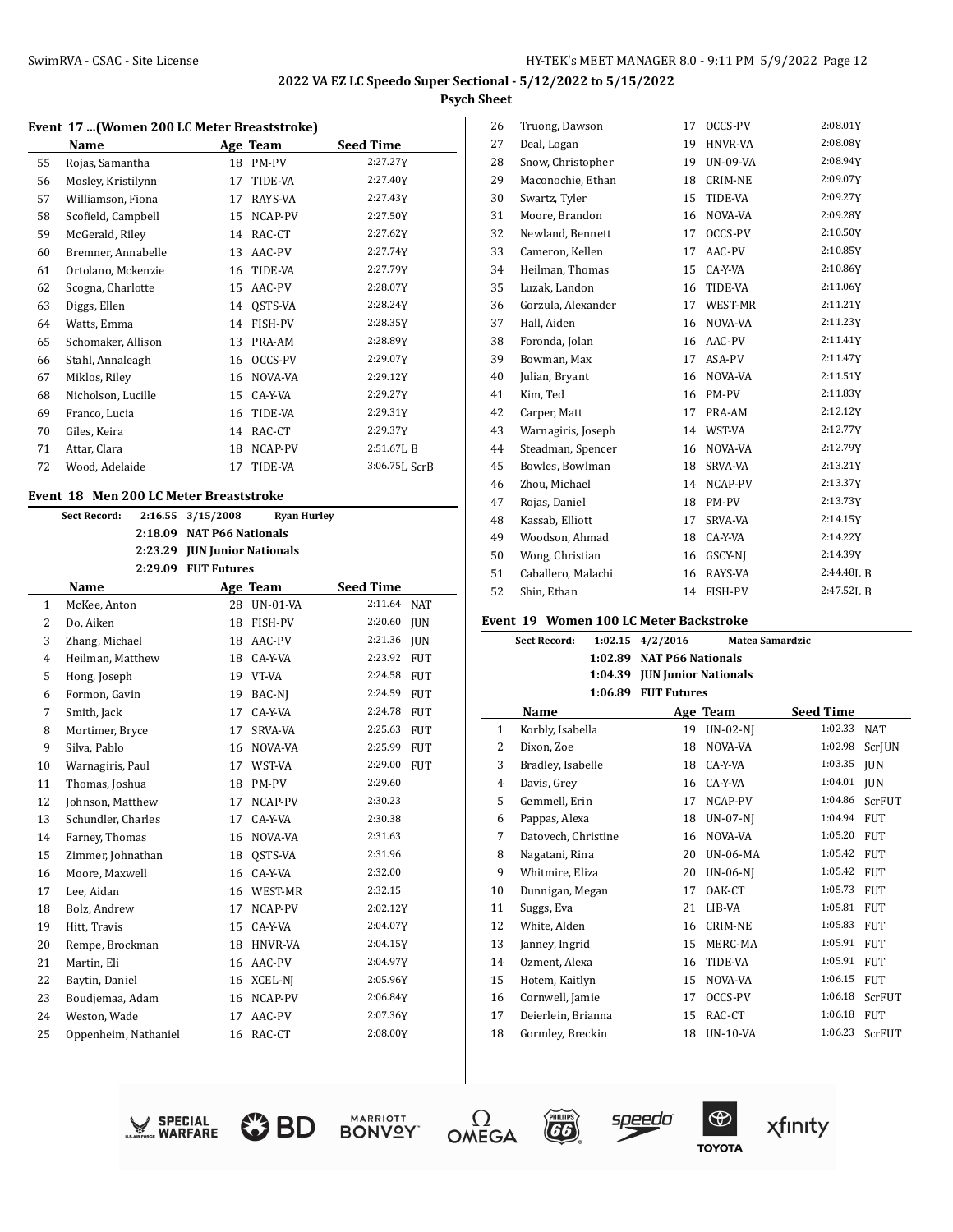$\overline{a}$ 

### **Event 19 ...(Women 100 LC Meter Backstroke)**

|    | LV CIIL 17<br>TURNED TOO BE METER BUCKSTEDING |    |                |                       |
|----|-----------------------------------------------|----|----------------|-----------------------|
|    | Name                                          |    | Age Team       | <b>Seed Time</b>      |
| 19 | Hinds, Virginia                               | 14 | ASA-PV         | 1:06.48<br><b>FUT</b> |
| 20 | Meisner, Julia                                | 18 | GSCY-NJ        | 1:06.51<br>FUT        |
| 21 | Little, Isabella                              | 15 | NOVA-VA        | 1:06.85<br>FUT        |
| 22 | Peterson, Sanna                               | 18 | NOVA-VA        | 1:06.94<br>Scr        |
| 23 | Cronin, Amelia                                | 16 | AAC-PV         | 1:06.96               |
| 24 | Duffy, Kayleigh                               | 16 | TIDE-VA        | 1:07.07               |
| 25 | Svensson, Victoria                            | 17 | ASA-PV         | 1:07.07               |
| 26 | Ferguson, Mackenzie                           | 18 | SRVA-VA        | 1:07.27               |
| 27 | Noll, Emily                                   | 18 | ASA-PV         | 1:07.38               |
| 28 | Thomas, Nadia                                 | 15 | NCAP-PV        | 1:07.38               |
| 29 | Wieczorek, Hannah                             | 16 | CRIM-NE        | 1:07.40<br>Scr        |
| 30 | Moore, Reily                                  | 16 | NOVA-VA        | 1:07.44               |
| 31 | Dodd, Allison                                 | 17 | QSTS-VA        | 1:07.45               |
| 32 | Bauer, Cassandra                              | 16 | NOVA-VA        | 1:07.79               |
| 33 | Addison, Julia                                | 17 | CA-Y-VA        | 1:07.86               |
| 34 | White, Quinn                                  | 14 | <b>CRIM-NE</b> | 56.60Y                |
| 35 | Stahl, Annaleagh                              |    | 16 OCCS-PV     | 56.80Y                |
| 36 | Archibald, Lily                               | 15 | RAC-CT         | 56.96Y                |
| 37 | Zerkle, Alden                                 | 17 | AAC-PV         | 57.29Y                |
| 38 | Hoffman, Bella                                | 17 | GSCY-NJ        | 57.40Y                |
| 39 | Redman, Emma                                  | 15 | FISH-PV        | 57.71Y                |
| 40 | Zuo, Bonita                                   | 15 | UN-03-MA       | 57.75Y                |
| 41 | Langenburg, Erin                              | 18 | NOVA-VA        | 57.79Y Scr            |
| 42 | Hughes, Danielle                              | 14 | AAC-PV         | 57.84Y                |
| 43 | Sherman, Nora                                 | 15 | UN-AA-PV       | 57.89Y                |
| 44 | Sowers, Samantha                              | 15 | RAYS-VA        | 58.21Y                |
| 45 | Valdman, Nathalie                             | 20 | UN-05-NJ       | 58.21Y                |
| 46 | Coates, Nina                                  | 15 | UN-NC          | 58.23Y                |
| 47 | Goetcheus, Liza                               | 17 | ASA-PV         | 58.29Y                |
| 48 | Chierico, Stella                              | 17 | OCCS-PV        | 58.30Y                |
| 49 | Cribbs, Mila                                  | 16 | PRA-AM         | 58.52Y                |
| 50 | Pfeiffer, Alexandra                           | 16 | WEST-MR        | 58.56Y                |
| 51 | Weingarten, Sophie                            | 15 | CRIM-NE        | 58.59Y                |
| 52 | Mosley, Kristilynn                            | 17 | TIDE-VA        | 58.63Y                |
| 53 | Sharma, Meghan                                | 16 | GSCY-NJ        | 58.75Y                |
| 54 | McCardle, Grace                               | 16 | CA-Y-VA        | 58.78Y                |
| 55 | Arnall, Ines                                  | 13 | WEST-MR        | 58.78Y                |
| 56 | Hawkins, Mary-stuart                          |    | 14 NOVA-VA     | 58.82Y                |
| 57 | Lefaivre, Darby                               | 16 | NCAP-PV        | 58.84Y                |
| 58 | Morgan, Healey                                | 16 | ASA-PV         | 58.91Y                |
| 59 | Arnall, Alba                                  | 13 | WEST-MR        | 58.93Y                |
| 60 | Rankin, Claire                                | 19 | NOVA-VA        | 58.94Y                |
| 61 | Inman, Madeleine                              | 13 | NCAP-PV        | 58.97Y                |
| 62 | McKee, Marin                                  | 17 | TIDE-VA        | 59.21Y                |
| 63 | Twigg, Madelynn                               | 16 | UN-07-VA       | 59.27Y                |
| 64 | Kohler, Sofia                                 | 15 | TIDE-VA        | 1:11.28L B            |
| 65 | Green, Sarah                                  | 16 | RAYS-VA        | 1:11.44LB             |
| 66 | Roth, Haley                                   | 16 | PM-PV          | 1:11.48L B            |
| 67 | Sherman, Lila                                 | 13 | FISH-PV        | 1:11.94L B            |
| 68 | Kang, Sarah                                   | 15 | SRVA-VA        | 1:12.09LB             |
|    |                                               |    |                |                       |

| 69 | West, Lauren       | 17 | ASA-PV         | $1:12.32$ I. R |
|----|--------------------|----|----------------|----------------|
| 70 | Ratliff, Charlotte | 17 | NOVA-VA        | $1:13.51$ , R  |
| 71 | Joseph, Asher      | 16 | RAYS-VA        | $1:14.81$ , B  |
| 72 | Wang, Cindy        | 16 | <b>WEST-MR</b> | $1:15.35$ , R  |
| 73 | Smith, Lyla        |    | 16 CAC-MD      | $1:17.03$ J. R |
| 74 | Wedding, Jillian   | 17 | RAYS-VA        | $1:17.16$ , B  |
| 75 | Connor, Julia      | 15 | NOVA-VA        | $1:18.35$ , B  |
| 76 | Deabler, Ashley    | 18 | AAC-PV         | $1:19.04$ J. R |
| 77 | Swaim, Ashlyn      | 17 | TIDE-VA        | 1:00.14Y B     |

# **Event 20 Men 100 LC Meter Backstroke**

|                | <b>Sect Record:</b><br>53.59 | 3/26/2022                         | <b>Daniel Diehl</b> |                  |            |
|----------------|------------------------------|-----------------------------------|---------------------|------------------|------------|
|                |                              | 56.59 NAT P66 Nationals           |                     |                  |            |
|                |                              | 58.79 <b>JUN Junior Nationals</b> |                     |                  |            |
|                |                              | 1:00.79 FUT Futures               |                     |                  |            |
|                | Name                         |                                   | Age Team            | <b>Seed Time</b> |            |
| $\mathbf{1}$   | Farney, Thomas               |                                   | 16 NOVA-VA          | 58.04            | <b>JUN</b> |
| $\overline{2}$ | Bermudez, Simon              |                                   | 16 NCAP-PV          | 58.15            | <b>JUN</b> |
| 3              | Peck, Kyle                   |                                   | 16 RAYS-VA          | 58.49            | <b>JUN</b> |
| $\overline{4}$ | Schmid, Jt                   |                                   | 16 NCAP-PV          | 59.01 FUT        |            |
| 5              | Barnicle, Kenneth            | 15                                | GSCY-NJ             | 59.14 FUT        |            |
| 6              | Cross, Teddy                 | 17                                | CA-Y-VA             | 59.15            | <b>FUT</b> |
| 7              | Lambert, Eric                | 15                                | NOVA-VA             | 59.23            | <b>FUT</b> |
| 8              | Gilbert, Stephen             | 19                                | OCCS-PV             | 59.32 FUT        |            |
| 9              | Naoroz, Devin                | 17                                | NOVA-VA             | 59.33 FUT        |            |
| 10             | Ackerly, Benjamin            | 16                                | NOVA-VA             | 59.40            | <b>FUT</b> |
| 11             | Szobota, Nathan              | 14                                | NOVA-VA             | 1:00.16          | <b>FUT</b> |
| 12             | Lowrey, Jacob                | 17                                | NCAP-PV             | 1:00.18 FUT      |            |
| 13             | Hufford, Ryan                |                                   | 16 NOVA-VA          | 1:00.20 FUT      |            |
| 14             | Puchalski. Nathan            | 17                                | RAYS-VA             | 1:00.23 FUT      |            |
| 15             | Temme, Ashton                | 18                                | TIDE-VA             | 1:00.28          | <b>FUT</b> |
| 16             | Kidchob, Andrew              | 17                                | EAG-NJ              | 1:00.48 FUT      |            |
| 17             | Pfeffer, Nate                | 18                                | NOVA-VA             | 1:00.56 FUT      |            |
| 18             | Steadman, Spencer            | 16                                | NOVA-VA             | 1:00.65          | <b>FUT</b> |
| 19             | Farney, Andrew               |                                   | 18 NOVA-VA          | 1:00.80          |            |
| 20             | Gould, Garrett               | 16                                | GSCY-NJ             | 1:00.88          |            |
| 21             | Hoban, Owen                  | 16                                | OCCS-PV             | 1:00.88          |            |
| 22             | Blake, Teddy                 |                                   | 16 UN-MA            | 1:01.06          |            |
| 23             | Lee, Aidan                   |                                   | 16 WEST-MR          | 1:01.20          |            |
| 24             | Mayr, Christian              |                                   | 18 NOVA-VA          | 1:01.47          |            |
| 25             | Malinovski, Matvey           |                                   | 16 CRIM-NE          | 1:01.55          |            |
| 26             | King, David                  |                                   | 16 CA-Y-VA          | 1:01.81          |            |
| 27             | Datovech, Paul               | 19                                | SRVA-VA             | 1:01.87          |            |
| 28             | Heilman, Thomas              | 15                                | CA-Y-VA             | 49.36Y           |            |
| 29             | Castle, Samuel               | 17                                | <b>HNVR-VA</b>      | 51.99Y           |            |
| 30             | McLellan, Matthew            | 17                                | WA-MA               | 52.22Y           |            |
| 31             | Warnagiris, Joseph           | 14                                | WST-VA              | 52.47Y           |            |
| 32             | Dinunzio, Robert             | 17                                | TIDE-VA             | 52.82Y           |            |
| 33             | Fulham, Jack                 | 15                                | NCAP-PV             | 52.91Y           |            |
| 34             | Caten, Tyler                 |                                   | 18 SRVA-VA          | 53.05Y           |            |
| 35             | Alexy, Rob                   | 17                                | GSCY-NI             | 53.06Y           |            |
| 36             | Kojanov, Mikhail             | 15                                | NCAP-PV             | 53.09Y           |            |











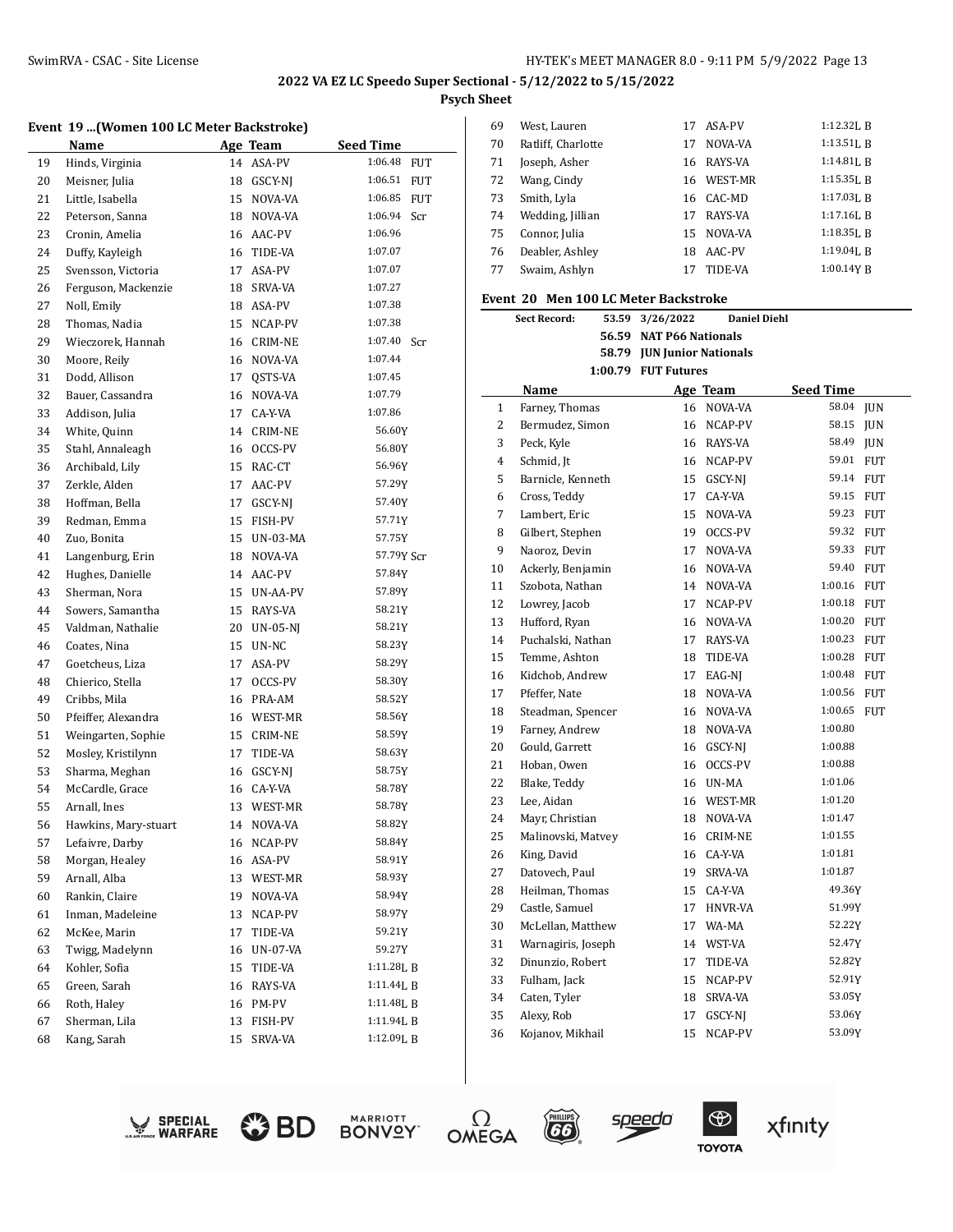#### **Event 20 ...(Men 100 LC Meter Backstroke)**

|    | Name                 |    | Age Team       | <b>Seed Time</b>         |
|----|----------------------|----|----------------|--------------------------|
| 37 | McMillan, Max        | 16 | ASA-PV         | 53.31Y                   |
| 38 | Zhou, Michael        | 14 | NCAP-PV        | 53.38Y                   |
| 39 | Mulgrew, William     | 15 | <b>CRIM-NE</b> | 53.46Y                   |
| 40 | Mueller, Jackson     | 16 | NOVA-VA        | 53.65Y                   |
| 41 | Puzon, Patrick       | 15 | SRVA-VA        | 53.72Y                   |
| 42 | Enser, Justin        | 16 | HAST-NI        | 53.80Y                   |
| 43 | Warnagiris, Paul     | 17 | WST-VA         | 53.83Y                   |
| 44 | Wright, James        | 18 | SRVA-VA        | 53.86Y                   |
| 45 | Walters, Robert      | 16 | AAC-PV         | 53.90Y                   |
| 46 | Lineberry, Alexander | 16 | TIDE-VA        | 53.93Y                   |
| 47 | Runyon, Jacob        | 16 | HAST-NI        | 53.97Y                   |
| 48 | Caballero, Malachi   | 16 | RAYS-VA        | 53.99Y                   |
| 49 | Gibbs, Daniel        | 16 | RAYS-VA        | 54.09Y                   |
| 50 | Heilman, Matthew     | 18 | CA-Y-VA        | 54.15Y                   |
| 51 | Fayed, Zachary       | 15 | ASA-PV         | 54.18Y                   |
| 52 | Wang, Kai            | 15 | AAC-PV         | 54.19Y                   |
| 53 | Bove, Amedeo         | 18 | GSCY-NI        | 54.26Y                   |
| 54 | Garono, Anthony      | 17 | CA-Y-VA        | 54.37Y                   |
| 55 | McOsker, Ryan        | 16 | RAYS-VA        | 54.39Y                   |
| 56 | Buniowski, Kacper    | 16 | GSCY-NJ        | 54.42Y                   |
| 57 | Wang, Richard        | 15 | CA-Y-VA        | 54.46Y                   |
| 58 | Hu, Charles          | 16 | FISH-PV        | 54.49Y                   |
| 59 | Lingafelt, Sean      | 15 | OCCS-PV        | 54.49Y                   |
| 60 | Conner, Joseph       | 15 | NOVA-VA        | $1:02.73$ J, B           |
| 61 | Diouf, Ibrahima      | 16 | AAC-PV         | $1:04.81$ [, B           |
| 62 | Mercer, Cooper       | 17 | OCCS-PV        | 1:05.23LB                |
| 63 | Hollinger, Jace      | 16 | SRVA-VA        | 1:05.33LB                |
| 64 | Creech, Wilton       | 16 | QSTS-VA        | 1:05.96LB                |
| 65 | Nham, Nathan         | 18 | OCCS-PV        | 1:06.19LB                |
| 66 | Euker, Regan         | 16 | RAYS-VA        | 1:06.28LB                |
| 67 | Opipari, Nicolas     | 16 | ASA-PV         | $1:06.80$ <sub>L</sub> B |
| 68 | Bishop, Anderson     | 14 | ASA-PV         | 1:06.81LB                |
| 69 | Heinze, William      | 16 | BAC-NJ         | 1:07.00LB                |
| 70 | Rzezwicki, Gabriel   | 17 | WEST-MR        | 1:07.07LB                |
| 71 | Donahue, Caden       | 16 | ASA-PV         | 1:07.54LB                |
| 72 | Dementiev, Andrew    | 17 | KASC-NE        | 54.59Y B                 |
| 73 | Hill, Tyler          | 16 | <b>HNVR-VA</b> | 55.18Y B                 |
| 74 | McAtee, Ryan         | 17 | SRVA-VA        | 55.59Y B                 |

#### **Event 21 Women 400 LC Meter Freestyle**

|   | <b>Sect Record:</b> | 4:04.86 | 3/15/2008                | <b>Kate Ziegler</b>                 |           |               |
|---|---------------------|---------|--------------------------|-------------------------------------|-----------|---------------|
|   |                     | 4:16.89 | <b>NAT P66 Nationals</b> |                                     |           |               |
|   |                     |         |                          | 4:21.39 <b>JUN</b> Junior Nationals |           |               |
|   |                     | 4:28.79 | <b>FUT Futures</b>       |                                     |           |               |
|   | Name                |         |                          | Age Team                            | Seed Time |               |
| 1 | Marquardt, Eleanore |         | 20                       | <b>UN-08-NJ</b>                     | 4:13.74   | NAT           |
| 2 | Dafoe, Claire       |         | 18                       | NOVA-VA                             | 4:18.86   | ScrIUN        |
| 3 | Peterson, Sanna     |         | 18                       | NOVA-VA                             | 4:20.99   | <b>ScrIUN</b> |
| 4 | Meisner, Catherine  |         | 18                       | GSCY-NI                             | 4:21.56   | FUT           |
| 5 | Duncan, Sophia      |         | 18                       | NCAP-PV                             | 4:21.70   | ScrFUT        |
|   |                     |         |                          |                                     |           |               |

| 6  | Appleton, Emily    | 19 | UN-04-NJ        | 4:27.04      | FUT        |
|----|--------------------|----|-----------------|--------------|------------|
| 7  | Swatts, Chloe      | 16 | TIDE-VA         | 4:27.95      | <b>FUT</b> |
| 8  | Bischoff, Allison  | 15 | NOVA-VA         | 4:28.55      | <b>FUT</b> |
| 9  | Hartel, Lauren     | 17 | AAC-PV          | 4:28.76      | FUT        |
| 10 | Barnard, Amanda    | 15 | NOVA-VA         | 4:29.63      |            |
| 11 | Martel, Alyssa     | 16 | OCCS-PV         | 4:29.97      |            |
| 12 | Mueller, Elexis    | 18 | NOVA-VA         | 4:31.09      | Scr        |
| 13 | Russell, Kaitlin   | 17 | NOVA-VA         | 4:31.80      |            |
| 14 | Jones, Rachel      | 18 | NCAP-PV         | 4:31.94      |            |
| 15 | Valdman, Nathalie  | 20 | <b>UN-05-NJ</b> | 4:32.35      |            |
| 16 | Mouhidin, Hazel    | 15 | <b>CRIM-NE</b>  | 4:33.03      |            |
| 17 | Deierlein, Brianna | 15 | RAC-CT          | 4:33.14      |            |
| 18 | Meisner, Julia     | 18 | GSCY-NJ         | 4:33.88      |            |
| 19 | Renner, Clara      | 15 | <b>CRIM-NE</b>  | 4:34.29      |            |
| 20 | Dodd, Allison      | 17 | QSTS-VA         | 4:34.35      |            |
| 21 | Wieczorek, Hannah  | 16 | CRIM-NE         | 4:34.99      | Scr        |
| 22 | Davis, Grey        | 16 | CA-Y-VA         | 4:35.06      |            |
| 23 | Reid, Keira        | 15 | NOVA-VA         | 4:35.17      |            |
| 24 | Watts, Emma        | 14 | <b>FISH-PV</b>  | 4:35.23      |            |
| 25 | Sheridan, Rory     | 16 | WEST-MR         | 4:35.51      |            |
| 26 | Vanyo, Sofie       | 13 | CA-Y-VA         | 4:35.65      |            |
| 27 | Dillman, Shannah   | 18 | NOVA-VA         | 4:35.67      |            |
| 28 | Canada, Raegan     | 14 | QSTS-VA         | 4:36.19      |            |
| 29 | Bilger, Skye       | 17 | NCAP-PV         | 4:36.42      |            |
| 30 | Thomas, Morgan     | 16 | CA-Y-VA         | 4:36.68      |            |
| 31 | Bailey, Brooke     | 16 | NOVA-VA         | 4:36.68      |            |
| 32 | Tucker, Lauren     | 17 | NCAP-PV         | 4:36.72      |            |
| 33 | Callis, Emerson    | 13 | QSTS-VA         | 4:56.79Y     |            |
| 34 | Inch, Emma         | 20 | VT-VA           | 4:58.77Y     |            |
| 35 | Byrne, Kelly       | 16 | WEST-MR         | 4:59.80Y     |            |
| 36 | White, Quinn       | 14 | <b>CRIM-NE</b>  | 5:01.19Y     |            |
| 37 | Archibald, Lily    | 15 | RAC-CT          | 5:02.33Y     |            |
| 38 | Bridgman, Riley    | 17 | QSTS-VA         | 5:02.45Y     |            |
| 39 | Lefaivre, Darby    | 16 | NCAP-PV         | 5:02.84Y     |            |
| 40 | Simmons, Madeleine | 15 | ASA-PV          | 5:04.67Y     |            |
| 41 | Welsch, Layla      | 15 | CA-Y-VA         | 5:04.68Y     |            |
| 42 | Sweeney, Kait      | 16 | WEST-MR         | 5:05.17Y     |            |
| 43 | Wood, Adelaide     | 17 | TIDE-VA         | 5:05.84Y Scr |            |
| 44 | Collins, Lily      | 17 | NOVA-VA         | 5:06.35Y     |            |
| 45 | Law, Emily         | 16 | NOVA-VA         | 5:06.51Y     |            |
| 46 | Gray, Lauren       | 15 | TIDE-VA         | 5:06.54Y     |            |
| 47 | Strudgeon, Morgan  | 17 | UN-06-VA        | 5:07.22Y     |            |
| 48 | Mostofi, Addison   | 15 | ASA-PV          | 5:07.31Y     |            |
| 49 | Thomas, Nadia      | 15 | NCAP-PV         | 5:07.95Y     |            |
| 50 | Sherman, Lila      | 13 | FISH-PV         | 5:08.11Y     |            |
| 51 | Nelson, Brooke     | 18 | NOVA-VA         | 5:08.16Y     |            |
| 52 | Worth, Brooke      | 16 | OCCS-PV         | 5:08.54Y     |            |
| 53 | Yuen, Crystal      | 16 | MERC-MA         | 5:08.57Y     |            |
| 54 | Killen, Ala        | 17 | UN-11-VA        | 5:08.63Y     |            |
| 55 | Langmyer, Lacie    | 17 | WHY-AM          | 5:08.79Y     |            |
| 56 | Kelly, Bridget     | 15 | RAC-CT          | 4:39.20LB    |            |
| 57 | Dillman, Carleigh  | 17 | NOVA-VA         | 4:41.71L B   |            |
|    |                    |    |                 |              |            |













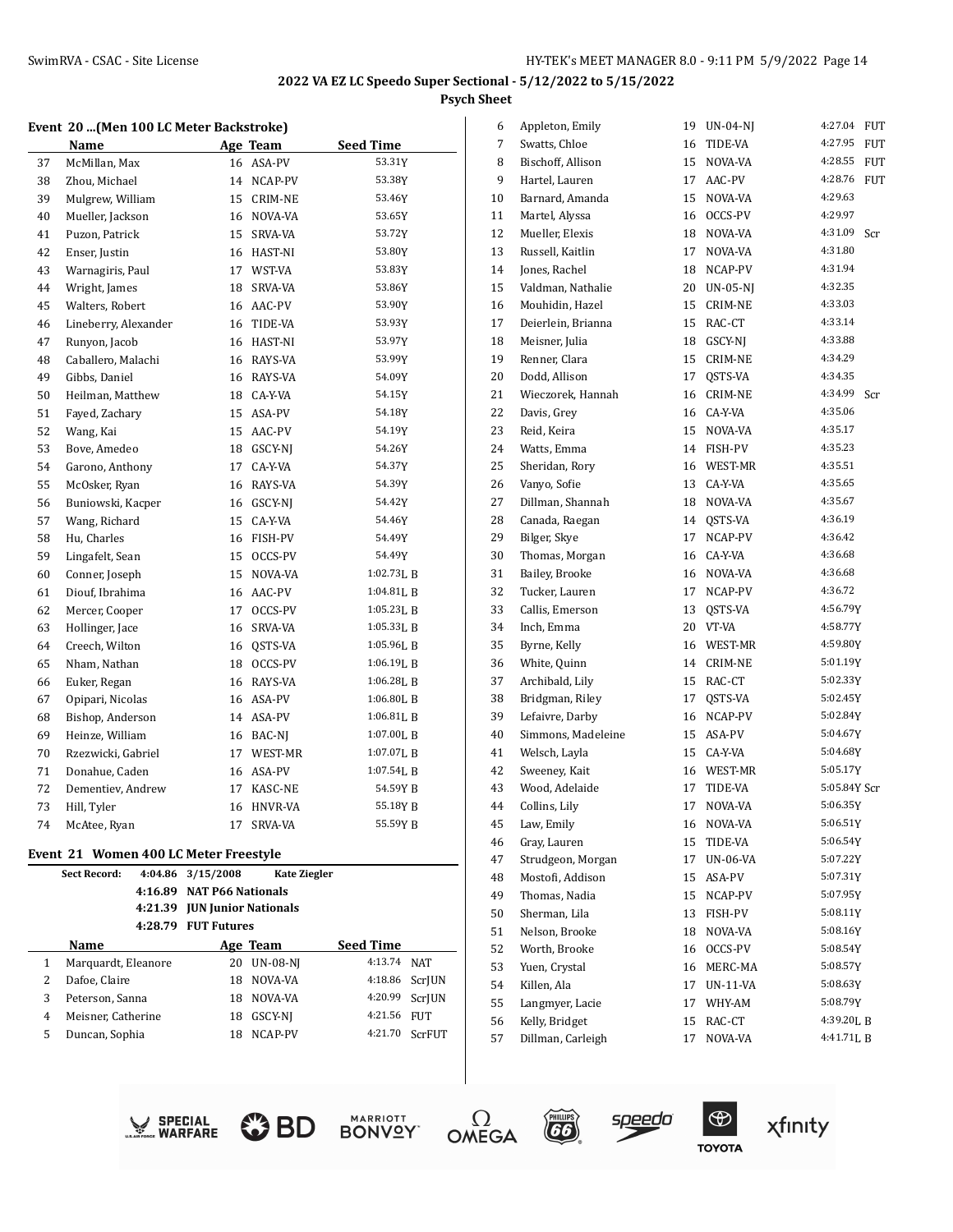# **Event 21 ...(Women 400 LC Meter Freestyle)**

|    | Name               |    | Age Team        | <b>Seed Time</b> |
|----|--------------------|----|-----------------|------------------|
| 58 | Johnston, Emma     | 17 | TIDE-VA         | $4:42.52$ , R    |
| 59 | Strober, Lila      | 16 | OAK-CT          | 4:42.73LB        |
| 60 | Teague, Sara       | 15 | TIDE-VA         | $4:43.61$ J, R   |
| 61 | Kupsky, Mary       | 15 | <b>UN-05-MA</b> | $4:46.83$ J, B   |
| 62 | Giles, Keira       | 14 | RAC-CT          | 4:48.88LB        |
| 63 | Carter, Courtney   | 17 | NOVA-VA         | 4:49.39J, R      |
| 64 | Hastings, Clara    | 14 | <b>PM-PV</b>    | $4:51.83$ J, R   |
| 65 | Shaffer, Elizabeth | 16 | PRA-AM          | $4:59.20$ . B    |
| 66 | Bendall, Allisan   |    | 16 CA-Y-VA      | $5:02.68$ LR     |
| 67 | Bailey, Brooke     | 19 | AAC-PV          | $5:03.27$ J. R   |
| 68 | Harrington, Ava    | 16 | MERC-MA         | $5:19.53Y$ R     |

# **Event 22 Men 400 LC Meter Freestyle**

|                | <b>Sect Record:</b>      | 3:57.96 3/13/2002            | <b>John Cole</b> |           |            |
|----------------|--------------------------|------------------------------|------------------|-----------|------------|
|                |                          | 3:57.79 NAT P66 Nationals    |                  |           |            |
|                |                          | 4:02.79 JUN Junior Nationals |                  |           |            |
|                |                          | 4:09.99 FUT Futures          |                  |           |            |
|                | Name                     |                              | Age Team         | Seed Time |            |
| $\mathbf{1}$   | Huffman, Benjamin        | 18                           | OCCS-PV          | 4:04.01   | <b>FUT</b> |
| 2              | Bohlman, Craig           | 17                           | NOVA-VA          | 4:04.94   | <b>FUT</b> |
| 3              | Formon, Gavin            | 19                           | BAC-NJ           | 4:06.88   | <b>FUT</b> |
| $\overline{4}$ | Pfeffer, Nate            | 18                           | NOVA-VA          | 4:07.32   | <b>FUT</b> |
| 5              | Van Eybergen, Mark       | 18                           | MERC-MA          | 4:07.74   | <b>FUT</b> |
| 6              | Andres Martin, Fernando  | 21                           | NCAP-PV          | 4:08.52   | <b>FUT</b> |
| 7              | Hudson, Trevor           | 17                           | RAYS-VA          | 4:09.33   | <b>FUT</b> |
| 8              | Gilbert, Peter           | 17                           | OCCS-PV          | 4:09.86   | <b>FUT</b> |
| 9              | Blake, Teddy             | 16                           | UN-MA            | 4:10.52   |            |
| 10             | Schwabe, Alexavier       | 18                           | NOVA-VA          | 4:11.62   |            |
| 11             | Lowrey, Jacob            | 17                           | NCAP-PV          | 4:11.69   |            |
| 12             | Hufford, Ryan            | 16                           | NOVA-VA          | 4:12.40   |            |
| 13             | Kupsky, Eric             | 16                           | $UN-04-MA$       | 4:12.41   |            |
| 14             | Clark, George            | 17                           | OAK-CT           | 4:12.60   |            |
| 15             | Jobe, Dalton             | 18                           | NOVA-VA          | 4:12.78   |            |
| 16             | Mamaril, Colin           | 17                           | TIDE-VA          | 4:12.83   |            |
| 17             | Glass, William           | 17                           | NOVA-VA          | 4:13.38   |            |
| 18             | Hall, Aiden              | 16                           | NOVA-VA          | 4:13.38   |            |
| 19             | Szobota, Nathan          | 14                           | NOVA-VA          | 4:13.90   |            |
| 20             | Zornan Ferguson, Zachary | 16                           | RXA-AM           | 4:15.18   |            |
| 21             | Mayr, Christian          | 18                           | NOVA-VA          | 4:15.66   |            |
| 22             | King, David              | 16                           | CA-Y-VA          | 4:15.94   |            |
| 23             | Ackerly, Benjamin        | 16                           | NOVA-VA          | 4:16.05   |            |
| 24             | Howat, Joshua            | 15                           | NCAP-PV          | 4:16.16   |            |
| 25             | Schreck, Alexander       | 17                           | NOVA-VA          | 4:16.29   |            |
| 26             | Thomas, Joshua           | 18                           | PM-PV            | 4:16.49   |            |
| 27             | Jacobs, Aidan            | 16                           | NOVA-VA          | 4:17.00   |            |
| 28             | Mayr, Charlie            | 16                           | NOVA-VA          | 4:17.13   |            |
| 29             | Heilman, Thomas          | 15                           | CA-Y-VA          | 4:33.13Y  |            |
| 30             | Calder, Samuel           | 16                           | RAYS-VA          | 4:35.83Y  |            |
| 31             | Belcher, Harry           | 16                           | NOVA-VA          | 4:36.50Y  |            |
| 32             | Bremer, Grey             | 17                           | PM-PV            | 4:37.34Y  |            |

| 33 | Mulgrew, William    | 15 | CRIM-NE         | 4:37.61Y    |
|----|---------------------|----|-----------------|-------------|
| 34 | Garono, Anthony     | 17 | CA-Y-VA         | 4:37.94Y    |
| 35 | Hastings, Beck      | 16 | PM-PV           | 4:39.09Y    |
| 36 | Hitt, Travis        | 15 | CA-Y-VA         | 4:39.22Y    |
| 37 | Wang, Kyle          | 15 | ASA-PV          | 4:39.47Y    |
| 38 | Mueller, Jackson    | 16 | NOVA-VA         | 4:39.53Y    |
| 39 | Gray, Joseph        | 17 | OCCS-PV         | 4:39.86Y    |
| 40 | Malinovski, Matvey  | 16 | <b>CRIM-NE</b>  | 4:40.75Y    |
| 41 | Unruh, Jonah        | 16 | RAYS-VA         | 4:40.81Y    |
| 42 | Vacula, Trent       | 17 | PRA-AM          | 4:41.15Y    |
| 43 | Kojanov, Mikhail    | 15 | NCAP-PV         | 4:41.34Y    |
| 44 | Heilman, Matthew    | 18 | CA-Y-VA         | 4:41.52Y    |
| 45 | Meyer, Peyton       | 17 | RAYS-VA         | 4:42.68Y    |
| 46 | Gervais, Jacob      | 16 | OAK-CT          | 4:43.68Y    |
| 47 | Gorzula, Alexander  | 17 | WEST-MR         | 4:43.73Y    |
| 48 | Heinze, William     | 16 | BAC-NJ          | 4:43.86Y    |
| 49 | Verosko, John       | 18 | OCCS-PV         | 4:43.96Y    |
| 50 | King, Brayden       | 14 | CA-Y-VA         | 4:44.61Y    |
| 51 | Boukarroum, Jude    | 16 | RAC-CT          | 4:44.62Y    |
| 52 | Pearson, Boden      | 16 | OCCS-PV         | 4:44.88Y    |
| 53 | Potter, Grady       | 17 | NOVA-VA         | 4:44.94Y    |
| 54 | Keenan, Nathaniel   | 16 | TIDE-VA         | 4:45.62Y    |
| 55 | Jones, Ian          | 17 | RAYS-VA         | 4:45.74Y    |
| 56 | Pearcy, Mark        | 17 | <b>UN-08-VA</b> | 4:45.75Y    |
| 57 | Bartz, Hayden       | 16 | NOVA-VA         | 4:46.35Y    |
| 58 | Svensson, Casper    | 14 | ASA-PV          | 4:46.39Y    |
| 59 | Schardt, James      | 16 | NOVA-VA         | 4:46.47Y    |
| 60 | Cook, Cameron       | 16 | NOVA-VA         | 4:46.52Y    |
| 61 | Julian, Bryant      | 16 | NOVA-VA         | 4:46.74Y    |
| 62 | Golembiewski, Grant | 14 | OCCS-PV         | 4:46.79Y    |
| 63 | Clarkson, Joseph    | 18 | TIDE-VA         | 4:22.41LB   |
| 64 | Kryszon, Guenter    | 18 | QSTS-VA         | 4:24.21LB   |
| 65 | Bond, Jack          | 16 | TIDE-VA         | 4:29.83L B  |
| 66 | Knapp, Parker       | 13 | TIDE-VA         | 4:30.33L B  |
| 67 | Senfield, Thomas    | 14 | SRVA-VA         | 4:31.49J, B |
| 68 | Euker, Regan        | 16 | RAYS-VA         | 4:32.02LB   |
| 69 | Struder, Leonard    | 15 | RAYS-VA         | 4:36.46LB   |
| 70 | Haggard, Hugo       | 16 | FISH-PV         | 4:41.15LB   |
| 71 | Dillman, Cooper     | 14 | NOVA-VA         | 4:45.43LB   |
| 72 | Elmore, Lance       | 15 | CA-Y-VA         | 5:01.51YB   |
| 73 | Moore, Maxwell      | 16 | CA-Y-VA         | 5:05.12Y B  |
| 74 | Bowman, Max         | 17 | ASA-PV          | 5:15.87Y B  |
|    |                     |    |                 |             |

#### **Event 23 Women 800 LC Meter Freestyle Relay**

|   | prent so rromen ovo borietti riecotric kentr |         |                              |                                     |  |  |  |  |
|---|----------------------------------------------|---------|------------------------------|-------------------------------------|--|--|--|--|
|   | <b>Sect Record:</b>                          |         | 8:25.21 3/26/2012            | <b>North Baltimore Aquatic Club</b> |  |  |  |  |
|   |                                              |         | 8:29.99 JUN Junior Nationals |                                     |  |  |  |  |
|   |                                              | 8:40.89 | <b>FUT Futures</b>           |                                     |  |  |  |  |
|   | Team                                         |         | Relay                        | <b>Seed Time</b>                    |  |  |  |  |
|   | Westchester Aqua-MR                          |         | A                            | 8:27.12<br><b>IUN</b>               |  |  |  |  |
| 2 | Occoquan Swimmin-PV                          |         | А                            | 8:42.68                             |  |  |  |  |
| 3 | <b>Quest Swimming-VA</b>                     |         | A                            | 8:42.87                             |  |  |  |  |
| 4 | Cavalier Aquatic-VA                          |         | А                            | 7:34.87Y                            |  |  |  |  |
|   |                                              |         |                              |                                     |  |  |  |  |













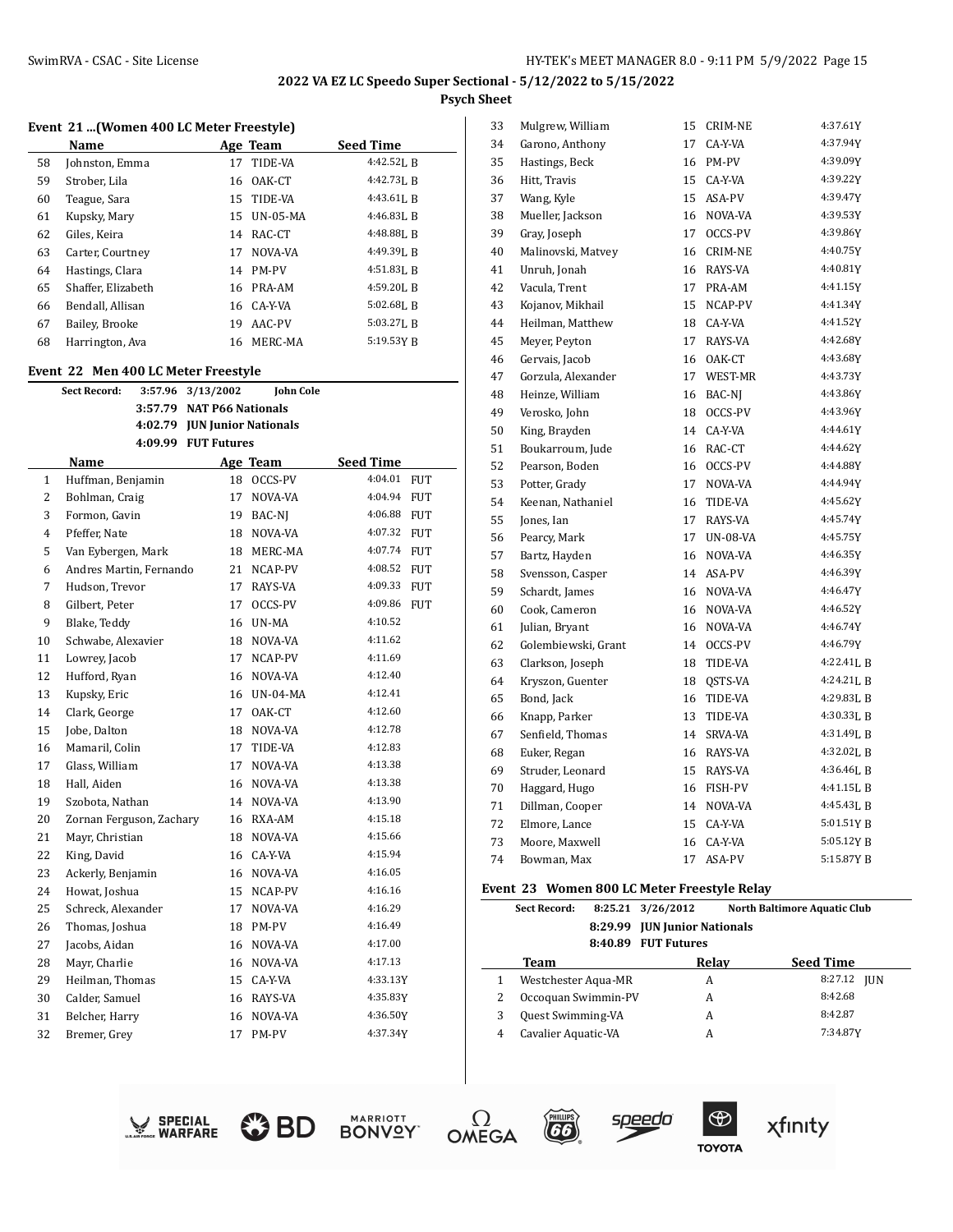**2022 VA EZ LC Speedo Super Sectional - 5/12/2022 to 5/15/2022**

**Psych Sheet**  $\overline{1}$ 

| Event 23  (Women 800 LC Meter Freestyle Relay) |                                           |  |                               |                     |                                 |               |  |
|------------------------------------------------|-------------------------------------------|--|-------------------------------|---------------------|---------------------------------|---------------|--|
|                                                | <b>Team</b>                               |  |                               | Relay               | <b>Seed Time</b>                |               |  |
| 5                                              | Stingrays Swim T-VA                       |  |                               | A                   | 7:41.57Y                        |               |  |
| 6                                              | Cavalier Aquatic-VA                       |  |                               | B                   | 7:50.02Y                        |               |  |
| 7                                              | Herndon Aquatic-PV                        |  |                               | A                   |                                 | 8:05.38Y Scr* |  |
|                                                | Event 24 Men 800 LC Meter Freestyle Relay |  |                               |                     |                                 |               |  |
|                                                | <b>Sect Record:</b>                       |  | 7:44.68 8/8/2009              |                     | <b>Team Pittsburgh Aquatics</b> |               |  |
|                                                |                                           |  | 7:47.69 JUN Junior Nationals  |                     |                                 |               |  |
|                                                |                                           |  | 8:00.49 FUT Futures           |                     |                                 |               |  |
|                                                | Team                                      |  |                               | <b>Relay</b>        | <b>Seed Time</b>                |               |  |
| $\mathbf{1}$                                   | Occoquan Swimmin-PV                       |  |                               | A                   | 8:03.92                         |               |  |
| 2                                              | Stingrays Swim T-VA                       |  |                               | A                   | 8:04.45                         |               |  |
| 3                                              | Cavalier Aquatic-VA                       |  |                               | A                   | 6:38.19Y                        |               |  |
| $\overline{4}$                                 | Potomac Marlins-PV                        |  |                               | A                   | 7:07.50Y                        |               |  |
| 5                                              | Cavalier Aquatic-VA                       |  |                               | B                   | 7:17.15Y                        |               |  |
| 6                                              | Hilton Area Swim-NI                       |  |                               | A                   | 7:20.55Y                        |               |  |
|                                                | Event 25 Women 1500 LC Meter Freestyle    |  |                               |                     |                                 |               |  |
|                                                | Sect Record:                              |  | 16:13.54 3/13/2008            | <b>Kate Ziegler</b> |                                 |               |  |
|                                                |                                           |  | 16:49.19 NAT P66 Nationals    |                     |                                 |               |  |
|                                                |                                           |  | 17:11.29 JUN Junior Nationals |                     |                                 |               |  |
|                                                |                                           |  | 17:40.19 FUT Futures          |                     |                                 |               |  |
|                                                | Name                                      |  |                               | Age Team            | <b>Seed Time</b>                |               |  |
| $\mathbf{1}$                                   | Dafoe, Claire                             |  |                               | 18 NOVA-VA          | 16:49.60                        | <b>ScrJUN</b> |  |
| 2                                              | Russell, Kaitlin                          |  | 17                            | NOVA-VA             | 17:34.98                        | <b>FUT</b>    |  |
| 3                                              | Martel, Alyssa                            |  | 16                            | OCCS-PV             | 17:38.19                        | <b>FUT</b>    |  |
| 4                                              | Renner, Clara                             |  | 15                            | CRIM-NE             | 17:50.00                        |               |  |
| 5                                              | Hartel, Lauren                            |  | 17                            | AAC-PV              | 17:53.51                        |               |  |
| 6                                              | Reid, Keira                               |  | 15                            | NOVA-VA             | 17:55.36                        |               |  |
| 7                                              | Swatts, Chloe                             |  | 16                            | TIDE-VA             | 17:59.23                        |               |  |
| 8                                              | Tucker, Lauren                            |  | 17                            | NCAP-PV             | 18:03.14                        |               |  |
| 9                                              | Gray, Lauren                              |  | 15                            | TIDE-VA             | 18:06.88                        |               |  |
| 10                                             | Strober, Lila                             |  | 16                            | OAK-CT              | 18:07.57                        |               |  |
| 11                                             | Collins, Lily                             |  | 17                            | NOVA-VA             | 18:14.84                        |               |  |
| 12                                             | Barnard, Amanda                           |  | 15                            | NOVA-VA             | 16:41.55Y                       |               |  |
| 13                                             | Dillman, Shannah                          |  | 18                            | NOVA-VA             | 17:23.04Y                       |               |  |
| 14                                             | Vanyo, Sofie                              |  | 13                            | CA-Y-VA             | 17:26.51Y                       |               |  |
| 15                                             | Sheridan, Rory                            |  | 16                            | WEST-MR             | 17:33.06Y                       |               |  |
| 16                                             | Sweeney, Kait                             |  |                               | 16 WEST-MR          | 17:35.45Y                       |               |  |
| 17                                             | Connor, Julia                             |  | 15                            | NOVA-VA             | 17:42.24Y                       |               |  |
| 18                                             | Shaps, Katherine                          |  | 13                            | CA-Y-VA             | 17:44.24Y                       |               |  |
| 19                                             | Worth, Brooke                             |  | 16                            | OCCS-PV             | 17:44.57Y                       |               |  |
| 20                                             | Jochims, Ava                              |  | 13                            | RXA-AM              | 10:27.42Y B                     |               |  |
| 21                                             | Peterson, Amelia                          |  | 16                            | OAK-CT              | 10:32.25Y B                     |               |  |
| 22                                             | King, Abigail                             |  | 14                            | WEST-MR             | 10:33.80Y ScrB                  |               |  |
|                                                |                                           |  |                               |                     |                                 |               |  |

|    | Event 26 Men 800 LC Meter Freestyle |                     |           |    |                             |             |            |  |
|----|-------------------------------------|---------------------|-----------|----|-----------------------------|-------------|------------|--|
|    | <b>Sect Record:</b>                 | 8:10.50             | 7/21/2005 |    | <b>Tobias Work</b>          |             |            |  |
|    |                                     | 8:12.99             |           |    | <b>NAT P66 Nationals</b>    |             |            |  |
|    |                                     | 8:23.09             |           |    | <b>JUN Junior Nationals</b> |             |            |  |
|    |                                     | 8:40.69 FUT Futures |           |    |                             |             |            |  |
|    | Name                                |                     |           |    | Age Team                    | Seed Time   |            |  |
| 1  | Bohlman, Craig                      |                     |           | 17 | NOVA-VA                     | 8:23.07     | JUN        |  |
| 2  | Huffman, Benjamin                   |                     |           | 18 | OCCS-PV                     | 8:26.37     | FUT        |  |
| 3  | Andres Martin, Fernando             |                     |           | 21 | NCAP-PV                     | 8:35.80     | FUT        |  |
| 4  | Van Eybergen, Mark                  |                     |           | 18 | MERC-MA                     | 8:37.48     | <b>FUT</b> |  |
| 5  | Gilbert, Peter                      |                     |           | 17 | OCCS-PV                     | 8:38.15     | <b>FUT</b> |  |
| 6  | Hudson, Trevor                      |                     |           | 17 | RAYS-VA                     | 8:38.48     | FUT        |  |
| 7  | Pfeffer, Nate                       |                     |           | 18 | NOVA-VA                     | 8:38.97     | <b>FUT</b> |  |
| 8  | Kupsky, Eric                        |                     |           | 16 | <b>UN-04-MA</b>             | 8:42.68     |            |  |
| 9  | Hufford, Ryan                       |                     |           | 16 | NOVA-VA                     | 8:43.34     |            |  |
| 10 | Glass, William                      |                     |           | 17 | NOVA-VA                     | 8:43.75     |            |  |
| 11 | Szobota, Nathan                     |                     |           | 14 | NOVA-VA                     | 8:44.99     |            |  |
| 12 | Clark, George                       |                     |           | 17 | OAK-CT                      | 8:48.10     |            |  |
| 13 | King, Brayden                       |                     |           | 14 | CA-Y-VA                     | 8:48.23     |            |  |
| 14 | Lowrey, Jacob                       |                     |           | 17 | NCAP-PV                     | 8:49.25     |            |  |
| 15 | Hall, Aiden                         |                     |           | 16 | NOVA-VA                     | 8:49.70     |            |  |
| 16 | Heinze, William                     |                     |           | 16 | BAC-NJ                      | 8:51.29     |            |  |
| 17 | King, David                         |                     |           | 16 | CA-Y-VA                     | 8:51.96     |            |  |
| 18 | Calder, Samuel                      |                     |           | 16 | RAYS-VA                     | 8:52.02     |            |  |
| 19 | Schreck, Alexander                  |                     |           | 17 | NOVA-VA                     | 8:52.09     |            |  |
| 20 | Vacula, Trent                       |                     |           | 17 | PRA-AM                      | 8:53.33     |            |  |
| 21 | Mueller, Jackson                    |                     |           | 16 | NOVA-VA                     | 8:53.68     |            |  |
| 22 | Jobe, Dalton                        |                     |           | 18 | NOVA-VA                     | 8:53.88     |            |  |
| 23 | Thomas, Joshua                      |                     |           | 18 | PM-PV                       | 8:57.31     |            |  |
| 24 | Mulgrew, William                    |                     |           | 15 | CRIM-NE                     | 9:26.51Y    |            |  |
| 25 | Mayr, Charlie                       |                     |           | 16 | NOVA-VA                     | 9:30.57Y    |            |  |
| 26 | Potter, Grady                       |                     |           | 17 | NOVA-VA                     | 9:37.70Y    |            |  |
| 27 | Gray, Joseph                        |                     |           | 17 | OCCS-PV                     | 9:38.65Y    |            |  |
| 28 | Smith, Jack                         |                     |           | 17 | CA-Y-VA                     | 9:43.76Y    |            |  |
| 29 | Jacobs, Aidan                       |                     |           | 16 | NOVA-VA                     | 9:45.29Y    |            |  |
| 30 | Bond, Jack                          |                     |           | 16 | TIDE-VA                     | 9:49.13Y    |            |  |
| 31 | Meyer, Peyton                       |                     |           | 17 | RAYS-VA                     | 9:50.40Y    |            |  |
| 32 | Unruh, Jonah                        |                     |           | 16 | RAYS-VA                     | 9:51.21Y    |            |  |
| 33 | Woodson, Ahmad                      |                     |           | 18 | CA-Y-VA                     | 9:52.67Y    |            |  |
| 34 | Pearson, Boden                      |                     |           | 16 | OCCS-PV                     | 9:54.05Y    |            |  |
| 35 | Cook, Cameron                       |                     |           | 16 | NOVA-VA                     | 9:55.21Y    |            |  |
| 36 | Gervais, Jacob                      |                     |           | 16 | OAK-CT                      | 9:55.57Y    |            |  |
| 37 | Julian, Bryant                      |                     |           | 16 | NOVA-VA                     | 9:55.89Y    |            |  |
| 38 | Strudgeon, George                   |                     |           | 15 | UN-05-VA                    | 9:56.36Y    |            |  |
| 39 | Charlton, William                   |                     |           | 13 | CA-Y-VA                     | 9:56.98Y    |            |  |
| 40 | Senfield, Thomas                    |                     |           | 14 | SRVA-VA                     | 9:58.24Y    |            |  |
| 41 | Struder, Leonard                    |                     |           | 15 | RAYS-VA                     | 9:58.94Y    |            |  |
| 42 | Marshall, Connor                    |                     |           | 16 | CA-Y-VA                     | 9:59.34Y    |            |  |
| 43 | Golembiewski, Grant                 |                     |           | 14 | OCCS-PV                     | 16:23.96Y B |            |  |
| 44 | Hunter, Benjamin                    |                     |           | 16 | RAYS-VA                     | 16:42.17Y B |            |  |
|    |                                     |                     |           |    |                             |             |            |  |









$$
\overbrace{\hspace{2.5cm}}^{\text{\tiny{(HillIPS)}}}\hspace{2.5cm}\text{Speedo}
$$

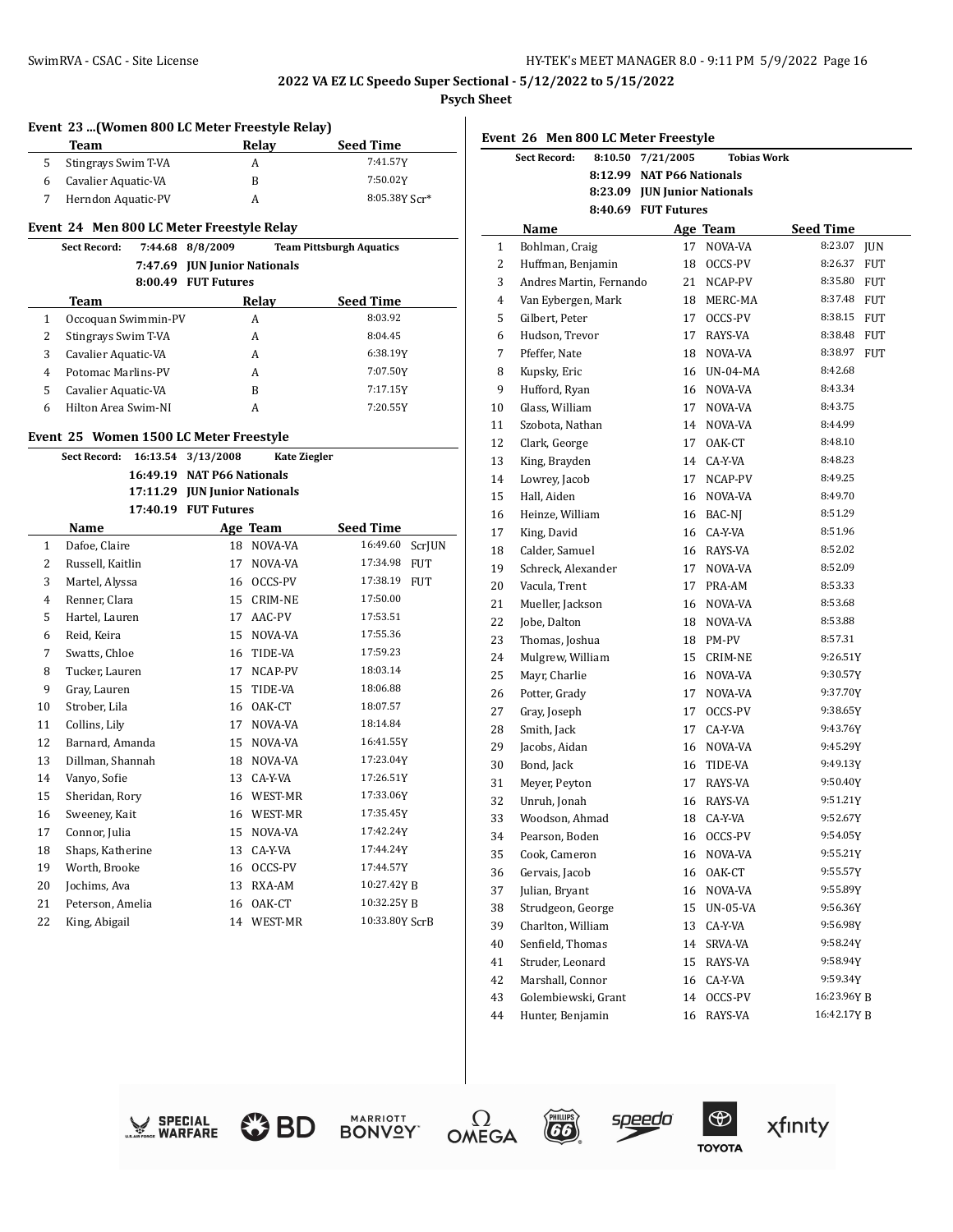#### **Event 27 Women 200 LC Meter Backstroke**

| Evelil 47<br>WOMEN ZOU LU METER DAUKSU OKE<br>2:12.39 4/3/2016<br>Sect Record:<br>Matea Samardzic |                     |         |                              |                 |              |            |
|---------------------------------------------------------------------------------------------------|---------------------|---------|------------------------------|-----------------|--------------|------------|
|                                                                                                   |                     | 2:15.59 | <b>NAT P66 Nationals</b>     |                 |              |            |
|                                                                                                   |                     |         | 2:18.29 JUN Junior Nationals |                 |              |            |
|                                                                                                   |                     |         | 2:23.99 FUT Futures          |                 |              |            |
|                                                                                                   | Name                |         |                              | Age Team        | Seed Time    |            |
| 1                                                                                                 | Dixon, Zoe          |         | 18                           | NOVA-VA         | 2:12.06      | ScrNAT     |
| 2                                                                                                 | Korbly, Isabella    |         | 19                           | $UN-02-NJ$      | 2:15.64 JUN  |            |
| 3                                                                                                 | Peterson, Sanna     |         | 18                           | NOVA-VA         | 2:19.73      | ScrFUT     |
| 4                                                                                                 | Janney, Ingrid      |         | 15                           | MERC-MA         | 2:19.87      | <b>FUT</b> |
| 5                                                                                                 | Hotem, Kaitlyn      |         |                              | 15 NOVA-VA      | 2:19.96      | <b>FUT</b> |
| 6                                                                                                 | Deierlein, Brianna  |         |                              | 15 RAC-CT       | 2:20.31      | <b>FUT</b> |
| 7                                                                                                 | Stahl, Annaleagh    |         |                              | 16 OCCS-PV      | 2:20.69      | <b>FUT</b> |
| 8                                                                                                 | Whitmire, Eliza     |         |                              | 20 UN-06-NJ     | 2:21.34 FUT  |            |
| 9                                                                                                 | Nagatani, Rina      |         | 20                           | <b>UN-06-MA</b> | 2:21.44 FUT  |            |
| 10                                                                                                | White, Alden        |         | 16                           | CRIM-NE         | 2:22.66 FUT  |            |
| 11                                                                                                | Dunnigan, Megan     |         | 17                           | OAK-CT          | 2:22.67      | FUT        |
| 12                                                                                                | Little, Isabella    |         | 15                           | NOVA-VA         | 2:23.66      | <b>FUT</b> |
| 13                                                                                                | Hinds, Virginia     |         | 14                           | ASA-PV          | 2:23.76      | <b>FUT</b> |
| 14                                                                                                | Reid, Keira         |         | 15                           | NOVA-VA         | 2:24.00      |            |
| 15                                                                                                | Hoffman, Bella      |         | 17                           | GSCY-NJ         | 2:24.01      |            |
| 16                                                                                                | Dodd, Allison       |         | 17                           | QSTS-VA         | 2:24.07      |            |
| 17                                                                                                | Wieczorek, Hannah   |         | 16                           | CRIM-NE         | 2:24.35      | Scr        |
| 18                                                                                                | Datovech, Christine |         |                              | 16 NOVA-VA      | 2:24.45      |            |
| 19                                                                                                | Kupsky, Mary        |         |                              | 15 UN-05-MA     | 2:24.74      |            |
| 20                                                                                                | Bauer, Cassandra    |         |                              | 16 NOVA-VA      | 2:24.83      |            |
| 21                                                                                                | Svensson, Victoria  |         | 17                           | ASA-PV          | 2:24.85      |            |
| 22                                                                                                | Noll, Emily         |         |                              | 18 ASA-PV       | 2:24.90      |            |
| 23                                                                                                | Thomas, Nadia       |         | 15                           | NCAP-PV         | 2:25.10      |            |
| 24                                                                                                | Cronin, Amelia      |         | 16                           | AAC-PV          | 2:25.20      |            |
| 25                                                                                                | White, Quinn        |         | 14                           | <b>CRIM-NE</b>  | 2:25.78      |            |
| 26                                                                                                | Price, Piper        |         | 14                           | SRVA-VA         | 2:25.83      |            |
| 27                                                                                                | Davis, Grey         |         | 16                           | CA-Y-VA         | 1:59.55Y     |            |
| 28                                                                                                | Pappas, Alexa       |         | 18                           | UN-07-NJ        | 2:00.09Y     |            |
| 29                                                                                                | Ferguson, Mackenzie |         | 18                           | SRVA-VA         | 2:02.00Y     |            |
| 30                                                                                                | Langenburg, Erin    |         | 18                           | NOVA-VA         | 2:02.89Y Scr |            |
| 31                                                                                                | Hughes, Danielle    |         |                              | 14 AAC-PV       | 2:03.49Y     |            |
| 32                                                                                                | Sherman, Nora       |         |                              | 15 UN-AA-PV     | 2:03.86Y     |            |
| 33                                                                                                | Gormley, Breckin    |         |                              | 18 UN-10-VA     | 2:04.16Y Scr |            |
| 34                                                                                                | Zuo, Bonita         |         |                              | 15 UN-03-MA     | 2:04.40Y     |            |
| 35                                                                                                | Lefaivre, Darby     |         |                              | 16 NCAP-PV      | 2:04.51Y     |            |
| 36                                                                                                | Pfeiffer, Alexandra |         | 16                           | WEST-MR         | 2:04.78Y     |            |
| 37                                                                                                | Mosley, Kristilynn  |         | 17                           | TIDE-VA         | 2:04.88Y     |            |
| 38                                                                                                | Hartel, Lauren      |         | 17                           | AAC-PV          | 2:05.11Y     |            |
| 39                                                                                                | Rankin, Claire      |         | 19                           | NOVA-VA         | 2:05.38Y     |            |
| 40                                                                                                | Moore, Reily        |         | 16                           | NOVA-VA         | 2:05.72Y     |            |
| 41                                                                                                | Sweeney, Kait       |         | 16                           | WEST-MR         | 2:05.74Y     |            |
| 42                                                                                                | Huang, Cynthia      |         | 18                           | QSTS-VA         | 2:05.74Y     |            |
| 43                                                                                                | Neilly, Claire      |         | 16                           | CRIM-NE         | 2:06.43Y     |            |
| 44                                                                                                | Bilger, Skye        |         | 17                           | NCAP-PV         | 2:06.56Y     |            |
| 45                                                                                                | Scogna, Charlotte   |         | 15                           | AAC-PV          | 2:07.07Y     |            |
|                                                                                                   |                     |         |                              |                 |              |            |

| 46 | Byrne, Kelly       | 16 | WEST-MR        | 2:07.09Y     |
|----|--------------------|----|----------------|--------------|
| 47 | Roth, Haley        | 16 | PM-PV          | 2:07.19Y     |
| 48 | Arnall, Ines       | 13 | WEST-MR        | 2:07.20Y     |
| 49 | Weingarten, Sophie | 15 | <b>CRIM-NE</b> | 2:07.23Y     |
| 50 | Kang, Sarah        | 15 | <b>SRVA-VA</b> | 2:07.28Y     |
| 51 | Sherman, Lila      | 13 | FISH-PV        | 2:07.39Y     |
| 52 | Barnard, Amanda    | 15 | NOVA-VA        | 2:07.39Y     |
| 53 | Mueller, Elexis    | 18 | NOVA-VA        | 2:07.54Y Scr |
| 54 | Coates, Nina       | 15 | UN-NC          | 2:07.59Y     |
| 55 | Cai, Beatrice      | 17 | WW-NJ          | 2:07.67Y     |
| 56 | Arnall, Alba       | 13 | WEST-MR        | 2:07.90Y     |
| 57 | Kohler, Sofia      | 15 | TIDE-VA        | 2:08.03Y     |
| 58 | McCardle, Grace    | 16 | CA-Y-VA        | 2:08.10Y     |
| 59 | Gray, Lauren       | 15 | TIDE-VA        | 2:08.29Y     |
| 60 | Chierico, Stella   | 17 | OCCS-PV        | 2:08.43Y     |
| 61 | Macholz, Amelia    | 18 | NOVA-VA        | 2:08.56Y     |
| 62 | Goetcheus, Liza    | 17 | ASA-PV         | 2:08.69Y     |
| 63 | Swaim, Ashlyn      | 17 | TIDE-VA        | 2:08.72Y     |
| 64 | Osada, Elizabeth   | 14 | CA-Y-VA        | 2:30.49LB    |
| 65 | Inman, Madeleine   | 13 | NCAP-PV        | 2:32.26LB    |
| 66 | Cribbs, Mila       | 16 | PRA-AM         | 2:33.95LB    |
| 67 | Czirjak, Sara      | 14 | CA-Y-VA        | 2:38.70LB    |
| 68 | Nicholson, Lucille | 15 | CA-Y-VA        | 2:39.01LB    |
| 69 | Connor, Julia      | 15 | NOVA-VA        | 2:42.67LB    |
| 70 | Fuller, Alexandra  | 15 | CA-Y-VA        | 2:12.53Y B   |

#### **Event 28 Men 200 LC Meter Backstroke**

|              | <b>Sect Record:</b> | 2:00.44 3/30/2014            | <b>Connor Green</b> |                  |            |  |
|--------------|---------------------|------------------------------|---------------------|------------------|------------|--|
|              |                     | 2:03.29 NAT P66 Nationals    |                     |                  |            |  |
|              |                     | 2:06.99 JUN Junior Nationals |                     |                  |            |  |
|              |                     | 2:11.89 FUT Futures          |                     |                  |            |  |
|              | Name                |                              | Age Team            | <b>Seed Time</b> |            |  |
| $\mathbf{1}$ | Lowrey, Jacob       |                              | 17 NCAP-PV          | 2:06.66 JUN      |            |  |
| 2            | Lambert, Eric       |                              | 15 NOVA-VA          | 2:06.98          | <b>IUN</b> |  |
|              | ות ה                |                              | 4.C. MOTTA TTA      | $2.0716$ pum     |            |  |

| Farney, Thomas    | 16 | NOVA-VA         | 2:07.16 | <b>FUT</b> |
|-------------------|----|-----------------|---------|------------|
| Bermudez, Simon   | 16 | NCAP-PV         | 2:07.38 | <b>FUT</b> |
| Peck, Kyle        | 16 | RAYS-VA         | 2:07.76 | <b>FUT</b> |
| Naoroz, Devin     | 17 | NOVA-VA         | 2:07.89 | <b>FUT</b> |
| Ackerly, Benjamin | 16 | NOVA-VA         | 2:08.18 | <b>FUT</b> |
| Farney, Andrew    | 18 | NOVA-VA         | 2:08.51 | <b>FUT</b> |
| Pfeffer, Nate     | 18 | NOVA-VA         | 2:09.00 | <b>FUT</b> |
| Barnicle, Kenneth | 15 | GSCY-NI         | 2:09.34 | <b>FUT</b> |
| Gilbert, Stephen  | 19 | OCCS-PV         | 2:09.54 | <b>FUT</b> |
| Blake, Teddy      | 16 | UN-MA           | 2:09.55 | <b>FUT</b> |
| Schmid, It        | 16 | NCAP-PV         | 2:10.02 | <b>FUT</b> |
| Szobota, Nathan   | 14 | NOVA-VA         | 2:10.55 | <b>FUT</b> |
| Mayr, Charlie     | 16 | NOVA-VA         | 2:10.56 | <b>FUT</b> |
| Steadman, Spencer | 16 | NOVA-VA         | 2:10.56 | <b>FUT</b> |
| Kupsky, Eric      | 16 | <b>UN-04-MA</b> | 2:11.08 | <b>FUT</b> |
| Jacobs, Aidan     | 16 | NOVA-VA         | 2:11.40 | <b>FUT</b> |
| Puchalski, Nathan | 17 | RAYS-VA         | 2:11.47 | <b>FUT</b> |
| Belcher, Harry    | 16 | NOVA-VA         | 2:11.78 | <b>FUT</b> |
|                   |    |                 |         |            |

**TOYOTA** 

xfinity









**EG** 

speedo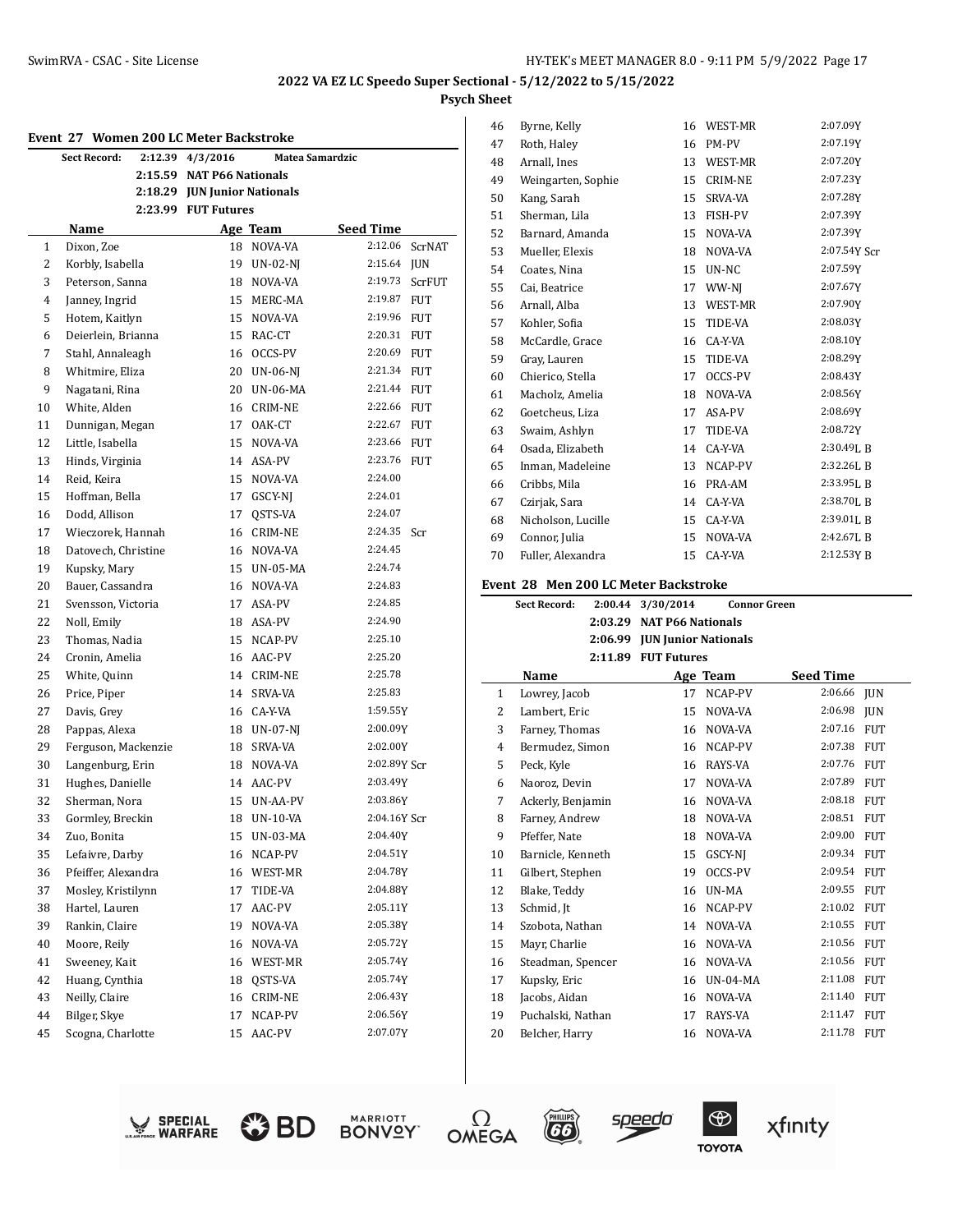#### **Event 28 ...(Men 200 LC Meter Backstroke)**

|    | Name                  |    | Age Team       | <b>Seed Time</b> |
|----|-----------------------|----|----------------|------------------|
| 21 | Zhou, Michael         | 14 | NCAP-PV        | 2:12.33          |
| 22 | King, David           | 16 | CA-Y-VA        | 2:12.37          |
| 23 | Bolz, Andrew          | 17 | NCAP-PV        | 2:12.43          |
| 24 | Lee, Aidan            | 16 | WEST-MR        | 2:13.44          |
| 25 | Hall, Aiden           | 16 | NOVA-VA        | 2:14.22          |
| 26 | Conner, Joseph        | 15 | NOVA-VA        | 2:14.66          |
| 27 | Gould, Garrett        | 16 | GSCY-NJ        | 1:50.16Y         |
| 28 | Malinovski, Matvey    | 16 | CRIM-NE        | 1:51.65Y         |
| 29 | Hufford, Ryan         | 16 | NOVA-VA        | 1:51.81Y         |
| 30 | Warnagiris, Joseph    |    | 14 WST-VA      | 1:52.10Y         |
| 31 | Mulgrew, William      | 15 | CRIM-NE        | 1:52.51Y         |
| 32 | Grocholski, Alexander | 14 | OCCS-PV        | 1:54.65Y         |
| 33 | Gilbert, Peter        | 17 | OCCS-PV        | 1:54.88Y         |
| 34 | Kojanov, Mikhail      | 15 | NCAP-PV        | 1:54.96Y         |
| 35 | Castle, Samuel        | 17 | <b>HNVR-VA</b> | 1:55.06Y         |
| 36 | Hitt, Travis          | 15 | CA-Y-VA        | 1:55.67Y         |
| 37 | Warnagiris, Paul      | 17 | WST-VA         | 1:55.80Y         |
| 38 | Bove, Amedeo          | 18 | GSCY-NJ        | 1:56.00Y         |
| 39 | Leachman, Scott       | 14 | NOVA-VA        | 1:56.24Y         |
| 40 | Wang, Kai             | 15 | AAC-PV         | 1:56.75Y         |
| 41 | Wright, James         | 18 | SRVA-VA        | 1:56.79Y         |
| 42 | Lingafelt, Sean       | 15 | OCCS-PV        | 1:56.99Y         |
| 43 | Opipari, Nicolas      | 16 | ASA-PV         | 1:57.09Y         |
| 44 | Mueller, Jackson      | 16 | NOVA-VA        | 1:57.20Y         |
| 45 | McOsker, Ryan         | 16 | RAYS-VA        | 1:57.48Y         |
| 46 | Lineberry, Alexander  | 16 | TIDE-VA        | 1:57.74Y         |
| 47 | Dementiev, Andrew     | 17 | KASC-NE        | 1:58.08Y         |
| 48 | Brown, Carter         | 17 | OCCS-PV        | 1:58.23Y         |
| 49 | McMillan, Max         | 16 | ASA-PV         | 1:58.27Y         |
| 50 | Bishop, Anderson      | 14 | ASA-PV         | 1:58.43Y         |
| 51 | Fayed, Zachary        | 15 | ASA-PV         | 1:58.44Y         |
| 52 | Creech, Wilton        | 16 | QSTS-VA        | 1:58.55Y         |
| 53 | Donahue, Caden        | 16 | ASA-PV         | 1:58.55Y         |
| 54 | McLellan, Matthew     | 17 | WA-MA          | $2:23.28$ , B    |
| 55 | Heinze, William       | 16 | BAC-NJ         | 2:24.36LB        |
| 56 | Hu, Charles           | 16 | FISH-PV        | 2:29.62LB        |
| 57 | Walters, Robert       | 16 | AAC-PV         | 2:03.12YB        |

#### **Event 29 Women 100 LC Meter Freestyle**

|   | <b>Sect Record:</b> | 55.93 | 3/26/2012                   | <b>Cierra Runge</b> |           |               |
|---|---------------------|-------|-----------------------------|---------------------|-----------|---------------|
|   |                     | 56.39 | <b>NAT P66 Nationals</b>    |                     |           |               |
|   |                     | 57.59 | <b>JUN Junior Nationals</b> |                     |           |               |
|   |                     | 59.39 | <b>FUT Futures</b>          |                     |           |               |
|   | Name                |       |                             | Age Team            | Seed Time |               |
| 1 | Gemmell, Erin       |       | 17                          | NCAP-PV             | 55.54     | <b>ScrNAT</b> |
| 2 | Skirboll, Zoe       |       | 17                          | RXA-AM              | 56.13     | <b>NAT</b>    |
| 3 | Claesson, Emily     |       | 17                          | TIDE-VA             | 56.13     | <b>NAT</b>    |
| 4 | Ivan, Teresa        |       | 18                          | OSU-OH              | 57.05     | <b>IUN</b>    |
| 5 | Meisner, Catherine  |       | 18                          | GSCY-NI             | 57.13     | <b>IUN</b>    |
| 6 | Thomas, Morgan      |       | 16                          | CA-Y-VA             | 57.46     | <b>IUN</b>    |
|   |                     |       |                             |                     |           |               |

| 7  | West, Lauren              | 17 | ASA-PV          | 57.80<br><b>FUT</b> |
|----|---------------------------|----|-----------------|---------------------|
| 8  | Duncan, Sophia            | 18 | NCAP-PV         | 58.33<br>ScrFUT     |
| 9  | Deierlein, Brianna        | 15 | RAC-CT          | 58.69<br><b>FUT</b> |
| 10 | Hughes, Caitlyn           | 18 | GSCY-NJ         | 58.88<br><b>FUT</b> |
| 11 | Bischoff, Allison         | 15 | NOVA-VA         | 58.90<br><b>FUT</b> |
| 12 | Cornwell, Jamie           | 17 | OCCS-PV         | 58.94<br>ScrFUT     |
| 13 | Duffy, Kayleigh           | 16 | TIDE-VA         | 58.94<br><b>FUT</b> |
| 14 | Jones, Rachel             | 18 | NCAP-PV         | 59.01<br><b>FUT</b> |
| 15 | Valdman, Nathalie         | 20 | $UN-05-NJ$      | 59.20<br><b>FUT</b> |
| 16 | Goodwin-Birnie, Elizabeth | 16 | NOVA-VA         | 59.36<br><b>FUT</b> |
| 17 | Canada, Raegan            | 14 | OSTS-VA         | 59.41               |
| 18 | Wieczorek, Hannah         | 16 | CRIM-NE         | 59.44<br>Scr        |
| 19 | Datovech, Christine       | 16 | NOVA-VA         | 59.46               |
| 20 | Golembiewski, Sienna      | 16 | OCCS-PV         | 59.50               |
| 21 | Martel, Alyssa            | 16 | OCCS-PV         | 59.54               |
| 22 | Sun, Eleanor              | 17 | NCAP-PV         | 59.58               |
| 23 | Hartel, Lauren            | 17 | AAC-PV          | 59.63               |
| 24 | Meisner, Julia            | 18 | GSCY-NJ         | 59.85               |
| 25 | Witdoeckt, Allison        | 16 | NOVA-VA         | 59.85               |
| 26 | Dodd, Allison             | 17 | QSTS-VA         | 59.94               |
| 27 | Duffy, Dara               | 14 | TIDE-VA         | 59.94               |
| 28 | Archibald, Lily           | 15 | RAC-CT          | 59.95               |
| 29 | Yang, Georgia             | 17 | ASA-PV          | 1:00.02             |
| 30 | Haugen, Emily             | 18 | OCCS-PV         | 1:00.12<br>Scr      |
| 31 | Scott, Elle               | 14 | NOVA-VA         | 1:00.12             |
| 32 | Morgan, Healey            | 16 | ASA-PV          | 1:00.16             |
| 33 | Swatts, Chloe             | 16 | TIDE-VA         | 1:00.29             |
| 34 | Dunnigan, Megan           | 17 | OAK-CT          | 1:00.48             |
| 35 | Prima, Marija             | 20 | <b>UN-01-PV</b> | 1:00.60             |
| 36 | Fuller, Alexandra         | 15 | CA-Y-VA         | 51.24Y              |
| 37 | Joseph, Asher             |    | 16 RAYS-VA      | 52.00Y              |
| 38 | Masters, Lauren           |    | 17 WST-VA       | 52.14Y              |
| 39 | Peterson, Sanna           | 18 | NOVA-VA         | 52.26Y Scr          |
| 40 | Sowers, Samantha          | 15 | RAYS-VA         | 52.44Y              |
| 41 | Gallagher, Zoe            | 17 | NOVA-VA         | 52.59Y              |
| 42 | McCardle, Grace           | 16 | CA-Y-VA         | 52.60Y              |
| 43 | Miklos, Riley             | 16 | NOVA-VA         | 52.60Y              |
| 44 | Hughes, Catherine         | 16 | AAC-PV          | 52.62Y              |
| 45 | Schorr, Sophia            | 17 | QSTS-VA         | 52.65Y              |
| 46 | Kelly, Bridget            | 15 | RAC-CT          | 52.67Y              |
| 47 | White, Alden              | 16 | CRIM-NE         | 52.73Y              |
| 48 | Von Herbulis, Lillian     | 16 | OCCS-PV         | 52.75Y              |
| 49 | Vanyo, Sofie              | 13 | CA-Y-VA         | 52.83Y              |
| 50 | Maierle, Lauren           | 14 | WEST-MR         | 52.94Y              |
| 51 | Sharma, Meghan            | 16 | GSCY-NJ         | 53.01Y              |
| 52 | Harrington, Ava           | 16 | MERC-MA         | 53.06Y              |
| 53 | Teague, Sara              | 15 | TIDE-VA         | 53.09Y              |
| 54 | Law, Emily                | 16 | NOVA-VA         | 1:01.32LB           |
| 55 | Bever, Brady              | 15 | NOVA-VA         | 1:01.86L B          |
| 56 | Mostofi, Addison          | 15 | ASA-PV          | 1:02.02L B          |
| 57 | Cleal, Lilly              | 18 | FISH-PV         | 1:02.17LB           |
| 58 | Giles, Keira              | 14 | RAC-CT          | 1:02.25L B          |
|    |                           |    |                 |                     |













s<u>peed</u>o

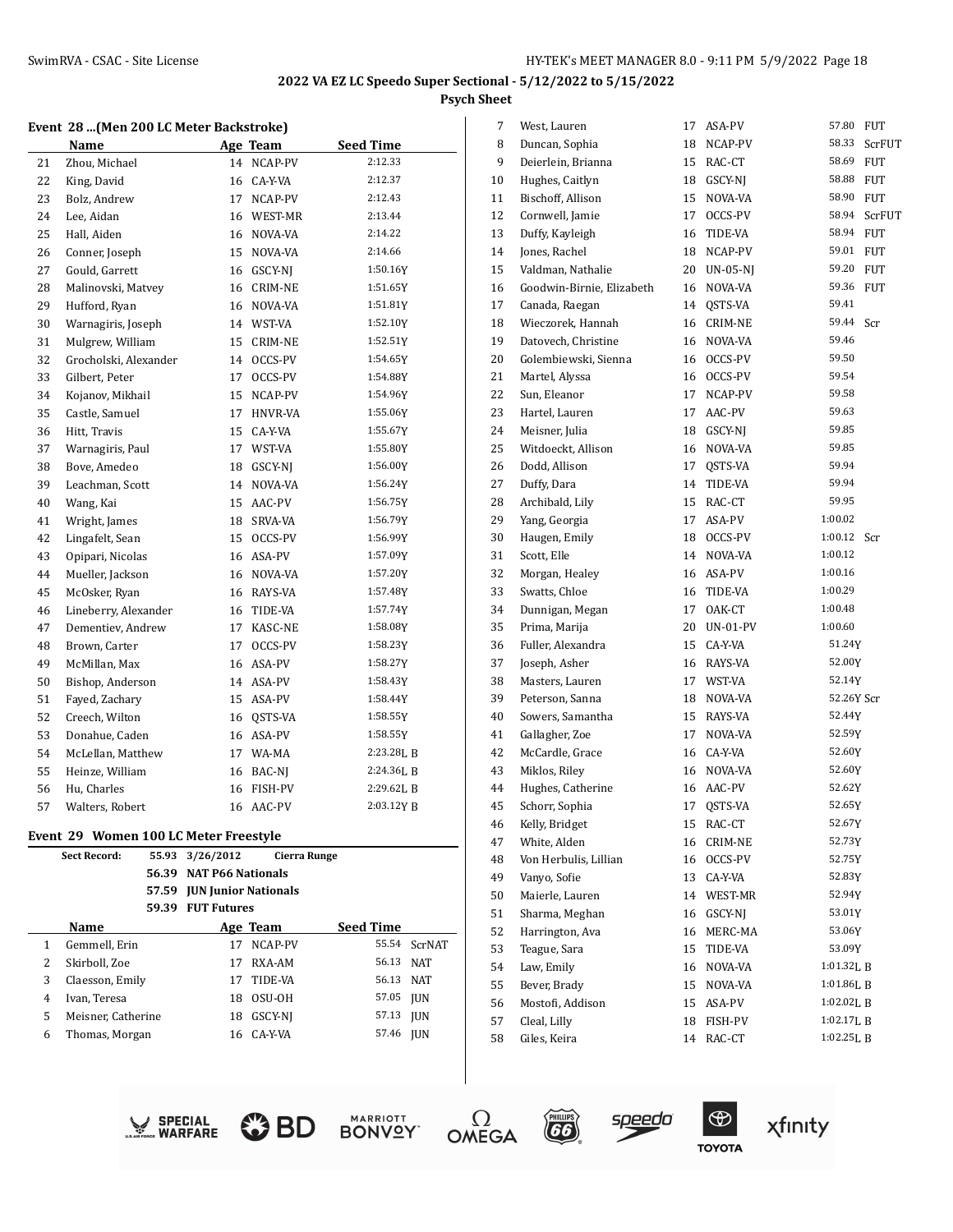#### **Event 29 ...(Women 100 LC Meter Freestyle)**

|    | Name               |    | Age Team | <b>Seed Time</b> |
|----|--------------------|----|----------|------------------|
| 59 | Ratliff, Charlotte | 17 | NOVA-VA  | $1:02.35$ J, B   |
| 60 | Ismailova, Diana   | 14 | CA-Y-VA  | 1:02.51L B       |
| 61 | Diggs, Ellen       | 14 | QSTS-VA  | $1:02.57$ , B    |
| 62 | Cosner, Emerson    | 15 | OSTS-VA  | $1:02.88$ LB     |
| 63 | Fatouros, Lauren   | 17 | AAC-PV   | 1:03.06LB        |
| 64 | Dillard, Jordyn    | 16 | HNVR-VA  | 1:03.18LB        |
| 65 | Hannam, Emma       | 17 | OCCS-PV  | $1:03.47$ J, B   |
| 66 | Hinds, Virginia    | 14 | ASA-PV   | 1:03.52LB        |
| 67 | Shaffer, Elizabeth | 16 | PRA-AM   | $1:03.81$ [, B   |
| 68 | Little, Isabella   | 15 | NOVA-VA  | $1:03.86$ , B    |
| 69 | Hofer, Natalie     | 17 | UN-02-MA | 1:04.00LB        |
| 70 | Newman, Sarah      | 17 | AAC-PV   | $1:04.02$ , B    |
| 71 | Kang, Sarah        | 15 | SRVA-VA  | 1:04.33LB        |
| 72 | House, Cameron     | 15 | ASA-PV   | 1:04.42LB        |
| 73 | Kelly, Carter      | 17 | NOVA-VA  | $1:04.56$ , B    |
| 74 | Yuen, Crystal      | 16 | MERC-MA  | $1:04.84$ J, B   |
| 75 | Tegler, Taiylor    | 16 | WA-MA    | 1:05.08L B       |
| 76 | Coates, Nina       | 15 | UN-NC    | $1:05.12$ , B    |
| 77 | Bendall, Elisabeth | 18 | CA-Y-VA  | $1:06.74$ , B    |
| 78 | Chierico, Stella   | 17 | OCCS-PV  | 1:07.17LB        |
| 79 | Shaffer, Sarah     | 14 | PRA-AM   | 1:08.98LB        |
| 80 | Ebanks, Madison    | 15 | WEST-MR  | 54.80Y B         |
| 81 | Douglas, Katherine | 14 | AAC-PV   | 55.43Y B         |

#### **Event 30 Men 100 LC Meter Freestyle**

|    |                          | 49.71 | 3/27/2022          | <b>Daniel Diehl</b>        |                  |            |
|----|--------------------------|-------|--------------------|----------------------------|------------------|------------|
|    | 50.49                    |       |                    | <b>NAT P66 Nationals</b>   |                  |            |
|    |                          |       |                    | 51.99 JUN Junior Nationals |                  |            |
|    |                          | 53.79 | <b>FUT Futures</b> |                            |                  |            |
|    | Name                     |       |                    | Age Team                   | <b>Seed Time</b> |            |
| 1  | Alexy, Rob               |       | 17                 | GSCY-NJ                    | 51.86            | <b>JUN</b> |
| 2  | Huffman, Benjamin        |       | 18                 | OCCS-PV                    | 52.46            | <b>FUT</b> |
| 3  | Namakonov, Matvei        |       | 19                 | AAC-PV                     | 53.17            | <b>FUT</b> |
| 4  | McEnaney, Anderson       |       | 15                 | EDGE-NE                    | 53.55            | <b>FUT</b> |
| 5  | Jobe, Dalton             |       | 18                 | NOVA-VA                    | 53.63            | <b>FUT</b> |
| 6  | Zornan Ferguson, Zachary |       | 16                 | RXA-AM                     | 53.77            | <b>FUT</b> |
| 7  | Schwabe, Alexavier       |       | 18                 | NOVA-VA                    | 53.82            |            |
| 8  | Browne, William          |       | 15                 | CA-Y-VA                    | 53.93            |            |
| 9  | Bohlman, Craig           |       | 17                 | NOVA-VA                    | 53.96            |            |
| 10 | Mayr, Christian          |       | 18                 | NOVA-VA                    | 54.14            |            |
| 11 | Wang, Kyle               |       | 15                 | ASA-PV                     | 54.14            |            |
| 12 | Hufford, Ryan            |       | 16                 | NOVA-VA                    | 54.21            |            |
| 13 | Jones, Ian               |       | 17                 | RAYS-VA                    | 54.34            |            |
| 14 | Runyon, Jacob            |       | 16                 | HAST-NI                    | 54.49            |            |
| 15 | Howat, Joshua            |       | 15                 | NCAP-PV                    | 54.54            |            |
| 16 | Truong, Dawson           |       | 17                 | OCCS-PV                    | 54.55            |            |
| 17 | Oppenheim, Nathaniel     |       | 16                 | RAC-CT                     | 54.89            |            |
| 18 | Gertner, Alex            |       | 15                 | NOVA-VA                    | 54.91            |            |
| 19 | Schmid, Jt               |       | 16                 | NCAP-PV                    | 54.91            |            |
| 20 | Maconochie, Ethan        |       | 18                 | <b>CRIM-NE</b>             | 55.07            |            |

| 21 | Puzon, Patrick        | 15 | SRVA-VA        | 55.37    |
|----|-----------------------|----|----------------|----------|
| 22 | Lim, Nicholas         | 21 | $UN-01-NJ$     | 45.58Y   |
| 23 | McKenzie, Malcolm     | 16 | AAC-PV         | 46.24Y   |
| 24 | Gould, Garrett        | 16 | GSCY-NJ        | 46.55Y   |
| 25 | Firtag, Benjamin      | 18 | OCCS-PV        | 46.70Y   |
| 26 | Pfannenstein, Jeffrey | 25 | SRVA-VA        | 46.81Y   |
| 27 | Zhang, Michael        | 18 | AAC-PV         | 46.85Y   |
| 28 | Enser, Justin         | 16 | HAST-NI        | 47.16Y   |
| 29 | Calder, Samuel        | 16 | RAYS-VA        | 47.30Y   |
| 30 | Martins, Alexander    | 16 | OCCS-PV        | 47.43Y   |
| 31 | Chiappinelli, Jason   | 17 | KASC-NE        | 47.46Y   |
| 32 | Kidchob, Andrew       | 17 | EAG-NJ         | 47.50Y   |
| 33 | Malinovski, Matvey    | 16 | <b>CRIM-NE</b> | 47.54Y   |
| 34 | Hollinger, Jace       | 16 | SRVA-VA        | 47.56Y   |
| 35 | Fulham, Jack          | 15 | NCAP-PV        | 47.59Y   |
| 36 | Verosko, John         | 18 | OCCS-PV        | 47.64Y   |
| 37 | Grendysz, Aiden       | 15 | OCCS-PV        | 47.70Y   |
| 38 | Connell, Seamus       | 17 | NOVA-VA        | 47.80Y   |
| 39 | Friend, Andre         | 16 | OCCS-PV        | 47.84Y   |
| 40 | Formon, Gavin         | 19 | BAC-NJ         | 47.85Y   |
| 41 | Caten, Tyler          | 18 | SRVA-VA        | 47.86Y   |
| 42 | Bremer, Grey          | 17 | PM-PV          | 47.94Y   |
| 43 | Szobota, Nathan       | 14 | NOVA-VA        | 47.95Y   |
| 44 | Blake, Teddy          | 16 | UN-MA          | 48.02Y   |
| 45 | Rzezwicki, Gabriel    | 17 | WEST-MR        | 48.04Y   |
| 46 | Williams, Michael     | 19 | NCAP-PV        | 48.05Y   |
| 47 | Popovich, Cole        | 16 | FISH-PV        | 48.07Y   |
| 48 | Gjivoje, Vedran       | 17 | GSCY-NJ        | 48.10Y   |
| 49 | Deal, Logan           | 19 | HNVR-VA        | 48.11Y   |
| 50 | Kojanov, Mikhail      | 15 | NCAP-PV        | 48.12Y   |
| 51 | Castle, Samuel        | 17 | HNVR-VA        | 48.19Y   |
| 52 | Elmore, Lance         | 15 | CA-Y-VA        | 48.24Y   |
| 53 | Wang, Richard         | 15 | CA-Y-VA        | 48.24Y   |
| 54 | Van Eybergen, Mark    | 18 | MERC-MA        | 48.32Y   |
| 55 | Easton, Chase         | 13 | CA-Y-VA        | 48.34Y   |
| 56 | Diouf, Ibrahima       | 16 | AAC-PV         | 48.36Y   |
| 57 | Everett, Darl         | 19 | SRVA-VA        | 48.37Y   |
| 58 | Colalillo, Anthony    | 33 | UN-12-VA       | 48.38Y   |
| 59 | Bartz, Hayden         | 16 | NOVA-VA        | 48.43Y   |
| 60 | Keenan, Nathaniel     | 16 | TIDE-VA        | 48.43Y   |
| 61 | McEnaney, Jameson     | 16 | EDGE-NE        | 55.56LB  |
| 62 | Thomas, Joshua        | 18 | PM-PV          | 56.62L B |
| 63 | Perkins, Carter       | 17 | NOVA-VA        | 56.71LB  |
| 64 | Vanslyke, John        | 15 | TIDE-VA        | 57.33LB  |
| 65 | King, Michael         | 16 | NOVA-VA        | 57.46LB  |
| 66 | Lugo, Andrew          | 15 | WST-VA         | 57.50LB  |
| 67 | Charlton, William     | 13 | CA-Y-VA        | 57.61LB  |
| 68 | Pearcy, Mark          | 17 | UN-08-VA       | 57.73LB  |
| 69 | Moon, Daniel          | 17 | PM-PV          | 58.50LB  |
| 70 | Woodson, Ahmad        | 18 | CA-Y-VA        | 58.60LB  |
| 71 | Opipari, Nicolas      | 16 | ASA-PV         | 59.03L B |
| 72 | Hu, Charles           | 16 | FISH-PV        | 59.39L B |
|    |                       |    |                |          |











**EG** 

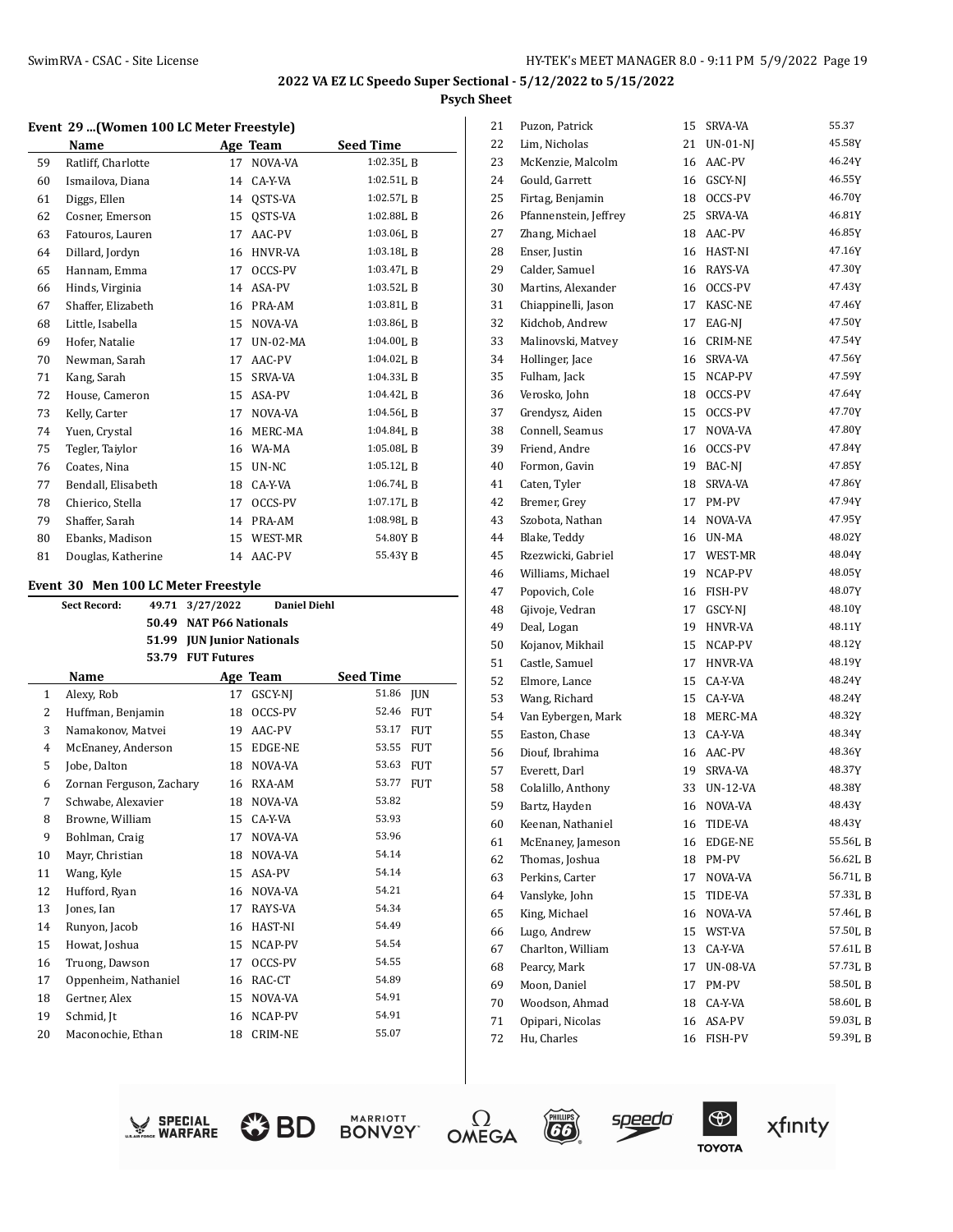# **Event 30 ...(Men 100 LC Meter Freestyle)**

|    | Name              |    | Age Team       | <b>Seed Time</b> |
|----|-------------------|----|----------------|------------------|
| 73 | Brooks, Andrejs   | 15 | ASA-PV         | 59.72L B         |
| 74 | Svensson, Casper  | 14 | ASA-PV         | $1:00.00$ , B    |
| 75 | Moore, Maxwell    |    | 16 CA-Y-VA     | $1:00.03$ . B    |
| 76 | Hill, Tyler       | 16 | <b>HNVR-VA</b> | $1:00.55$ [, B   |
| 77 | Bashir, Ameer     | 18 | ROCS-MA        | $1:00.91$ . B    |
| 78 | Bowman, Max       | 17 | ASA-PV         | $1:01.82$ . B    |
| 79 | McMillan, Max     | 16 | ASA-PV         | $1:02.39$ LR     |
| 80 | Kassab, Elliott   | 17 | <b>SRVA-VA</b> | $1:02.88$ LB     |
| 81 | Spade, Gage       | 16 | TIDE-VA        | 56.89S B         |
| 82 | Meretta, Casev    | 18 | ASA-PV         | 48.83Y B         |
| 83 | Gibbons, Getchell | 18 | <b>KASC-NE</b> | 49.06Y B         |
| 84 | Shively, Robert   | 17 | NCAP-PV        | 52.79Y R         |

#### **Event 31 Women 200 LC Meter IM**

|                | <b>Sect Record:</b>  | 2:16.35 | 3/26/2012<br><b>Meghan Raab</b> |                 |                  |               |  |
|----------------|----------------------|---------|---------------------------------|-----------------|------------------|---------------|--|
|                |                      |         | 2:17.99 NAT P66 Nationals       |                 |                  |               |  |
|                |                      |         | 2:20.99 JUN Junior Nationals    |                 |                  |               |  |
|                |                      |         | 2:26.39 FUT Futures             |                 |                  |               |  |
|                | Name                 |         |                                 | Age Team        | <b>Seed Time</b> |               |  |
| $\mathbf{1}$   | Dixon, Zoe           |         | 18                              | NOVA-VA         | 2:12.62          | <b>ScrNAT</b> |  |
| $\overline{c}$ | Gemmell, Erin        |         | 17                              | NCAP-PV         | 2:16.50          | ScrNAT        |  |
| 3              | Duncan, Sophia       |         | 18                              | NCAP-PV         | 2:16.54          | <b>ScrNAT</b> |  |
| $\overline{4}$ | Davis, Grey          |         | 16                              | CA-Y-VA         | 2:16.68          | <b>NAT</b>    |  |
| 5              | Skirboll, Zoe        |         | 17                              | RXA-AM          | 2:16.75          | <b>NAT</b>    |  |
| 6              | Sun, Eleanor         |         | 17                              | NCAP-PV         | 2:17.91          | <b>NAT</b>    |  |
| 7              | Meisner, Julia       |         | 18                              | GSCY-NJ         | 2:20.04          | <b>JUN</b>    |  |
| 8              | Yeager, Jessica      |         | 20                              | <b>UN-03-NI</b> | 2:20.40          | <b>JUN</b>    |  |
| 9              | Scott, Elle          |         | 14                              | NOVA-VA         | 2:20.98          | <b>JUN</b>    |  |
| 10             | Meisner, Catherine   |         | 18                              | GSCY-NJ         | 2:22.76          | <b>FUT</b>    |  |
| 11             | Dodd, Allison        |         | 17                              | OSTS-VA         | 2:23.34          | <b>FUT</b>    |  |
| 12             | Barnard, Amanda      |         | 15                              | NOVA-VA         | 2:23.38          | <b>FUT</b>    |  |
| 13             | Callis, Emerson      |         | 13                              | QSTS-VA         | 2:23.44          | <b>FUT</b>    |  |
| 14             | Peterson, Sanna      |         | 18                              | NOVA-VA         | 2:23.46          | ScrFUT        |  |
| 15             | Heilen, Sophia       |         | 18                              | OCCS-PV         | 2:23.66          | <b>FUT</b>    |  |
| 16             | Gormley, Breckin     |         | 18                              | UN-10-VA        | 2:23.70          | ScrFUT        |  |
| 17             | Bridgman, Riley      |         | 17                              | QSTS-VA         | 2:24.93          | <b>FUT</b>    |  |
| 18             | Langenburg, Erin     |         | 18                              | NOVA-VA         | 2:25.33          | ScrFUT        |  |
| 19             | Appleton, Emily      |         | 19                              | <b>UN-04-NI</b> | 2:25.47          | <b>FUT</b>    |  |
| 20             | Dillman, Shannah     |         | 18                              | NOVA-VA         | 2:25.52          | <b>FUT</b>    |  |
| 21             | Scofield, Campbell   |         | 15                              | NCAP-PV         | 2:25.64          | <b>FUT</b>    |  |
| 22             | Bischoff, Allison    |         | 15                              | NOVA-VA         | 2:26.13          | <b>FUT</b>    |  |
| 23             | Sens, Natalie        |         | 15                              | RXA-AM          | 2:26.23          | ScrFUT        |  |
| 24             | Price, Piper         |         | 14                              | SRVA-VA         | 2:26.50          |               |  |
| 25             | Thomas, Morgan       |         | 16                              | CA-Y-VA         | 2:26.59          |               |  |
| 26             | Huang, Cynthia       |         | 18                              | QSTS-VA         | 2:26.97          |               |  |
| 27             | Nelson, Brooke       |         | 18                              | NOVA-VA         | 2:27.29          |               |  |
| 28             | Hawkins, Mary-stuart |         | 14                              | NOVA-VA         | 2:27.61          |               |  |
| 29             | Stahl, Annaleagh     |         | 16                              | OCCS-PV         | 2:27.75          |               |  |
| 30             | Welsch, Layla        |         | 15                              | CA-Y-VA         | 2:27.79          |               |  |
| 31             | Gugino, Lilyann      |         | 16                              | MERC-MA         | 2:27.91          |               |  |
|                |                      |         |                                 |                 |                  |               |  |

| 32 | Bailey, Brooke      | 16 | NOVA-VA         | 2:27.99        |
|----|---------------------|----|-----------------|----------------|
| 33 | White, Alden        | 16 | CRIM-NE         | 2:27.99        |
| 34 | Byrne, Kelly        | 16 | WEST-MR         | 2:28.14        |
| 35 | Dillman, Carleigh   | 17 | NOVA-VA         | 2:28.25        |
| 36 | Hughes, Catherine   | 16 | AAC-PV          | 2:28.27        |
| 37 | Peterson, Amelia    | 16 | OAK-CT          | 2:28.30<br>Scr |
| 38 | Mouhidin, Hazel     | 15 | CRIM-NE         | 2:28.30        |
| 39 | Sherman, Nora       | 15 | UN-AA-PV        | 2:28.31        |
| 40 | King, Abigail       | 14 | WEST-MR         | 2:28.38        |
| 41 | Marquardt, Eleanore | 20 | UN-08-NJ        | 2:02.10Y       |
| 42 | Redman, Emma        | 15 | FISH-PV         | 2:03.49Y       |
| 43 | White, Quinn        | 14 | <b>CRIM-NE</b>  | 2:04.59Y       |
| 44 | Sharma, Meghan      | 16 | GSCY-NJ         | 2:04.96Y       |
| 45 | Prima, Marija       | 20 | <b>UN-01-PV</b> | 2:05.61Y       |
| 46 | Hoffman, Bella      | 17 | GSCY-NJ         | 2:06.31Y       |
| 47 | Neilly, Claire      | 16 | CRIM-NE         | 2:06.43Y       |
| 48 | Kantner, Emily      | 16 | NOVA-VA         | 2:07.05Y       |
| 49 | Peny, Tess          | 18 | OCCS-PV         | 2:07.67Y       |
| 50 | Hotem, Kaitlyn      | 15 | NOVA-VA         | 2:07.84Y       |
| 51 | Datovech, Christine | 16 | NOVA-VA         | 2:08.14Y       |
| 52 | Renner, Clara       | 15 | <b>CRIM-NE</b>  | 2:08.50Y       |
| 53 | Bauer, Cassandra    | 16 | NOVA-VA         | 2:08.69Y       |
| 54 | Macholz, Amelia     | 18 | NOVA-VA         | 2:08.99Y       |
| 55 | Hofmann, Caitlin    | 17 | ASA-PV          | 2:09.01Y       |
| 56 | Truong, Melia       | 17 | OCCS-PV         | 2:09.05Y       |
| 57 | Mosley, Kristilynn  | 17 | TIDE-VA         | 2:09.19Y       |
| 58 | Masters, Lauren     | 17 | WST-VA          | 2:09.28Y       |
| 59 | Watts, Emma         | 14 | FISH-PV         | 2:09.44Y       |
| 60 | Miklos, Riley       | 16 | NOVA-VA         | 2:09.68Y       |
| 61 | Witdoeckt, Allison  | 16 | NOVA-VA         | 2:09.83Y       |
| 62 | Simmons, Madeleine  | 15 | ASA-PV          | 2:09.83Y       |
| 63 | Noll, Emily         | 18 | ASA-PV          | 2:09.85Y       |
| 64 | Maierle, Lauren     | 14 | WEST-MR         | 2:10.12Y       |
| 65 | Haugen, Emily       | 18 | OCCS-PV         | 2:10.17Y Scr   |
| 66 | Canada, Raegan      | 14 | OSTS-VA         | 2:10.21Y       |
| 67 | Nicholson, Lucille  | 15 | CA-Y-VA         | 2:10.22Y       |
| 68 | Killen, Ala         | 17 | $UN-11-VA$      | 2:10.26Y       |
| 69 | Simko, Paige        | 18 | WST-VA          | 2:10.28Y       |
| 70 | Janney, Ingrid      | 15 | MERC-MA         | 2:10.36Y       |
| 71 | Reid, Keira         | 15 | NOVA-VA         | 2:10.42Y       |
| 72 | Bendall, Elisabeth  | 18 | CA-Y-VA         | 2:10.45Y       |
| 73 | Hughes, Danielle    | 14 | AAC-PV          | 2:10.62Y       |
| 74 | Shaps, Katherine    | 13 | CA-Y-VA         | 2:10.67Y       |
| 75 | Attar, Clara        | 18 | NCAP-PV         | 2:30.24L B     |
| 76 | Hofer, Natalie      | 17 | UN-02-MA        | 2:31.07LB      |
| 77 | Tegler, Taiylor     | 16 | WA-MA           | 2:31.25LB      |
| 78 | Lawlor, Jena        | 17 | TIDE-VA         | 2:31.94L B     |
| 79 | Lundeberg, Ilsa     | 15 | QSTS-VA         | 2:32.02LB      |
| 80 | Wang, Cindy         | 16 | WEST-MR         | 2:32.57LB      |
| 81 | Rankin, Claire      | 19 | NOVA-VA         | 2:32.59L B     |
| 82 | Bailey, Brooke      | 19 | AAC-PV          | 2:34.50LB      |
| 83 | Cai, Beatrice       | 17 | WW-NJ           | 2:35.18LB      |
|    |                     |    |                 |                |









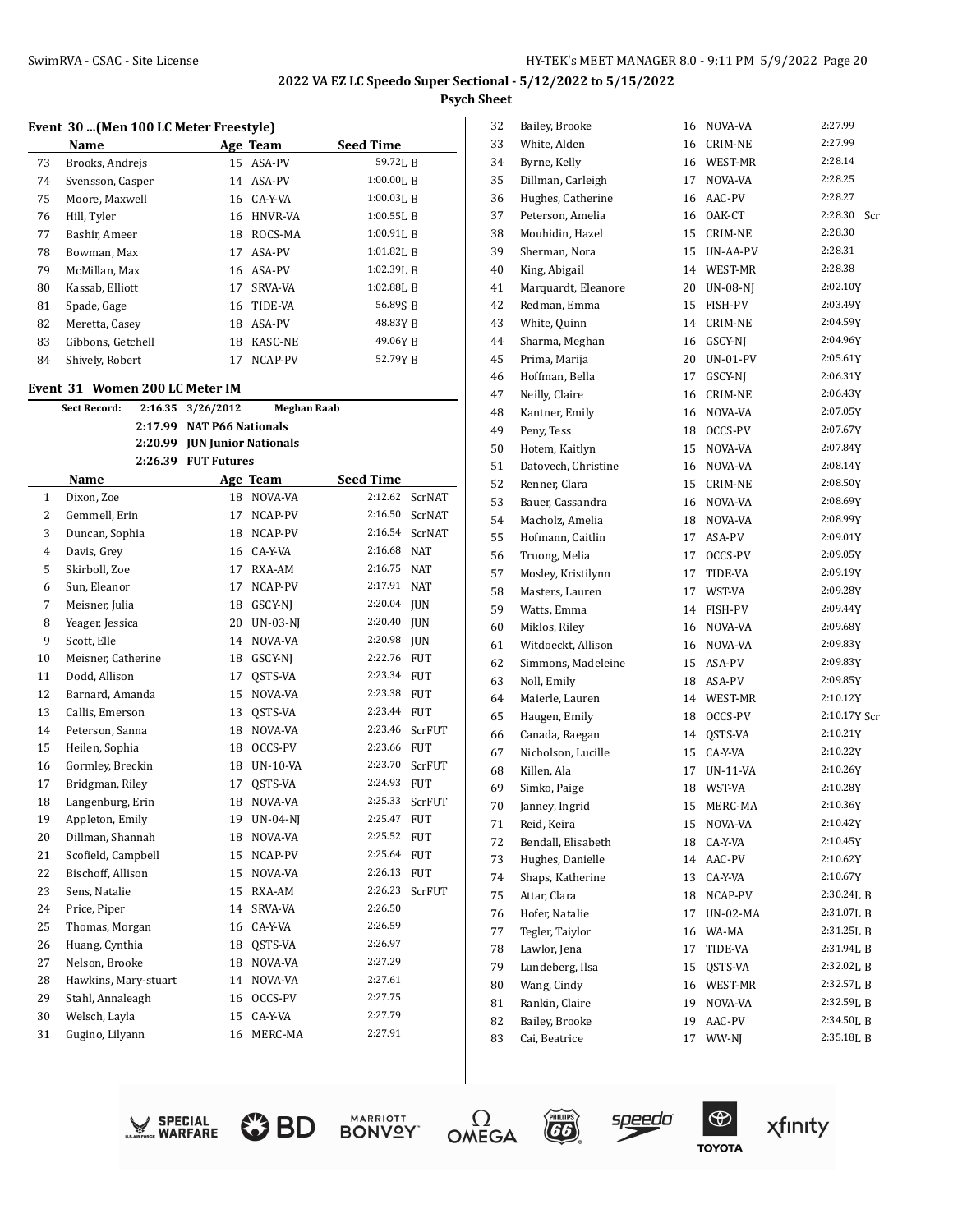# **Event 31 ...(Women 200 LC Meter IM)**

|    | Name               |    | Age Team   | <b>Seed Time</b> |
|----|--------------------|----|------------|------------------|
| 84 | Kohler, Sofia      |    | 15 TIDE-VA | $2:35.26$ , R    |
| 85 | Owen, Veronika     | 15 | HACC-PV    | $2:35.81$ , B    |
| 86 | Avery, Anne        | 15 | TIDE-VA    | $2:36.84$ J, B   |
| 87 | McGerald, Riley    | 14 | RAC-CT     | $2:38.31$ J, B   |
| 88 | Bremner, Annabelle | 13 | AAC-PV     | $2:41.14$ , B    |
| 89 | Inch, Emma         | 20 | VT-VA      | 2:10.79Y R       |
| 90 | Czirjak, Sara      | 14 | CA-Y-VA    | 2:11.93Y R       |
| 91 | Shaffer, Sarah     | 14 | PRA-AM     | 2:12.66Y B       |
| 92 | Ismailova, Diana   | 14 | CA-Y-VA    | 2:15.32Y R       |

#### **Event 32 Men 200 LC Meter IM**

|              | <b>Sect Record:</b>      | 2:01.47 | 8/6/2009                     | <b>Bryan Colllins</b> |           |            |
|--------------|--------------------------|---------|------------------------------|-----------------------|-----------|------------|
|              |                          |         | 2:04.69 NAT P66 Nationals    |                       |           |            |
|              |                          |         | 2:08.29 JUN Junior Nationals |                       |           |            |
|              |                          |         | 2:12.79 FUT Futures          |                       |           |            |
|              | Name                     |         |                              | Age Team              | Seed Time |            |
| $\mathbf{1}$ | Bermudez, Simon          |         | 16                           | NCAP-PV               | 2:06.73   | <b>JUN</b> |
| 2            | Gilbert, Stephen         |         |                              | 19 OCCS-PV            | 2:08.85   | <b>FUT</b> |
| 3            | Browne, William          |         |                              | 15 CA-Y-VA            | 2:09.85   | <b>FUT</b> |
| 4            | Hong, Joseph             |         |                              | 19 VT-VA              | 2:10.56   | <b>FUT</b> |
| 5            | Jobe, Dalton             |         | 18                           | NOVA-VA               | 2:10.56   | <b>FUT</b> |
| 6            | Farney, Thomas           |         | 16                           | NOVA-VA               | 2:10.92   | <b>FUT</b> |
| 7            | Smith, Jack              |         |                              | 17 CA-Y-VA            | 2:11.05   | <b>FUT</b> |
| 8            | Kupsky, Eric             |         |                              | 16 UN-04-MA           | 2:11.57   | <b>FUT</b> |
| 9            | Zhang, Michael           |         | 18                           | AAC-PV                | 2:11.84   | <b>FUT</b> |
| 10           | Peck, Kyle               |         | 16                           | RAYS-VA               | 2:11.98   | FUT        |
| 11           | Bolz, Andrew             |         | 17                           | NCAP-PV               | 2:12.03   | <b>FUT</b> |
| 12           | Silva, Pablo             |         | 16                           | NOVA-VA               | 2:12.13   | <b>FUT</b> |
| 13           | Blake, Teddy             |         |                              | 16 UN-MA              | 2:12.52   | <b>FUT</b> |
| 14           | Ackerly, Benjamin        |         |                              | 16 NOVA-VA            | 2:12.83   |            |
| 15           | Formon, Gavin            |         | 19                           | BAC-NI                | 2:12.98   |            |
| 16           | Mayr, Charlie            |         | 16                           | NOVA-VA               | 2:13.05   |            |
| 17           | Warnagiris, Paul         |         |                              | 17 WST-VA             | 2:13.44   |            |
| 18           | Jacobs, Aidan            |         | 16                           | NOVA-VA               | 2:13.85   |            |
| 19           | Vacula, Trent            |         | 17                           | PRA-AM                | 2:13.99   |            |
| 20           | Naoroz. Devin            |         | 17                           | NOVA-VA               | 2:14.70   |            |
| 21           | Zornan Ferguson, Zachary |         |                              | 16 RXA-AM             | 2:14.87   |            |
| 22           | Kidchob, Andrew          |         | 17                           | EAG-NJ                | 2:15.23   |            |
| 23           | Cameron, Kellen          |         | 17                           | AAC-PV                | 2:15.66   |            |
| 24           | Hoban, Owen              |         |                              | 16 OCCS-PV            | 2:15.70   |            |
| 25           | Zimmer, Johnathan        |         |                              | 18 QSTS-VA            | 2:09.99S  |            |
| 26           | Do, Aiken                |         | 18                           | FISH-PV               | 1:50.99Y  |            |
| 27           | Oppenheim, Nathaniel     |         | 16                           | RAC-CT                | 1:52.95Y  |            |
| 28           | Puchalski, Nathan        |         | 17                           | RAYS-VA               | 1:53.41Y  |            |
| 29           | Deal, Logan              |         | 19                           | <b>HNVR-VA</b>        | 1:53.47Y  |            |
| 30           | Barnicle, Kenneth        |         | 15                           | GSCY-NJ               | 1:53.64Y  |            |
| 31           | Lee, Aidan               |         | 16                           | WEST-MR               | 1:54.01Y  |            |
| 32           | Hitt, Travis             |         | 15                           | CA-Y-VA               | 1:54.59Y  |            |
| 33           | Grocholski, Alexander    |         | 14                           | OCCS-PV               | 1:54.91Y  |            |
| 34           | Moore, Brandon           |         | 16                           | NOVA-VA               | 1:55.49Y  |            |
|              |                          |         |                              |                       |           |            |

| 35 | Hall, Aiden          | 16 | NOVA-VA  | 1:55.56Y   |
|----|----------------------|----|----------|------------|
| 36 | Schwabe, Alexavier   | 18 | NOVA-VA  | 1:55.60Y   |
| 37 | Warnagiris, Joseph   | 14 | WST-VA   | 1:55.69Y   |
| 38 | Schreck, Alexander   | 17 | NOVA-VA  | 1:55.81Y   |
| 39 | Szobota. Nathan      | 14 | NOVA-VA  | 1:55.89Y   |
| 40 | Martin, Eli          | 16 | AAC-PV   | 1:55.94Y   |
| 41 | Johnson, Matthew     | 17 | NCAP-PV  | 1:56.16Y   |
| 42 | Snow, Christopher    | 19 | UN-09-VA | 1:56.17Y   |
| 43 | Rempe, Brockman      | 18 | HNVR-VA  | 1:56.60Y   |
| 44 | Bremer, Grey         | 17 | PM-PV    | 1:56.70Y   |
| 45 | Bartz, Hayden        | 16 | NOVA-VA  | 1:56.74Y   |
| 46 | Gilbert, Peter       | 17 | OCCS-PV  | 1:56.84Y   |
| 47 | Malinovski, Matvey   | 16 | CRIM-NE  | 1:56.95Y   |
| 48 | Carper, Matt         | 17 | PRA-AM   | 1:56.97Y   |
| 49 | Maconochie, Ethan    | 18 | CRIM-NE  | 1:57.32Y   |
| 50 | Moore, Maxwell       | 16 | CA-Y-VA  | 1:57.44Y   |
| 51 | Wright, James        | 18 | SRVA-VA  | 1:57.61Y   |
| 52 | Gorzula, Alexander   | 17 | WEST-MR  | 1:57.66Y   |
| 53 | McKenzie, Malcolm    | 16 | AAC-PV   | 1:57.68Y   |
| 54 | Weston, Wade         | 17 | AAC-PV   | 1:57.75Y   |
| 55 | Schardt, James       | 16 | NOVA-VA  | 1:58.07Y   |
| 56 | Wang, Kai            | 15 | AAC-PV   | 1:58.11Y   |
| 57 | Swartz, Tyler        | 15 | TIDE-VA  | 1:58.12Y   |
| 58 | Bove, Amedeo         | 18 | GSCY-NI  | 1:58.37Y   |
| 59 | Mayr, Christian      | 18 | NOVA-VA  | 1:58.42Y   |
| 60 | Pfeffer, Nate        | 18 | NOVA-VA  | 1:58.58Y   |
| 61 | Olson, Thomas        | 16 | CA-Y-VA  | 1:58.68Y   |
| 62 | Gibbs, Daniel        | 16 | RAYS-VA  | 1:58.72Y   |
| 63 | Wang, Kyle           | 15 | ASA-PV   | 1:58.79Y   |
| 64 | Jones, Ian           | 17 | RAYS-VA  | 1:58.83Y   |
| 65 | Boudjemaa, Adam      | 16 | NCAP-PV  | 1:58.90Y   |
| 66 | Zhou, Michael        | 14 | NCAP-PV  | 1:58.92Y   |
| 67 | Bowles, Bowlman      | 18 | SRVA-VA  | 1:58.95Y   |
| 68 | Newland, Bennett     | 17 | OCCS-PV  | 1:59.08Y   |
| 69 | Farney, Andrew       | 18 | NOVA-VA  | 1:59.22Y   |
| 70 | Lugo, Andrew         | 15 | WST-VA   | 1:59.33Y   |
| 71 | Leachman, Scott      | 14 | NOVA-VA  | 2:18.53L B |
| 72 | Conner, Joseph       | 15 | NOVA-VA  | 2:20.95L B |
| 73 | Puzon, Patrick       | 15 | SRVA-VA  | 2:22.18LB  |
| 74 | McOsker, Ryan        | 16 | RAYS-VA  | 2:23.11LB  |
| 75 | Strudgeon, George    | 15 | UN-05-VA | 2:23.86L B |
| 76 | Dillman, Cooper      | 14 | NOVA-VA  | 2:24.13LB  |
| 77 | Lineberry, Alexander | 16 | TIDE-VA  | 2:24.54L B |
| 78 | Cannistra, Jake      | 16 | ASA-PV   | 2:25.96L B |
| 79 | Hollinger, Jace      | 16 | SRVA-VA  | 2:26.86LB  |
| 80 | Brown, Carter        | 17 | OCCS-PV  | 2:27.22L B |
| 81 | Perkins, Carter      | 17 | NOVA-VA  | 2:27.30L B |
| 82 | Kassab, Elliott      | 17 | SRVA-VA  | 2:35.55LB  |
| 83 | Elmore, Lance        | 15 | CA-Y-VA  | 2:06.53Y B |
|    |                      |    |          |            |